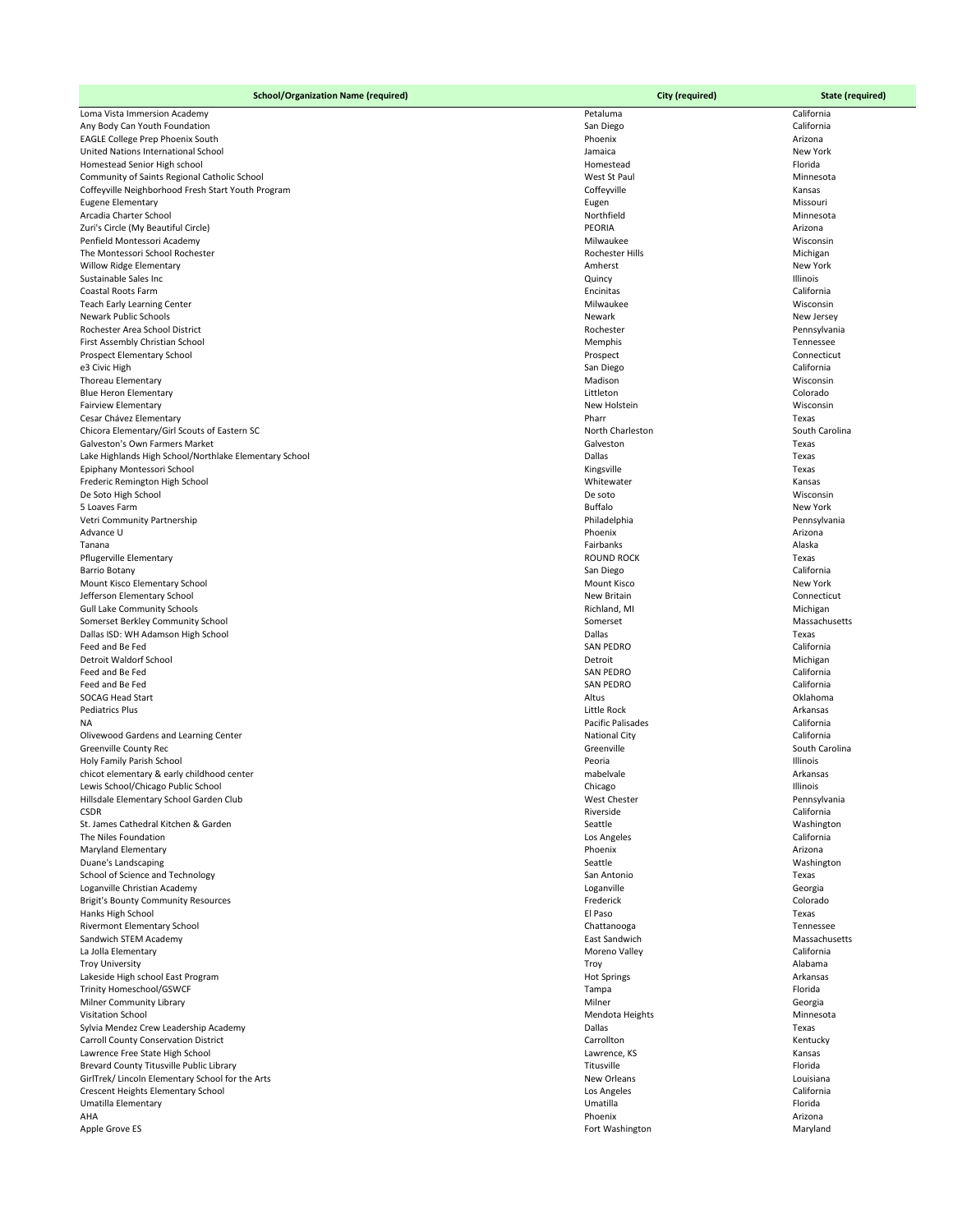White River Academy **Arkansas Batesville** Arkansas **Batesville Batesville** Arkansas **Batesville** Arkansas **Arkansas** McIntire Elementary School/ McIntire Elementary Garden Club **Fulton** Fulton Fulton **Fulton** Missouri Melwood Elementary School **Maryland** Maryland Channel Upper Maryland Upper Marlboro **Maryland** Upper Maryland Channel Maryland Maryland Channel Maryland Maryland Channel Maryland Channel Maryland Maryland Channel Maryland Woodland Elementary Health and Wellness Magnet **National Accord Properties Accord Wichita** Kansas Kansas Kansas Philabundance **Philadelphia Renaudical Pennsylvania** Philadelphia Philadelphia Pennsylvania International High School at Largo Upper Marlboro Maryland Stagecoach elementary **Stagecoach elementary** Arkansas Parker Intermediate Center **CENTER COMPUTER COMPUTER** COMPUTER MCALESTER MCALESTER MCALESTER COMPUTER OKLAHOMA Sfis Silver Spring Maryland eliada Home and a sheville and a sheville and a sheville and a sheville and a sheville  $\sim$  North Carolina and  $\sim$  North Carolina Children 1st Wichita Kansas Philabundance **Philadelphia Renaudical Philadelphia** Philadelphia Philadelphia Pennsylvania Hilliard City Schools Hilliard Ohio Fenton STEM Academy California Nanakuli High & Inter School Waianae Hawaii Harris County Department of Education Texas **Texas** and the extent of Education Texas and the extension of the extension of the extension of the extension of the extension of the extension of the extension of the extension Tree of Life International Charter School **California** California The Horticultural Society of New York New York New York New York New York New York New York New York Operation Food Search Saint Louis Missouri Crystal River High Crystal River Florida St. Joseph School **Exercise Contract Contract Contract Contract Contract Contract Contract Contract Contract Contract Contract Contract Contract Contract Contract Contract Contract Contract Contract Contract Contract Contr** Bullis Charter School Los Altos California West View Elementary Pittsburgh Pennsylvania The Hockaday School **Example 19 Texas** Texas **Dallas** Dallas **Texas** Dallas **Texas** Mama Bear Child Care **Acron Child Care** Akron Child Care Akron Child Care Akron Child Care Akron Child Care Akron Child Care Akron Child Care Akron Child Care Akron Child Care Akron Child Care Akron Child Care Akron Child Rockford University Rockford Illinois Justin J. Davis Heart Foundation Nirginia Southern Chesterfield Southern Chesterfield Virginia Tonto Basin Elementary School Tonto Basin Arizona L. T. Taylor Middle School Lucedale Mississippi Robert R Church Elem **Memphis** Tennessee Green Hope Elementary PTA **Same Cary Cary Cary Cary Cary** Cary Cary Cary North Carolina Loveland Learning Garden Cincinnati Ohio Honey Creek Community School Michigan Number of the Michigan Ann Arbor Ann Arbor Michigan Downtown Greens Inc **State Contract Contract Contract Contract Contract Contract Contract Contract Contract Contract Contract Contract Contract Contract Contract Contract Contract Contract Contract Contract Contract Contra** Ochsner Baton Rouge Louisiana Tumalo Community School **Community School** Cregon Grimsrud Bismarck North Dakota Westlake High School **Saratoga Springs** Utah Central Florida Prep Winter Garden Florida Middlebridge School narragansett Rhode Island Des Moines Area Community College Urban and a community College Urban Des Moines and Des Moines and Des Moines Macolm C. Hursey Elementary **N. Charleston** N. Charleston South Carolina zion Lutheran School **Auburn Michigan** Michigan Michigan Auburn Auburn Auburn Michigan Lakewood Elementary South Carolina and South Carolina and South Carolina and South Carolina and South Carolina Meraki Academy **Rising Sun Maryland** Rising Sun Rising Sun Rising Sun Rising Sun Maryland St. Thomas More **Superintensis and Security Control** Allentown Allentown **Pennsylvania** Forest Hills Central Woodlands **Ada** Michigan Michigan Michigan Michigan Michigan Michigan Michigan Michigan Michigan Columbia Independent School Columbia Missouri Parklane Academy Mississippi Canoe Creek K-8 Saint Cloud Florida Linking Kids Together **New Hampshire** New Hampshire New Hampshire Bonita Street STEAM Academy Carson California Danbury High School **Connecticut** Connecticut Williams Elementary **Example 2008** Carland Carland Carland Carland Carland Texas INNER WISDOM NUTRITION THERAPY MANALAPAN New Jersey Sierra Madre Community Nursery School **Exercise 2018** Sierra Madre Sierra Madre California Scholze Adolescent Center Chattanooga Tennessee

| Garland ISD                                    | Garland               | Texas           |
|------------------------------------------------|-----------------------|-----------------|
| North Road Elementary                          | Fenton                | Michigan        |
| Lake Magdelene UMC Early Childhood Center      | Tampa                 | Florida         |
| Twin Creeks Middle School                      | Spring                | Texas           |
| Boys and Girls Club of Long Beach              | Long Beach            | California      |
| <b>Charleston County School District</b>       | Charleston            | South Carolina  |
| Reeves Middle School - Olympia School District | Olympia               | Washington      |
| <b>Flint Community School Corps</b>            | Flint                 | Michigan        |
| One Spark Academy                              | <b>Thousand Oaks</b>  | California      |
| Cabot Middle School South                      | Cabot                 | Arkansas        |
| Trinity prep                                   | <b>Winter Springs</b> | Florida         |
| Governor Charles C. Stratton School            | Swedesboro            | New Jersey      |
| HopeTree Academy                               | Salem                 | Virginia        |
| Imans essentials                               | Portage               | Indiana         |
| Sanzuma                                        | San Rafael            | California      |
| Long Beach Unified School District             | Long Beach            | California      |
| Hudson CSD                                     | Hudson                | <b>New York</b> |
| Oasis Lil Sprouts Garden                       | Connersville          | Indiana         |
| UF/IFAS Extension St. John's County            | St. Augustine         | Florida         |
| <b>Stanford University</b>                     | Stanford              | California      |
| Kemp-Carver Elementary                         | Bryan                 | Texas           |
| Pine Crest Elementary                          | Sanford               | Florida         |
| Parker Academic Center PTA                     | Charlotte             | North Carolina  |
| <b>American Heart Association</b>              | Los Angeles           | California      |
| H.O.P.E. Gardens                               | <b>Byron Center</b>   | Michigan        |
| Ocean County Soil Conservation District        | <b>Forked River</b>   | New Jersey      |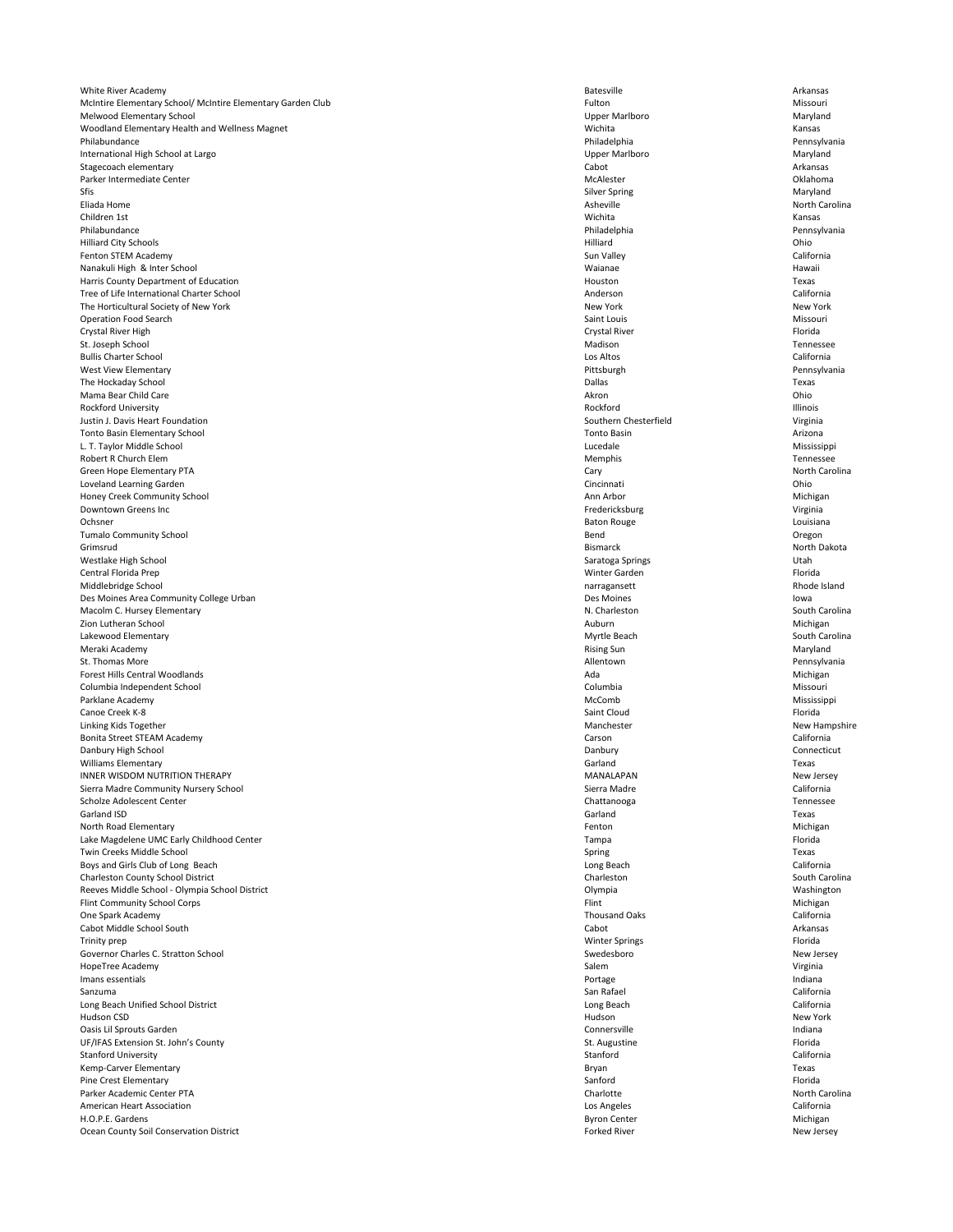ANH Montessori School **Arkansas** Arkansas Arkansas Cittle Flock Little Flock Arkansas Florence Elementary School Wisconsin Nisconsin **Florence** and The Misconsin **Florence** and Misconsin **Wisconsin** Emerald Christian Academy Pleasant Hill Oregon Serviam Girls Academy **Serviam Girls Academy** Delaware John Paul II Academy **Statemy** Rentucky Brentwood School of Environmental Studies and Studies and Studies and Studies and Studies and Studies and Studies and Studies and Studies and Studies and Studies and Studies and Studies and Studies and Studies and Studies Florence Elementary School Wisconsin Nisconsin Florence **Florence** and Misconsin Nisconsin Adolesco Prep Academy **Hammond** Louisiana **Hammond** Countries and Louisiana Louisiana Cody CAN Youth, Inc. Cody Wyoming Family Connections **Montana** Montana Lewis School of Excellence **Chicago** Illinois Florence Elementary School Florence Wisconsin San Jacinto Elementary **San Jacinto California** California William R. Sinkin Eco Centro / San Antonio College Texas Tortuga Preserve Elementary Lehigh Acres Florida Food Exploration and Discovery **Monrovia** California California California California California California California Palm Glade Middle School **Florida** Florida **Homestead** Florida **Homestead** Florida **Florida** Florida **Florida** Florida **Florida** Florida **Florida** Florida **Florida** Florida **Florida** Florida **Florida** Florida **Florida** Flo Blatchley Middle School and alaska Alaska Alaska Sitka Sitka Alaska Alaska Alaska Alaska Alaska Alaska Alaska Alaska Prairie Lake Elementary Ocoee Florida Rancho Cielo Youth Campus California Guadalupe Montessori School New Mexico New Mexico Silver City Silver City New Mexico Goodwater Montessori Public Charter School Texas Springview Elementary **Subset Contracts Florida** Florida **Miami Springs** Florida **Miami Springs** Florida **Florida** Florida **Florida Florida Florida Florida Florida Florida Florida Florida Florida Florida** Easton Banks Learning & Life Center, Inc. Stone Mountain Georgia Center, Inc. Stone Mountain Georgia MUSC Boeing Center for Children's Wellness **Charleston** Charleston Charleston South Carolina Urban Farming Institute **The Contract of Contract Contract Contract Contract Contract Contract Contract Contract Contract Contract Contract Contract Contract Contract Contract Contract Contract Contract Contract Contract C** Southwest Legacy Von ormy Texas Greenwood Community High School and a state of the Community High School and indiana Crestview Elementary Waco Texas Eager Minds Child Care California California Zumwalt Acres Sheldon Illinois Nashville Elementary **Nashville** Nashville Nashville Nashville Nashville Nashville Nashville North Carolina Walter Johnson JHS Las Vegas Nevada Delta Steam Acadamy Lithia Springs Georgia Cub Scouts Dillsburg Pennsylvania Dixon Elementary School North Carolina and School North Carolina and School North Carolina and Holly Ridge North Carolina The Bucket School **Exercise Pennsylvania Mest Chester West Chester West Chester Pennsylvania** Rover Elementary **Research Arizona** Arizona Notre Dame Elementary **Subset California** Belmont **California** Belmont California Explore! Community School Tennessee Reuben Elementary School South Carolina and South Carolina and South Carolina and South Carolina and South Carolina Detroit Waldorf School Michigan Nichigan Detroit Detroit Detroit Nichigan Fairview Elementary School North Carolina Thurgood Marshall Academic High School **San Francisco** San Francisco San Francisco California Lila's Way Saint Paul Minnesota Grassroots Gardens of WNY New York Palms Accelerated Learning Academy **California** California Santa Rosa Academic Academy **Atascadero California** Atascadero **Atascadero California** Atascadero California Hawkeye Community College **Exercise Community College** Iowa Winthrop University South Carolina and South Carolina Rock Hill Rock Hill South Carolina Deerfield Elem./Harford County Public Schools **Edgewise** Edgewise Edgewise **Maryland** Aspen Creek Elementary Broken Arrow Oklahoma Justin J. Davis Heart Foundation Virginia Southern Chesterfield Southern Chesterfield Virginia Lake Ridge Elementary **Riverdale** Georgia Columbia Middle School Sunnyvale California Sarasota School of Arts and Sciences **Sarasota** Florida Sarasota Sarasota Sarasota Sarasota Florida Brookwood Middle School Brookwood Alabama

| Summa Health System                              | Akron               | Ohio           |
|--------------------------------------------------|---------------------|----------------|
| <b>Bryant High School</b>                        | <b>Bryant</b>       | Arkansas       |
| <b>Adams City Middle School</b>                  | Denver              | Colorado       |
| <b>Brookville Center for Children's Services</b> | Westbury            | New York       |
| Lake Havasu High School                          | Lake Havasu City    | Arizona        |
| Spark STEAM Academy                              | Pagedale            | Missouri       |
| Hillsdale Elementary School                      | <b>West Chester</b> | Pennsylvania   |
| Marquette School of Excellence                   | Chicago             | Illinois       |
| Legacy Heritage                                  | Montgomery          | Alabama        |
| Riverside Elementary                             | Sioux City          | lowa           |
| South Walton High School                         | Santa Rosa Beach    | Florida        |
| Marshpoint Elementary                            | Savannah            | Georgia        |
| Vienna Elementary School                         | Pfafftown           | North Carolina |
| John F Deering Middle School                     | <b>West Warwick</b> | Rhode Island   |
| <b>Powell Academy for Success</b>                | Long Beach          | California     |
| Berkmar Middle School                            | Lilburn             | Georgia        |
| <b>Pendleton Community Care</b>                  | Franklin            | West Virginia  |
| Della's Apron                                    | Columbia            | South Carolina |
| Williams Elementary School                       | Garland             | Texas          |
| George Grant Mason elementary school             | <b>Tuxedo Park</b>  | New York       |
| <b>Belvedere Elementary</b>                      | North Augusta       | South Carolina |
| Robert L. Craig                                  | Moonachie           | New Jersey     |
| Alice Smith Elementary School                    | Hopkins             | Minnesota      |
| Hollydale ES                                     | Marietta            | Georgia        |
| <b>Butler Catholic School</b>                    | <b>Butler</b>       | Pennsylvania   |
| Pine Grove                                       | Delray Beach        | Florida        |
|                                                  |                     |                |

| ron            |
|----------------|
| yant           |
| nver!          |
| estbury        |
| ke Havasu City |
| gedale         |
| est Chester    |
| icago          |
| ontgomery      |
| oux City       |
| nta Rosa Beach |
| vannah         |
| afftown        |
| est Warwick    |
| ng Beach       |
| burn           |
| anklin         |
| lumbia         |
| <b>rland</b>   |
| xedo Park      |
| orth Augusta   |
| oonachie       |
| pkins          |
| arietta        |
| tler           |
| Iray Beach     |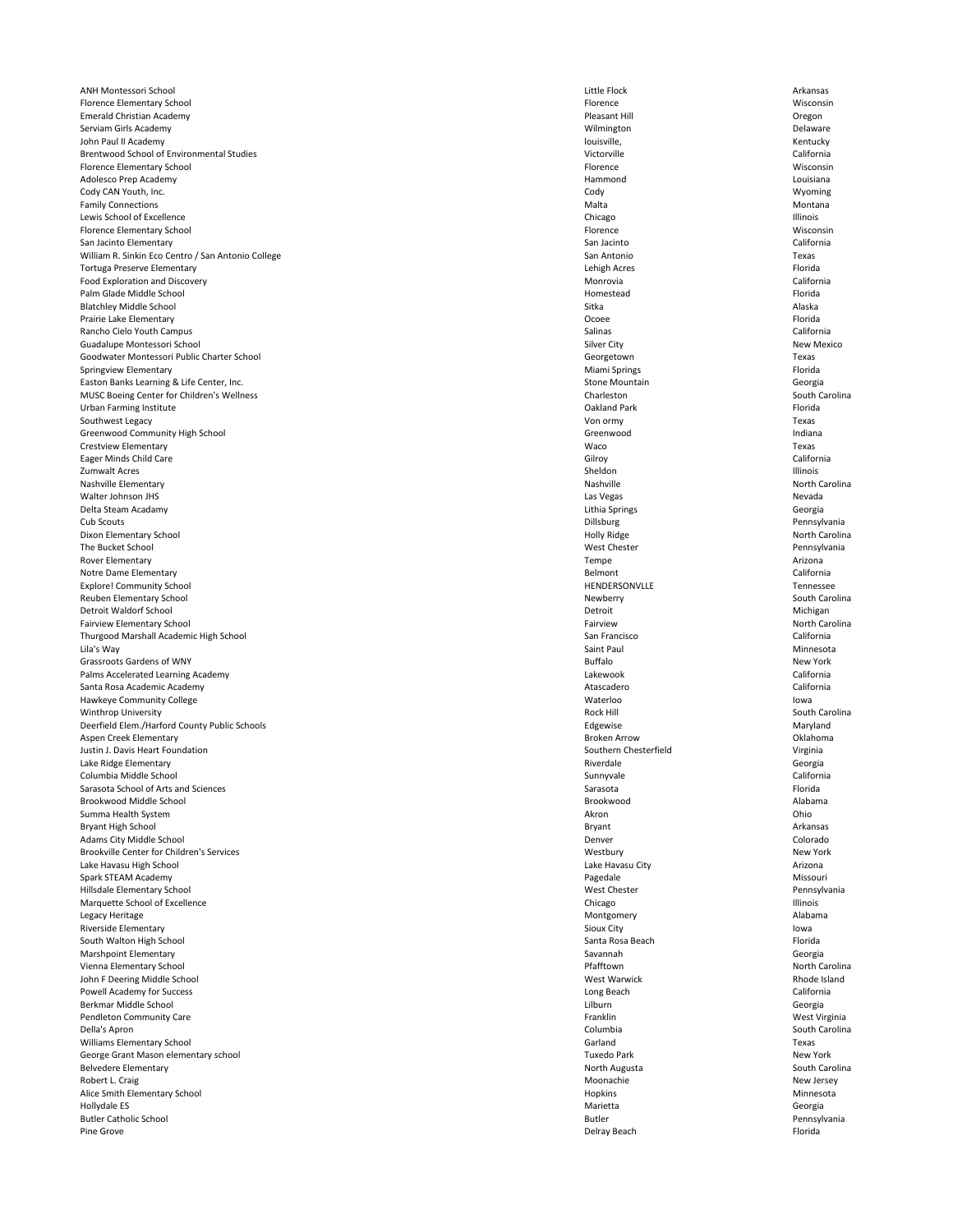Lawton Chiles Middle School Oviedo Florida Simonds Elementary **Example 20** Michigan Michigan Michigan School and Terms and Terms of Terms and Michigan Michigan Central Elementary School Clewiston Florida Park Place Elementary **Notation Texas Park Place Elementary Texas Texas** Western Dairyland Fresh Start Program Wisconsin Nisconsin Eau Claire Eau Claire Wisconsin Cornell Cooperative Extension of Erie County New York **East Aurora, NY** East Aurora, NY New York Ridge Area Arc, Inc. Avon Park Florida Legacy Heritage **Montgomery** Alabama and Montgomery and Montgomery and Alabama and Alabama Duval Charter School at Coastal Jacksonville Florida West Side Montessori Toledo Ohio Ensworth High School Nashville Tennessee Black Girls Cook Baltimore Maryland Family School 32/ yonkers public schools New York Polk County Middle School North Carolina and North Carolina North Carolina North Carolina Live Well Montgomery County **State Act and State Act and State Act and State Act and State Act and State Act and State Act and State Act and State Act and Red Oak Iowa** City of Carson Early Childhood Carson California St. James Middle School South Carolina Mading Elementary **Example 2008** Texas **Mading Elementary Houston** Texas Mary Bragg Elementary School Cerritos California Paloma Valley High School California Sacred heart Catholic school **Example 19** Texas Lakeside Elementary **West Point Account Contract Contract Contract Contract Contract Contract Contract Contract Contract Contract Contract Contract Contract Contract Contract Contract Contract Contract Contract Contract Co** Woodland Elementary **Edwardsville** Edwardsville **Edwardsville Edwardsville Illinois** Jefferson Elementary **San Diego California** California William R. Sinkin Eco Centro / San Antonio College San Antonio San Antonio San Antonio Texas Kinetic Academy Green Team California (California California California California California California California Washington Elementary **Alliance** Chio Kerman-Floyd Elementary School **Elementary School** California Brandon Hall School **ATLANTA** Georgia Storybook Village Preschool Santa Rosa California COPPER RIVER NATIVE ASSOCIATION Alaska Tilden High School Chicago Illinois El Sol Science and Arts Academy **Santa Ana** California California Webster Avenue School **Exercise Rhode Island** Providence **Providence** Rhode Island Oberlin Magnet Middle School North Carolina and School Raleigh North Carolina Raleigh North Carolina George Washington Elementary **Example 2018** Tennessee Red River Parish 4-H Louisiana Future Chefs of Tomorrow Cooking School **Exercise 2018** Arizona SAN TAN VALLEY **Arizona** AHA Wilsonville Oregon Carlos Gilbert PTK! New Mexico Martin Primary School **Martin Tennessee Martin** Martin Tennessee Leesburg Elementary School **Elementary School** Elementary School and The Thorida Bethel Learning Centers South Carolina and South Carolina Columbia South Carolina South Carolina Zoo School at Zoo Tampa Tampa Florida Lynn Precious Moments Early Childhood Center Nicolation Nicolation and Milwaukee Milwaukee Wisconsin Silverlake Elementary School Texas Pinnacle Academy **Bradenton Bradenton Bradenton Bradenton Bradenton Bradenton Bradenton Bradenton Bradenton** Brunswick County Schools' Day Treatment Program at Bolivia Elementary School **Elementary School** Bolivia North Carolina PS132X Bronx New York Foster Elementary Humble ISD Texas International Center for Community Development - ICCD and the community Development - ICCD concoRD CONCORD North Carolina American History High School New Jersey (New Jersey New Jersey New Jersey New Jersey New Jersey New Jersey New Jersey PRY SAFE Real Design of the New York of the Brooklyn Real Design of the New York Real Design of the New York Real Design of the New York Real Design of the New York Real Design of the New York Real Design of the New York R LaGrange Elementary **North Carolina** LaGrange **Carolina** LaGrange **North Carolina** LaGrange North Carolina Franklin STEAM Academy **Example 20** Illinois Champaign Champaign Kyrene Middle School Tempe Arizona Souder Elementary **Example 2008** Texas

| Café Sankofa                                   | Syracuse              | New York       |
|------------------------------------------------|-----------------------|----------------|
| Kennebec Montessori School                     | Fairfield             | Maine          |
| Alpha School                                   | jackson               | New Jersey     |
| Vick Elementary School, Wilson County Schools  | wilson                | North Carolina |
| Sedway Middle School                           | Las Vegas             | Nevada         |
| DCF Regional School Cumberland                 | Williamstown          | New Jersey     |
| Winter Lakes Elementary School                 | Coquille              | Oregon         |
| <b>Edward Bellamy Middle School</b>            | Chicopee              | Massachusetts  |
| Malcolm C. Hursey Elementary                   | N. Charleston         | South Carolina |
| <b>Woodbury County Master Gardener</b>         | <b>Sioux City</b>     | lowa           |
| UIC.                                           | Chicago               | Illinois       |
| Lawrence Free State High School                | Lawrence              | Kansas         |
| Wareham High School/Wareham Cooperative School | <b>WEST TISBURY</b>   | Massachusetts  |
| <b>Graham Elementary and Middle School</b>     | Columbus              | Ohio           |
| <b>Tellico Mountain Learning Center</b>        | <b>Tellico Plains</b> | Tennessee      |
| SMART Family Literacy, Inc.                    | Galveston             | Texas          |
| Patterson Elementary School                    | Holly                 | Michigan       |
| Montessori International                       | Annapolis             | Maryland       |
| New Beginnings Child Care                      | Westminster           | Colorado       |
| Millwood Elementary                            | Sumter                | South Carolina |
| Claremore Indian Hospital                      | Claremore             | Oklahoma       |
| Jefferson County School                        | Dandridge             | Tennessee      |
| troy hills school                              | Parsippany            | New Jersey     |
| fullerton school district                      | fullerton             | California     |
| <b>Bayard Elementary</b>                       | Bayard                | Nebraska       |
| Learning Through Gardening                     | Bordentown            | New Jersey     |
|                                                |                       |                |

| acuse             |
|-------------------|
| rfield            |
| kson              |
| son               |
| Vegas             |
| lliamstown        |
| quille            |
| copee             |
| Charleston        |
| ux City           |
| cago              |
| vrence            |
| <b>ST TISBURY</b> |
| umbus             |
| lico Plains       |
| veston            |
| lly               |
| napolis           |
| stminster         |
| nter              |
| remore            |
| ndridge           |
| sippany           |
| erton             |
| /ard              |
| rdentown          |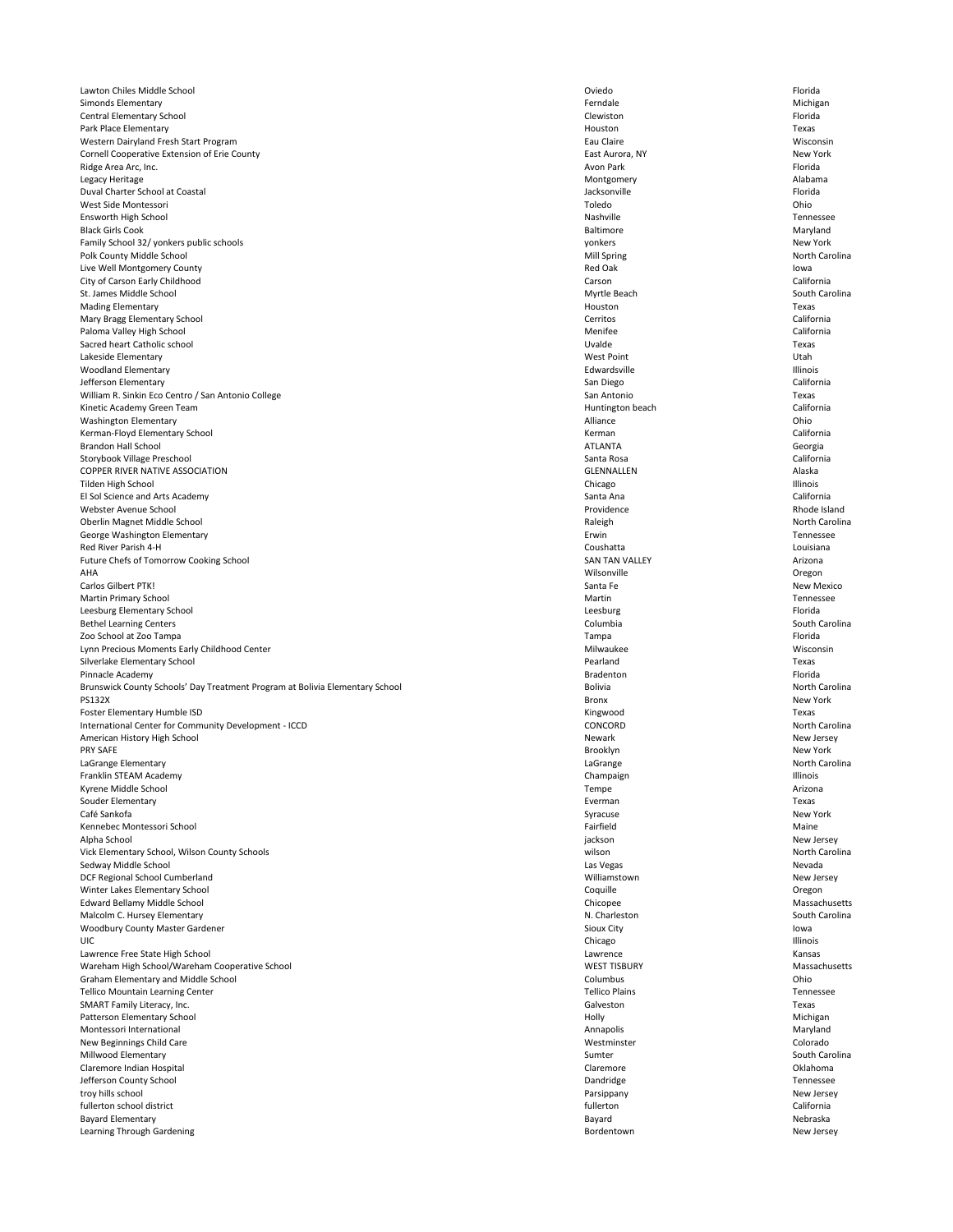Pinellas County Schools Largo Florida New Jersey Agricultural Society **New Jersey** Bordentown **Bordentown** Bordentown **New Jersey** Eastside Elementary Schol Clinton Mississippi Springfield Public School Missouri Melvindale Northern Allen Park Public Schools **Allen Park Michigan** Allen Park Allen Park Michigan Tucker Elementary School Perry Georgia Mississippi Delta Nature and Learning Center Canadian Communication of the Creenville Creenville Mississippi Malcolm C. Hursey Elementary **N. Charleston** N. Charleston South Carolina Sombra Del Monte Elementary School **New Mexico** Albuquerque Albuquerque Albuquerque New Mexico Sleepy Hill Middle School Florida Monroeville Local Schools Monroeville Ohio STRIDE Academy Charter School Ninnesota (St. Cloud St. Cloud St. Cloud Minnesota Morningside K-8 **Miami** Florida Research Channel Channel Channel Miami **Florida** Research Channel Channel Channel Channel Channel Channel Channel Channel Channel Channel Channel Channel Channel Channel Channel Channel Chan St. Joseph Academy **Milwaukee** Milwaukee Milwaukee Milwaukee Milwaukee Milwaukee Milwaukee Misconsin P.S. 107Q - The Thomas Dooley School New York **Flushing New York Contract Contract Contract Contract Contract Contract Contract Contract Contract Contract Contract Contract Contract Contract Contract Contract Contract Cont** Urban Prairie Waldorf School Chicago Illinois Boys & Girls Club of the Wausau Area Wisconsin Gem Educare Tarzana California Spectrum Charter School Monroeville Pennsylvania Ravenswood Health Clinic East Palo Alto California Foster Elementary **San Diego California** California Girls First Inc. **Stockbridge** Georgia and Stockbridge Stockbridge Stockbridge Georgia Skelly Elementary School Tulsa Oklahoma Hudson country montessori New York Garden Plaza of Valley View & The Bridge at Valley Samuel Boise and the Boise and the Boise Idaho Texas A&M AgriLife Extension Gainesville Texas Forsyth County Extension **Cumming** Georgia JANESVILLE COMMUNITY CENTER INC **Subset of the COMMUNITY CENTER INC** Wisconsin Strongsville High School Strongsville Ohio LSU AgCenter **Example 20** and the control of the control of the control of the control of the control of the control of the control of the control of the control of the control of the control of the control of the control Eleanor Rush Intermediate School New Jersey New Jersey Jersey City Public Schools Jersey City New Jersey St. Joseph School **Exercise Contract Contract Contract Contract Contract Contract Contract Contract Contract Contract Contract Contract Contract Contract Contract Contract Contract Contract Contract Contract Contract Contr** St. Maria Goretti Catholic School California Orange Grove Middle School **Exercise California** Hacienda Heights **California** Hacienda Heights California Discovery Academy of Lake Alfred Florida Fredericksburg city preschool programs Virginia Changes and Changes of the Changes of Tredericksburg Changes and Changes and Changes of Tredericksburg Changes and Changes and Changes of Tredericksburg Changes and Changes a St. Cyril of Alexandria, Independence Mission Schools **East Accepts 10** East Lansdowne Pennsylvania Samuel Gompers Middle School **California** California John M Clayton Elementary School **Delaware** Delaware **Delaware** Dagsboro **Delaware** Delaware Pinellas Park High School **Exercise Provides** Florida St Petersburg **Florida** St Petersburg Florida Baker Elementary **San jose** California Baker Elementary **San Jose** California East Albemarle Elementary School **Exercise 2008** Albemarle Albemarle Albemarle North Carolina Gault Street Elementary School Van Nuys California Cheat Lake Elementary **Morth Cheat Lake Elementary** West Virginia Los Angeles Education Partnership / Belvedere Middle School **California** Los Angeles California American Heart Association **Arizona** Arizona **Arizona** Phoenix **Arizona** Phoenix **Arizona** Arizona Benim Scholastic Academy New York New York New York New York New York New York New York New York New York New York Laveen School District Laveen Arizona Throckmorton Collegiate ISD **Throckmorton** Texas Throckmorton CISD Throckmorton Texas Project GROWS Staunton Staunton Staunton Staunton Staunton Staunton Staunton Staunton Staunton Staunton Staunton Ben Lippen School Columbia South Carolina Trocaire College **Exercise Exercise Server Access 2018** Buffalo **Buffalo** Buffalo New York South Plaquemines Elementary School Port Sulphur Louisiana Springfield College/Camp Massasoit **Exercise 2018** Maine Maine Brunswick **Brunswick** Brunswick Maine

| Hope Mills Middle School                        | <b>Hope Mills</b>    | North Carolina |
|-------------------------------------------------|----------------------|----------------|
| National Heritage Academy                       | Redford Township     | Michigan       |
| Logan Fontenelle Middle School                  | Bellevue             | Nebraska       |
| Parkdale Elementary                             | Waco                 | Texas          |
| Granby Elementary School/Norfolk Public Schools | Norfolk              | Virginia       |
| <b>Broadmeadow Elementary</b>                   | Rantoul              | Illinois       |
| Ashburton Elementary                            | Bethesda             | Maryland       |
| Alpha School                                    | jackson              | New Jersey     |
| Lissie Stewart                                  | New Orleans          | Louisiana      |
| <b>American Heart Association</b>               | Los Angeles          | California     |
| Lingleville ISD PTO                             | Stephenville         | Texas          |
| Rossville High School                           | Rossville            | Indiana        |
| Hawthorne Elementary School                     | <b>RIVERSIDE</b>     | California     |
| Fresno American Indian Health Project           | Fresno               | California     |
| Dawes Elementary                                | Evanston             | Illinois       |
| Covington Community Garden                      | Covington            | Louisiana      |
| <b>Bluebonnet Elementary</b>                    | <b>Flower Mound</b>  | Texas          |
| <b>Belt Line Elementary</b>                     | Lancaster            | Texas          |
| Byron Intermediate School                       | Byron                | Minnesota      |
| STEAM@ Dr. King                                 | Syracuse             | New York       |
| Pine Bush Central School District               | Pine Bush            | New York       |
| Purcell High School                             | Pauls Valley         | Oklahoma       |
| <b>Greene County CTC</b>                        | <b>MASONTOWN</b>     | Pennsylvania   |
| Curt's Cafe                                     | <b>Highland Park</b> | Illinois       |
| <b>Buckeye Friends School</b>                   | Effingham            | Illinois       |
| Baseline Academy                                | Little Rock          | Arkansas       |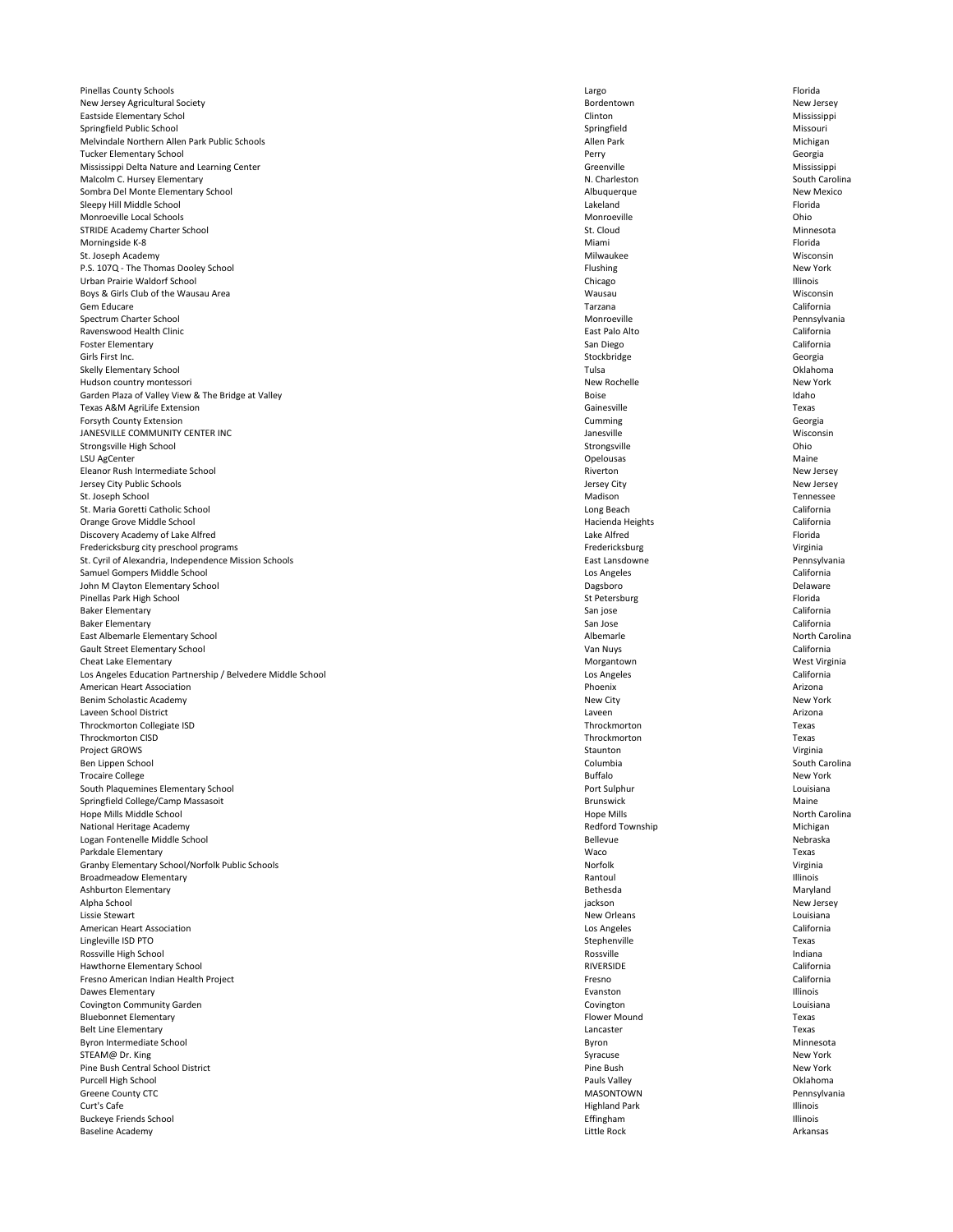Byrns darden elementary **Exercise Exercise Exercise Exercise** Clarksville Clarksville Tennessee Montessori Seeds of Education Moorestown New Jersey Escalante Elementary Escalante Utah Orange Grove Charter School - Middle School Campus Charteston Charleston Charleston South Carolina The Medici Family Cedar Hill Texas Marjory Stoneman Douglas High School pompano beach Florida Nashville Elementary School- Nash County Public Schools Nashville Nashville Nashville Nashville North Carolina Mon Valley School Pittsburgh Pennsylvania John Neely Bryan Elementary/ Dallas ISD **Texas Texas Dallas, Dallas, Dallas, Dallas, Dallas, Texas Dallas, Texas** William D Moseley Elementary **Elementary** Florida **Palatka** Palatka Palatka Palatka Palatka Palatka Palatka Palatka Palatka Palatka Palatka Palatka Palatka Palatka Palatka Palatka Palatka Palatka Palatka Palatka Palatka Pa Holland Christian High School Michigan Michigan Michigan Michigan Michigan Michigan Mcloud intermediate and the contraction of the Mcloud and Mcloud and Mcloud and Oklahoma Moreland Road Elementary **Georgia** Georgia Georgia Foothill Oaks Elementary **Sacramento** California California Apperson Elementary School **Exercise 2018** California California KELSO C-7 SCHOOL BENTON Missouri Mount Kisco Elementary School New York Community Action- West Side Head Start Ninnesota and St,Paul St,Paul St,Paul Minnesota Cleveland Heights High School Cleveland Heights Ohio Shadow Hills Elementary school **Example 2018** California **California California California** MUSC Boeing Center for Children's Wellness **Charleston** Charleston Charleston South Carolina River Bend Middle School **North Carolina** Raleigh North Carolina Raleigh North Carolina Raleigh North Carolina Imagine Schools **Exercise COLUMBUS** COLUMBUS COLUMBUS Allen ISD Allen Texas Lakewood Elementary School South Carolina and South Carolina and South Carolina and South Carolina Midland Middle School **Georgia** Georgia Healthy Earth Rejuvenation Green Sustainability Specialists LLC. **Little Rock** Little Rock **Arkansas** Arkansas Chowan Middle School Tyner North Carolina Browns Elementary School **Elementary School** and the state of the state of the state of the state of the state of the state of the state of the state of the state of the state of the state of the state of the state of the Gulf Coast Academy of Science and Technology **Spring Hill** Spring Hill Spring Hill Spring Hill Florida Solutions For Urban Agriculture California Bustani Life Gardens Yuaipa California Van Horn Bakersfield California Hope community resource center **Missouri** Missouri University of Illinois Chicago **Illinois** Chicago **Chicago** Chicago Chicago Chicago Chicago Illinois P23Q **Cambria Heights** New York The Urban Garden Initiative Point Pleasant Beach New Jersey **POINT PLEASANT BEACH** POINT PLEASANT BEACH Family Service of Rhode Island Rhode Island Rhode Island Berry Academy **Mulvane** Kansas Kansas Kansas Kansas Kansas Kansas Kansas Kansas Kansas Kansas Kansas Kansas Kansas Harrah Elementary School Washington Number of the Unit of the Harrah Number of the Washington Number of the Washington Berrien Elementary School **Georgia** Georgia **Channel Community Community Community Community Community Community Community Community Community Community Community Community Community Community Community Community Community** Yerba Buena High School San Jose California Ojibwe Charter School Michigan Michigan BRIMLEY **BRIMLEY** BRIMLEY **Example 2008** Michigan Lincoln Elementary casper Wyoming The Kids' Garden Los Alamitos California North Ridge Elem/Home Texas RV Traylor Elementary New Mexico Newcomer Academy **Reserves and Server Academy** Rentucky **Louisville** Kentucky **Louisville** Kentucky **Rentucky** Ohr Torah Cincinnati Deer Park Ohio Kamehameha Schools **Honolulu** Hawaii Hawaii Hawaii Hawaii Hawaii Hawaii Hawaii Hawaii Hawaii Hawaii Hawaii Hawaii City of Akron Recreation & Parks Akron Ohio Meadows Omaha Nebraska Alabama College of Osteopathic Medicine **National Alabama** Alabama Dothan **Dothan** Dothan Alabama Alabama Alabama Westside Atlanta Charter School **Georgia** Georgia Lincoln Elementary Janesville Wisconsin Eucalyptus Elementary School **Eucalyptus Elementary School** California Skyridge Elementary **Auburn** California **California** 

| Kennett Consolidated School District    | Kennett Square       | Pennsylvania   |
|-----------------------------------------|----------------------|----------------|
| <b>American Heart Association</b>       | <b>HIGH RIDGE</b>    | Missouri       |
| Chicago Public School                   | Chicago              | Illinois       |
| <b>American Heart Association</b>       | Dallas               | Texas          |
| ARSENAL 6-8                             | PITTSBURGH           | Pennsylvania   |
| ProMedica Farms                         | Adrian               | Michigan       |
| Poinciana STEM Elementary               | <b>Boynton Beach</b> | Florida        |
| Skyridge Elementary                     | Auburn               | California     |
| <b>FGCU</b>                             | Fort Myers           | Florida        |
| Leighton Elementary School              | Leighton             | Alabama        |
| Mendota School District                 | Mendota              | California     |
| The Childrens Village                   | Dobbs Ferry          | New York       |
| McDonald Homeschool                     | Avondale             | Arizona        |
| Middletown Area Middle School           | <b>BAINBRIDGE</b>    | Pennsylvania   |
| Middletown Area Middle School           | Middletown           | Pennsylvania   |
| Pearland Junior High West               | Pearland             | Texas          |
| Our Lady of the Elms School             | <b>AKRON</b>         | Ohio           |
| Poland Presbyterian Weekday Preschool   | Poland               | Ohio           |
| Central Florida Preparatory School      | Apopka               | Florida        |
| <b>Watkins Mill Elementary School</b>   | Gaithersburg         | Maryland       |
| St. Clair R13 School District           | St. Clair            | Missouri       |
| <b>Bluebonnet Elementary</b>            | <b>Flower Mound</b>  | Texas          |
| Lead Academy Charter School             | Greenville           | South Carolina |
| East Jordan Public + Wagbo Peace Center | East Jordan          | Michigan       |
| Jungman STEM Elementary                 | Chicago              | Illinois       |
| <b>HUMmingbird Daycare Ministry</b>     | Holland              | Indiana        |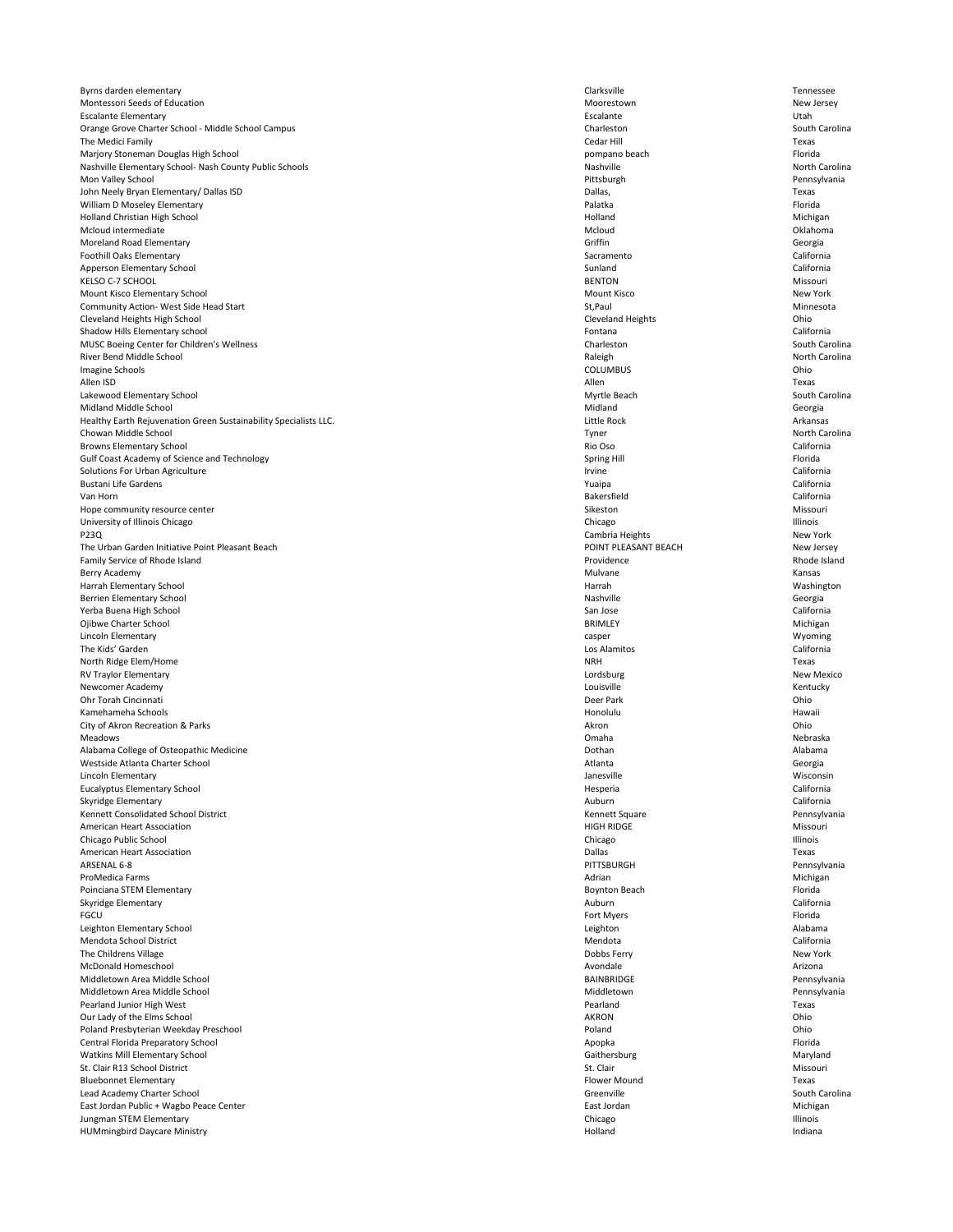Oldham County Schools **Crestwood** Crestwood **Crestwood** Crestwood **Crestwood** Kentucky Miami Valley Christian Academy **Chinami** Chinami Chinami Cincinnati Cincinnati Chinami Chinami Chinami Chinami Chinami Chinami Chinami Chinami Chinami Chinami Chinami Chinami Chinami Chinami Chinami Chinami Chinami Chinami Over the Rainbow New Jersey New Jersey New Jersey Naple Shade New Jersey Linda's Daycare **Lewston** Maine and the Maine of the Lewston and Lewston Maine and the Maine of the Maine of the Maine Step Ahead Childcare & Preschool and the step Ahead Childcare & Preschool clive Iowa Brookville Center for Children's Services New York (2008) 2009 12:30 Westbury New York (2009) 2009 12:30 Westbury New York (2009) 2009 12:30 Westbury New York (2009) 2009 12:30 Westbury New York (2009) 2009 12:30 Westbury Mitchell Phoenix Arizona Phoenix International Academy **Arizona** Arizona **Phoenix Phoenix Phoenix Arizona** Ann Arbor Public Schools and Ypsilanti Community Schools **Ann Arbor Michigan** Ann Arbor Michigan Michigan Braswell High School Aubrey Texas Rainbow Lake Middle School Chesnee South Carolina Morrison School AbingdoBristol Virginia Oklahoma City Beautiful Oklahoma City Oklahoma Beacon School District New York Faith Christian School Sudlersville Maryland octalvest, llc suisun city California First steps **Example 20** Section 2013 11 and 20 Section 2014 12:30 Rhinelander **Rhinelander** Misconsin Wonder Years Academy Bluff City Tennessee Bethany Christian Church Nebraska (Nebraska Debraska Lincoln Nebraska Lincoln Nebraska Lincoln Nebraska Lincoln BISD Cheney Hills Elementary / ASPIRE Texas San Jacinto College Central Children's Lab School **National College Central Children's Lab School** Pasadena Texas Henderson Mill Elementary School **Atlanta** Georgia **Georgia** Atlanta Georgia BioTECH High scholl **Example 20** Florida **Miami Miami Miami Alta Contract Contract Contract Contract Contract Contract Contract Contract Contract Contract Contract Contract Contract Contract Contract Contract Contrac** Friends of Montessori in Iowa November 2012 10:00 and the Marion Marion Iowa Marion Iowa Marion Iowa Iowa St. Peter Catholic School Misconsin Number of the Middleton Middleton Middleton Middleton Misconsin AsianWeek Foundation dba Florence Fang Community Farm San Francisco San Francisco California SouthTech Academy **Boynton Beach** Florida Boynton Beach **Boynton Beach** Florida Boynton Beach Florida Early Education Center **Example 20** and Lake **Round Lake Round Lake Round Lake Illinois** New Garden Friends School North Carolina and School Carolina Creensboro Creensboro North Carolina Dunwoody Elementary Dunwoody Georgia Berkshire Elementary School **Exercise Elementary School** California West Middle School / Rockford School District #205 **ROCKFORD** ROCKFORD ROCKFORD ROCKFORD Illinois CFS Early Head Start New Jersey New Jersey action pact Head Start **Georgia** Georgia Frontier Middle School Nashington Nashington School School School School School School School School School School School School School School School School School School School School School School School School School Sc Hammond Eastside Magnet **Hammond** Eastside Magnet Louisiana North Street School **Grafton** Massachusetts The Salvation Army Carnegie Pennsylvania JEJ Moore Middle School Disputanta Virginia Communities In Schools of Georgia **Georgia** Georgia **Communities In Schools of Georgia** Mt. Carmel Elementary School and Alabama and Alabama and Alabama and Alabama and Alabama and Alabama and Alabama and Alabama and Alabama and Alabama and Alabama and Alabama and Alabama and Alabama and Alabama and Alabama a Tree of Life Charter School California Black River Public School Michigan Michigan Michigan Holland Holland Michigan Michigan Smithson Craighead Academy **Mathematics** Tennessee **mathematics** and the mathematic mathematic mathematic mathematic mathematic mathematic mathematic mathematic mathematic mathematic mathematic mathematic mathematic mathem Annunciation Catholic School Cave Creek Arizona Osceola Science STEM Charter School **Exercise STEM Charter School** Kissimmee **Kissimmee** Florida Nelson County High School Virginia Virginia Mill Road Primary School New York New York New York New York New York New York New York Keith Elementary School and a state of the state of the state of the state of the state of the state of the state of the state of the state of the state of the state of the state of the state of the state of the state of t Berrien Elementary School **Georgia** Georgia Seminole Tribe of Florida **Immokalee** Florida Immokalee Florida Immokalee Florida Immokalee Florida Immokalee Florida Elk Ridge Elementary Oxford Pennsylvania Montessori Foundations of Chicago **Illinois** Chicago Chicago Chicago Chicago Chicago Illinois Desert Willow Fine Arts Academy **California** California Sycamore Lane Primary School **Exercise 2008** North Carolina and Sycamore Laurence and Sycamore Lane Primary School Unity Elementary School Garden Club Georgia Computer Computer Computer Computer Computer Computer Computer Computer Computer Computer Computer Computer Computer Computer Computer Computer Computer Computer Computer Compute Coronado Village Elementary Universal City Texas

| PAIDEAI ACADEMY                                     | <b>PHOENIX</b>    | Arizona       |
|-----------------------------------------------------|-------------------|---------------|
| Francisco Bravo Medical Magnet High School          | Los Angeles       | California    |
| Excel kids Academy                                  | Miami Gardens     | Florida       |
| Wellsville Secondary School                         | Wellsville        | New York      |
| <b>Dunbar Primary School</b>                        | Dunbar            | West Virginia |
| Arms of Hope                                        | Quinlan           | Texas         |
| <b>Blackham School</b>                              | <b>Bridgeport</b> | Connecticut   |
| YWCA of Gettysburg and Adams County                 | Gettysburg        | Pennsylvania  |
| St. Joseph School                                   | Cincinnati        | Ohio          |
| <b>Bravo Medical Magnet HS LAUSD</b>                | Los Angeles       | California    |
| Old Bonhomme Elementary PTO                         | Olivette          | Missouri      |
| Old Orchard Elementary PTO                          | Valencia          | California    |
| <b>American Heart Association</b>                   | Dallas            | Texas         |
| Joel P Jensen Middle School / Jordan Schoo District | West Jordan       | Utah          |
| Chinook Montessori Charter School                   | Fairbanks         | Alaska        |
| Feeding America Riverside San Bernardino            | Riverside         | California    |
| Cabot High School/Community Garden Project          | Cabot             | Arkansas      |
| Villa Nova                                          | Woonsocket        | Rhode Island  |
| C.P.S.B./ Vinton Elementary                         | Vinton            | Louisiana     |
| Lake Center Christian School                        | Hartville         | Ohio          |
| <b>Desert Star Community School</b>                 | Cornville         | Arizona       |
| <b>Carbondale Community School</b>                  | CARBONDALE        | Colorado      |
| <b>CCS Early Head Start</b>                         | Wasilla           | Alaska        |
| Learn Charter                                       | North Chicago     | Illinois      |
| School of Science and Technology                    | San Antonio       | Texas         |
| <b>TLC</b>                                          | <b>PERKASIE</b>   | Pennsylvania  |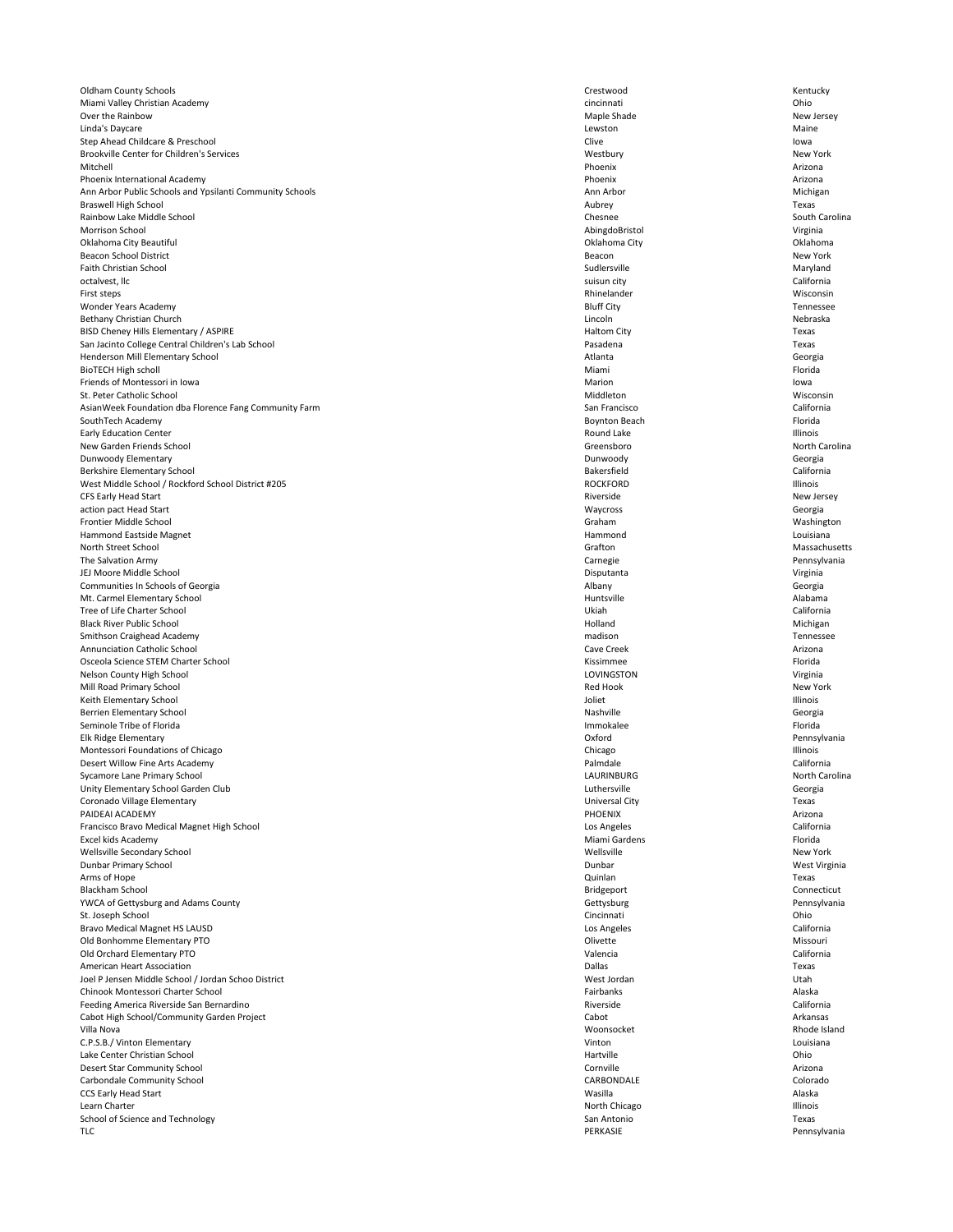UCP of Central Florida **Exercise Contral Florida Contral Florida Contral Contral Contral Florida Contral Contral Contral Contral Contral Contral Contral Contral Contral Contral Contral Contral Contral Contral Contral** Project Food Forest Ninnesota Ninnesota (1999) and the University of the University of the Minnesota America A Custer County Schools - Preschool Custer Colorado New York Colorado New York Colorado New York Colorado New York Colorado Vermont Farmers Food Center **Number of Center Accord Center Accord Center** Rutland Vermont GCPS Loganville Georgia MNO Grant Elementary **Antioch** California and The California and The California and The California and The California New Dream Family Center **Contract Contract Contract Contract Contract Contract Contract Contract Contract Contract Contract Contract Contract Contract Contract Contract Contract Contract Contract Contract Contract Contract** Childersburg Elementary School Childersburg Alabama University of West Florida Historic Trust **Pensacola** Pensacola **Pensacola** Pensacola **Pensacola** Pensacola Florida Butler Area School District Butler Pennsylvania Raymond Central Public Schools **Nebraska** Raymond **Raymond** Raymond Raymond Nebraska Hometown Elementary School Hometown Illinois Union Parish Elementary **Elementary** Louisiana Living Hope Montessori **Example 2018** Louisiana Louisiana Louisiana Little Blessings Preschool Wisconsin Academy For G.O.D Contract the contract of the contract of the Contract of Contract of the Contract of the Contract of the Contract of the Contract of the Contract of the Contract of the Contract of the Contract of the Con Austin Peay State University Little Covs Child Learning Center Coversion Content Clarksville Clarksville Tennessee Rocketship legacy prep **Exercise 2018** District of Columbia St. Joseph Catholic School **Example 20** Texas and the state of the state of the state of the state of the state of the state of the state of the state of the state of the state of the state of the state of the state of the Smith School **New Britain** Connecticut Summerville Elementary **Summerville Elementary** California Gainesville ISD Gainesville Texas CB Community School Philadelphia Pennsylvania Burbank School BURBANK Illinois Florida Parishes Juvenile Detention Center **Covington** Louisiana Louisiana Covington Covington Louisiana Idaho Educational Services for the Deaf and Blind Foundation **Rexponsily and Account Account Account Account Account Control in Control Control in Rexburg Idaho** CORE Butte Contract Contract Contract Contract Contract Chico California Wooden Fish Preschool MILWAUKIE Oregon Brick Elementary School Nichigan Nichigan Nichigan Nichigan Nichigan Nichigan Nichigan Nichigan Nichigan Nichigan The New School of Northern Virginia **Virginia** Virginia and the New School of Northern Virginia Indiana Academy **Indiana** Cicero **Cicero Cicero Cicero Cicero de Cicero de Cicero de Cicero de Cicero de Cicero de Cicero de Cicero de Cicero de Cicero de Cicero de Cicero de Cicero de Cicero de Cicero de Cicero de Cicero** Brenner Family ELC **harrisburg Pennsylvania** Pennsylvania West County DIGS **Richmond** California Westhaven Elementary School and a state of the state of the Belleville and Belleville and Belleville and Belleville Daniel Morgan Intermediate School Virginia and School Channels and School Winchester Ninchester Ninginia and Ninginia Mark Twain Elementary School and the state of the state of the bettendorf bettendorf bettendorf bettendorf bettendorf bettendorf bettendorf bettendorf bettendorf bettendorf between  $\sim$  10000 and the state of the state of ISU/Woodbury Co. Extension 500Master Gardener Superior Sioux City Sioux City Sioux City Sioux City Iowa Rivergate Elementary **North Carolina** Charlotte **Charlotte** Charlotte **North Carolina** Harris County Resource Services for Youth and Adults Texas Glenwood School Short Hills New Jersey Rex-Rennert Elementary School **Exercise Shannon** Shannon Shannon North Carolina Pride Prep Nashington Washington Nashington Spokane Spokane Spokane Washington The Northwoods Community Garden Wisconsin Piney Branch Elementary School Naryland Naryland Takoma Park Takoma Park Maryland Naryland Takoma Park Maryland Blackfoot School District and a structure of the state of the Blackfoot Blackfoot and Blackfoot Idaho TCIS Falcon Heights **Minnesota** Morgan County Starting Points **Exercise Springs** Berkeley Springs Berkeley Springs West Virginia Off Da Beaten Path LLC Honolulu Hawaii American Heart Association Wisconsin St. Johns High School **Saint Johns Arizona** Arizona North Central Phila Pennsylvania Pennsylvania Pennsylvania Pennsylvania Pennsylvania Pennsylvania Jeffco Public Schools ARVADA Colorado The Land Conservancy for Southern Chester County and the Material States are a set of Avondale Pennsylvania Ben Franklin Career and Technical Center **Dunbar** West Virginia **Dunbar** Dunbar Dunbar West Virginia Jefferson elementary Center **New Accounts and Serverse Center Accounts** Parkersburg Parkersburg West Virginia Trailblazer Elementary **Elementary Colorado** Colorado entre a material of the Highlands Ranch Colorado Colorado Purdue Extension **Extension** Crown Point **Crown Point** Crown Point **Crown Point** Purdue Extension and Indiana

| Keystone Elementary School PTA                    | LaGrange             | Ohio              |
|---------------------------------------------------|----------------------|-------------------|
| Deer Creek Elementary                             | Nevada City          | California        |
| <b>Fairview Elementary</b>                        | Springfield          | Illinois          |
| Riviera Beach CRA                                 | Riviera Beach        | Florida           |
| Schaefer Middle School                            | Springfield          | Ohio              |
| <b>Downtown Greens</b>                            | Fredericksburg       | Virginia          |
| Beaver Island Community School                    | <b>BEAVER ISLAND</b> | Michigan          |
| Dotties Developmental pre school                  | Lowell               | Massachusetts     |
| Little Axe Elementary                             | <b>NORMAN</b>        | Oklahoma          |
| Ben Franklin Elementary School                    | Indiana              | Pennsylvania      |
| High Desert Junior Grange #593                    | Hesperia             | California        |
| Little Farm on the Hill                           | Los Alamos           | <b>New Mexico</b> |
| San Augustine High School                         | San Augustine        | Texas             |
| Pine Grove Elementary                             | Delray Beach         | Florida           |
| Kingston intermediate                             | Kingston             | Massachusetts     |
| <b>Slow Food Prescott</b>                         | Chino Valley         | Arizona           |
| Belmont Ridge Middle School                       | Leesburg             | Virginia          |
| <b>Head Start</b>                                 | Spring Hill          | Florida           |
| <b>Emery Farm</b>                                 | Durham               | New Hampshire     |
| Millennia Gardens Elementary                      | Orlando              | Florida           |
| Sycamore Magnet Academy                           | Tustin               | California        |
| Little Community Garden                           | Jonesboro            | Arkansas          |
| Institute for American Indian Arts                | Sarasota             | Florida           |
| Loving and Learning Childcare                     | Glendale             | Arizona           |
| Youth Outdoor Unity                               | Houston              | Texas             |
| West Virginia University Family Nutrition Program | <b>Beckley</b>       | West Virginia     |
|                                                   |                      |                   |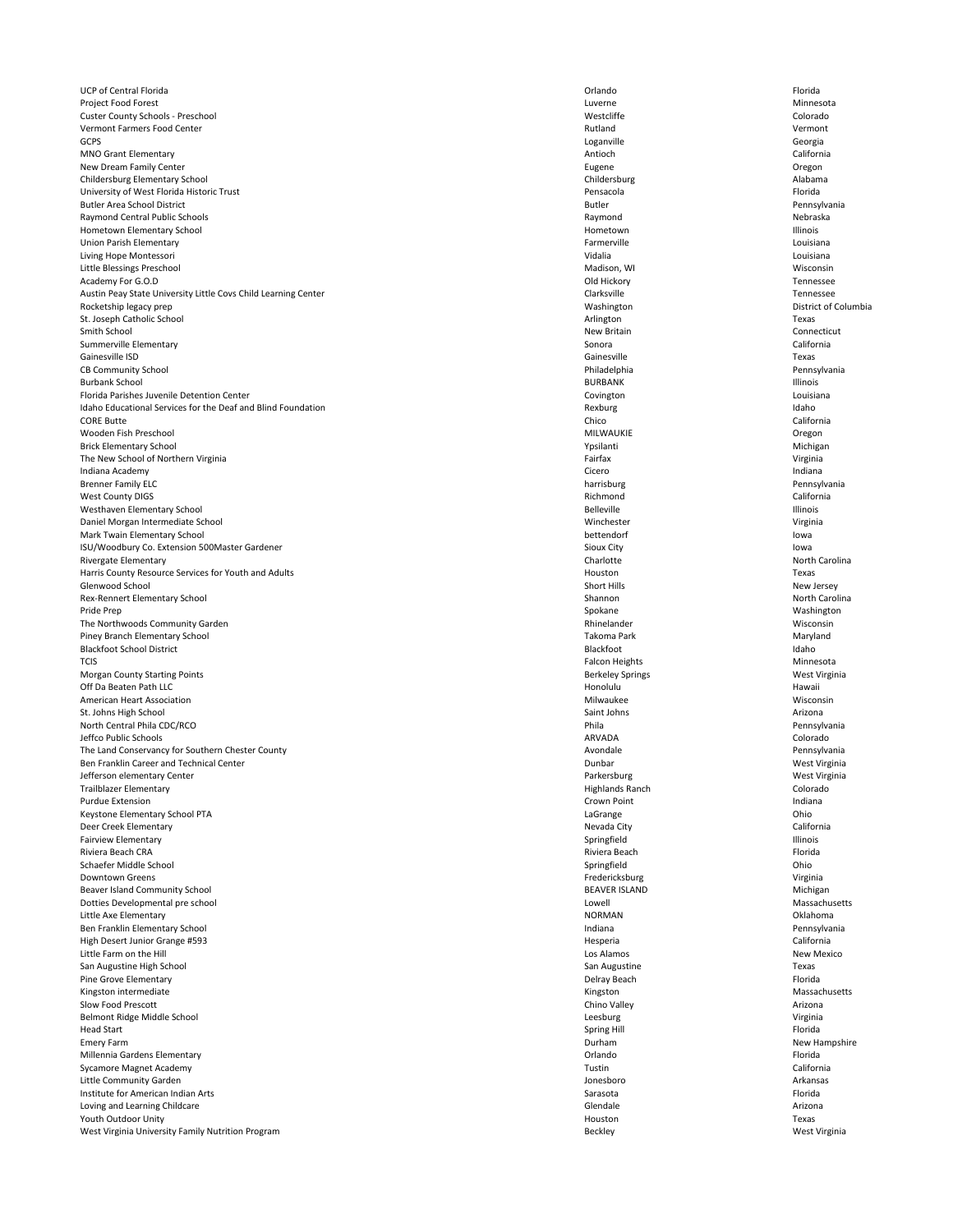Homeschool Gainesville Texas Walnut Street Elementary School **Exercise 2018** Pennsylvania Purdue Extension Nutrition Education Program **Bloomington** Bloomington **Indiana** Indiana Plainfield High School Central Village Connecticut Highland Lakes **Glendale** Arizona and Arizona and Arizona and Arizona and Arizona and Arizona and Arizona and Arizona School Gardens **Subset of the Sioux City** Sioux City Sioux City Sioux City Sioux City Sioux City Sioux City structures are seen to wa **Cuincy III Junior High Case of the Community Council Council Council Council Council Council Council Council Council Council Council Council Council Council Council Council Council Council Council Council Council Council** KidCam Camps **Hammond** Louisiana Research Community Community Community Community Community Community Community Community Community Community Community Community Community Community Community Community Community Community Marquette Elementary **Elementary** Michigan Montezuma School to Farm Project **Mancos** Colorado Colorado Colorado Colorado Colorado Colorado Colorado Colorado The Niles Foundation **Los Angeles** California Florida Prep Melbourne Florida Dakota County Voices for Food Nebraska Nebraska Nebraska Nebraska Nebraska Nebraska Nebraska Nebraska Nebraska Iowa State University Extension- Woodbury County Sioux City Sioux City Sioux City Sioux City Sioux City Iowa Monroe Elementary **ENID** Change Entertainment of the United States of the United States of the United States of the Oklahoma Zion Lutheran School Denison Iowa Randolph Elementary **Randolph Alabama** Randolph **Randolph** Alabama Alabama Randolph Alabama Alabama Alabama Alabama Arrowhead Primary School **Copley** Copley **Copley** Copley Copley Coplex Coplex Coplex Coplex Coplex Coplex Coplex Coplex Coplex Coplex Coplex Coplex Coplex Coplex Coplex Coplex Coplex Coplex Coplex Coplex Coplex Coplex Copl Shorecrest Preparatory School **Exercise Preparatory School** St. Petersburg Florida Pinellas Park Elementary Pinellas Park Florida Saint Paul American Schools **St. Paul American Schools** St. Paul St. Paul Minnesota Addenbrooke Classical Academy Lakewood Colorado Columbia Center for Urban Agriculture Columbia Missouri Harbour Pointe Middle School Washington Nukilteo Nukilteo Washington Nukilteo Washington Northside Middleschool COLUMBUS Indiana Salida Montessori Charter School Salida Colorado Yes PrepPublic schools Houston Texas Valencia Elementary School Laguna Hills California Havenwood Bentonville Arkansas Havenwood Bentonville Arkansas Valadez Homeschool Casa Grande Arizona LeFountain Health Institute,Inc **Gary** Indiana VMA jay Florida Isa's Garden harities **Exercice Casa Grande** Arizona Arizona Casa Grande Arizona Arizona Isa's Garden Charities **Exercices** Casa Grande Arizona Casa Grande Arizona Mansfield Senior Center **Connecticut** Connecticut Browns Valley Elementary School **Exercise 2018** California St. John's school California Homeschool Show Low Arizona Heritage E-STEM Magnet School Ninnesota and Minnesota and Minnesota and Minnesota and Minnesota Chowan Middle School Tyner North Carolina Montessori World School Orlando Florida Beacon Hill Academy san antonio Texas Alice Peck Learning Center **Hammadeu** Connecticut **Hammadeur Connecticut Hammadeur Connecticut Hammadeur Connecticut** Center Point - Urbana High School Center Point Iowa PS #31 Harriet Ross Tubman New York Swope Middle School Reno Nevada Alabama State University **Montgomery Alabama** Alabama Alabama Alabama Alabama Alabama Alabama Alabama Alabama Alabama Lyndon Carnegie Library Lyndon Kansas Holy Family School Green Bay Wisconsin North Kansas City YMCA Missouri Chico Country Day School Chico California Immaculate High School Connecticut Thompsonville Grade School Thompsonville Illinois Perkiomen Valley Middle School East Collegeville Pennsylvania Point Quest El Dorado Hills California Hunter & Finley rockmart Georgia West Haralson Elementary School Tallapoosa Georgia Everglades High School Florida and The True Control of the Miramar Miramar Florida and The True Control of True Control of True Control of True Control of True Control of True Control of True Control of True Control of Tru Shape dba Legacy Christian Academy Texas Patricia Beatty Elementary **Elementary** California New Horizon School Pasadena California Area Cooperative Educational Services **Note and Services** North Haven North Haven Connecticut S6 Community Gardens Ventures project and the state of the state and the state Barstow California California Moore Montessori Community School North Carolina and Southern Pines North Carolina North Carolina North Carolina Para Los Ninos Los Angeles California Maryland City Elementary School and Maryland City Elementary School and Maryland Muhlenberg Middle School **Pennsylvania** reading reading reading Pennsylvania north andover public schools Massachusetts north andover and a massachusetts north andover Mount Airy Middle School North Carolina and School Mount Airy North Carolina and Mount Airy North Carolina and Mount Airy North Carolina Lily Pad Learning Center **Missouri** Missouri Lily Pad Learning Center **Missouri** Missouri Learning Prep School Newton Massachusetts Westview Elementary **South Carolina** South Carolina South Carolina South Carolina Reed Academy **Example 2008** Texas Friday Night Live **Example 2018** California Riverside County **California** Cornerstone Home & Gardens, Inc **Connecticut** Connecticut Connecticut Connecticut Knights Ferry Elementary School California STOP Inc. **STOP Inc. Example 20** STOP Inc. **STOP Inc. Virginia Beach** Virginia Beach Virginia Beach Virginia Beach Virginia Beach Virginia Beach Virginia Beach Virginia Beach Virginia Beach Virginia Beach Virginia Beac Loma Bonita Garden and Orchard **Africa And Africa And Africa And Africa And Africa And Africa And Africa Arizona** Homedale Community Garden National Community Garden National Community Garden Homedale and Community Garden Homedale and Idaho Crestview Elementary School Texas Etowah City School Etowah Tennessee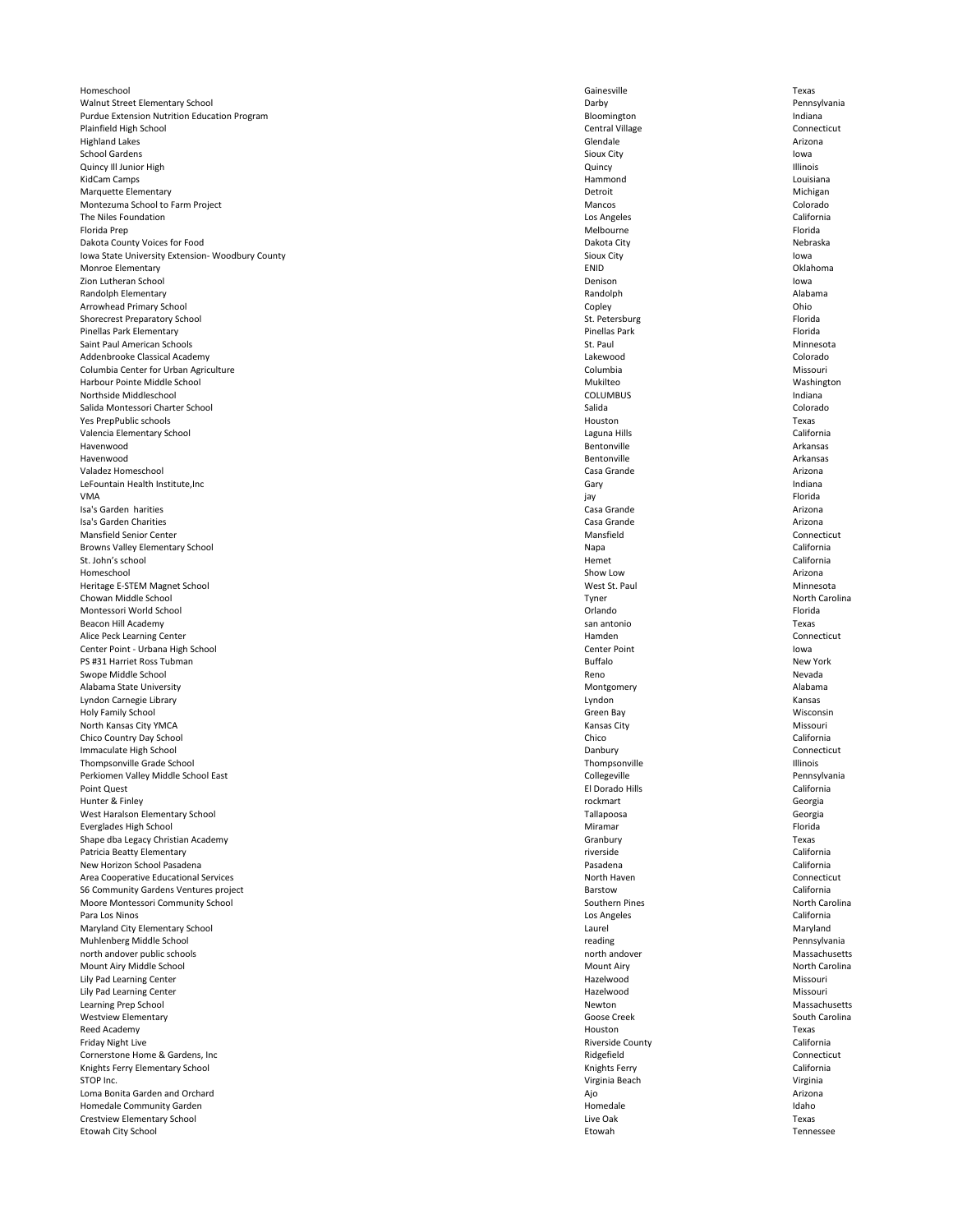| Rio Rosales Elementary                                 | Oxnard                  | California |
|--------------------------------------------------------|-------------------------|------------|
| Pathfinder Ranch                                       | <b>Mountain Center</b>  | California |
| SouthTech Academy                                      | <b>Boynton Beach</b>    | Florida    |
| Chandler's Elementary School                           | Russellville            | Kentucky   |
| Learning Youth Garden                                  | Charlotte NC            | North Car  |
| sachem north high school                               | lake ronkonkoma         | New York   |
| <b>KinderCare Education LLC</b>                        | Portland                | Oregon     |
| Korazoncito De Mi Amor                                 | <b>Brownsville</b>      | Texas      |
| Minnesota Waldorf School                               | St. Paul                | Minnesot   |
| <b>Ochoa Community School</b>                          | Tucson                  | Arizona    |
| 47 American Sign Language and English Secondary School | New York                | New York   |
| <b>Walton Elementary School</b>                        | Wakefield               | Massachu   |
| Oneida Herkimer Madison BOCES CTE CONSERVATION         | New Hartford            | New York   |
| George west primary, kuntry kids 4h                    | George west             | Texas      |
| <b>Redland Christian Academy</b>                       | HOMESTEAD               | Florida    |
| West Virginia School of Osteopathic Medicine           | Lewisburg               | West Virg  |
| the washinton state school for the blind               | Vancouver               | Washingt   |
| <b>New Britton Elementary</b>                          | <b>Fishers</b>          | Indiana    |
| Carthay Elementary School                              | Los Angeles             | California |
| Frankton Jr. Sr. High School                           | Frankton                | Indiana    |
| Margaret Black Elem.                                   | <b>Sterling Heights</b> | Michigan   |
| Ella C Pittman Elementary                              | Marrero                 | Louisiana  |
| Desert Sky Montessori                                  | Bend                    | Oregon     |
| DC Everest Middle School                               | Weston                  | Wisconsi   |
| <b>Glenwood Springs Elementary School</b>              | <b>GLENWOOD SPRINGS</b> | Colorado   |
| Learning Zone DNP                                      | New Philadelphia        | Ohio       |

SOUTHPORT MIDDLE Florida YMCA Longmont Colorado Quincy Ill Junior High Quincy Illinois Kids like us which is a set of the set of the set of the set of the set of the set of the set of the Set of Tennessee Gaskill Prep New York New York New York Niagara Falls New York Saint Anthony school San Antonio Florida Combs Home School Richmond Texas Mabelvale Middle School **Arkansas** Arkansas Arkansas Arkansas Arkansas Arkansas Arkansas Arkansas Arkansas Arkansas Holistic Life Schools Virginia Beach Virginia Baxter Community Center **Grand Rapids** Grand Rapids Grand Rapids Grand Rapids Grand Rapids Michigan Oxford Academy & Central School Middle School **New York** New York **COXford** Oxford **New York** New York Halcyon School Boulder Colorado Delta Sigma Theta Sorority, Inc. Greater Cleveland Alumnae Chapter **Community** Cleveland Cleveland Cleveland Ohio Cincinnati Urban Promise Cincinnati Ohio Summerville Elementary **Summerville Elementary** California whole Kids Foundation **Austin Texas Austin** Texas **Austin Austin Austin Austin** Texas Whitsitt Elementary School Tennessee Burwell Public Schools Burwell Nebraska Young Middle Magnet **Tampa Florida** Florida **Florida** Tampa **Florida** Florida Provincial Research Communication of the Second Provincial Research Provincial Research Provincial Research Provincial Research Provincial Resea Hanover Street School, SAU 88 **New Hampshire** New Hampshire New Hampshire Anna Merritt Elementary **New York New York Lockport Lockport Lockport New York** The Williams School Norfolk Norfolk Norfolk Norfolk Norfolk Norfolk Norfolk Norfolk Norfolk Nirginia Finkl Elementary **Example 20** Security 20 and 20 and 20 and 20 and 20 and 20 and 20 and 20 and 20 and 20 and 20 and 20 and 20 and 20 and 20 and 20 and 20 and 20 and 20 and 20 and 20 and 20 and 20 and 20 and 20 and 20 and 2 Summit Intermediate **Missouri** Missouri and the Missouri of the Missouri and the Missouri of the Missouri and Missouri Ord Head Start Nebraska Nebraska Nebraska Nebraska Nebraska Nebraska Nebraska Nebraska Nebraska Nebraska Nebraska Community Services of Englewood and a structure of Chicago Chicago Chicago Chicago Chicago Chicago Chicago Illinois Relief.After.Disaster Miami Florida Little Growers Inc Palm Bay Florida Our Loving Village **Stamford** Texas PS 84 New York New York New York New York New York New York New York New York New York Lyman Elementary Lyman South Carolina Manteo High North Carolina and North Carolina Saint Anthonys Academy Texas PAEC Theraputic Day School and the state of the state of the Maywood Maywood Maywood Maywood and the state of the Maywood Illinois General Philip Kearny Elementary **Pennsylvania** Philadelphia Philadelphia Philadelphia Pennsylvania Taft School Watertown Connecticut Saint Leo the Great **Lancaster** Pennsylvania Woodland west palm beach Florida Academie da Vinci **Electrónia e a contra electrónico e a contra electrónico e de Dunedin** Punedin Florida el prov S. S. Seward Institute New York and Society and Society and Society and Society and Society and Society and Society and Society and Society and Society and Society and Society and Society and Society and Society and Societ deja vu creations eureka California Montezuma School to Farm Project Colorado Colorado Colorado Nancos Colorado Colorado VALENCIA Laguna Hills California Cape Fear Center For Inquiry **North Carolina** Cape Fear Center For Inquiry North Carolina Van Intermediate Van Texas Highland Elementary Hamilton Ohio California Montessori Project Carmichael California California Carmichael Carmichael California Bethel Middle School **Example 20** Ohio **Children City** Tipp City **Children City** Ohio ISU Extenison/Jackson County **Iowa** Iowa SFUSD San Francisco California Highland Elementary **Example 2018** Chio Chio **Hamilton** Chio **Hamilton** Chio **Chio Chio Chio** Springfield Middle School Nichigan Nichigan BATTLE CREEK Nichigan BATTLE CREEK Michigan Central high School Saint Joseph Missouri Dig Together Lockhart Texas Emanuel Prep. Math and Science School for Boys **Midland** Georgia Georgia and Science School for Boys Midland Georgia Jackson Middle and Jackson Intermediate Alabama and Jackson Alabama and Jackson Alabama and Jackson Alabama and Jackson Alabama and Jackson Alabama and Jackson Alabama and Jackson Alabama and Jackson Alabama and Jackson Al Univerity of California Cooperative Extension National Accord California National Accord California California

| RIO ROSAIES EIEMENTARY                                 | Oxnard                  | California     |
|--------------------------------------------------------|-------------------------|----------------|
| Pathfinder Ranch                                       | <b>Mountain Center</b>  | California     |
| SouthTech Academy                                      | <b>Boynton Beach</b>    | Florida        |
| Chandler's Elementary School                           | Russellville            | Kentucky       |
| Learning Youth Garden                                  | Charlotte NC            | North Carolina |
| sachem north high school                               | lake ronkonkoma         | New York       |
| KinderCare Education LLC                               | Portland                | Oregon         |
| Korazoncito De Mi Amor                                 | <b>Brownsville</b>      | Texas          |
| Minnesota Waldorf School                               | St. Paul                | Minnesota      |
| <b>Ochoa Community School</b>                          | Tucson                  | Arizona        |
| 47 American Sign Language and English Secondary School | New York                | New York       |
| <b>Walton Elementary School</b>                        | Wakefield               | Massachusetts  |
| Oneida Herkimer Madison BOCES CTE CONSERVATION         | <b>New Hartford</b>     | New York       |
| George west primary, kuntry kids 4h                    | George west             | Texas          |
| <b>Redland Christian Academy</b>                       | HOMESTEAD               | Florida        |
| West Virginia School of Osteopathic Medicine           | Lewisburg               | West Virginia  |
| the washinton state school for the blind               | Vancouver               | Washington     |
| New Britton Elementary                                 | <b>Fishers</b>          | Indiana        |
| Carthay Elementary School                              | Los Angeles             | California     |
| Frankton Jr. Sr. High School                           | Frankton                | Indiana        |
| Margaret Black Elem.                                   | <b>Sterling Heights</b> | Michigan       |
| Ella C Pittman Elementary                              | Marrero                 | Louisiana      |
| Desert Sky Montessori                                  | Bend                    | Oregon         |
| DC Everest Middle School                               | Weston                  | Wisconsin      |
| <b>Glenwood Springs Elementary School</b>              | <b>GLENWOOD SPRINGS</b> | Colorado       |
| Learning Zone DNP                                      | New Philadelphia        | Ohio           |
|                                                        |                         |                |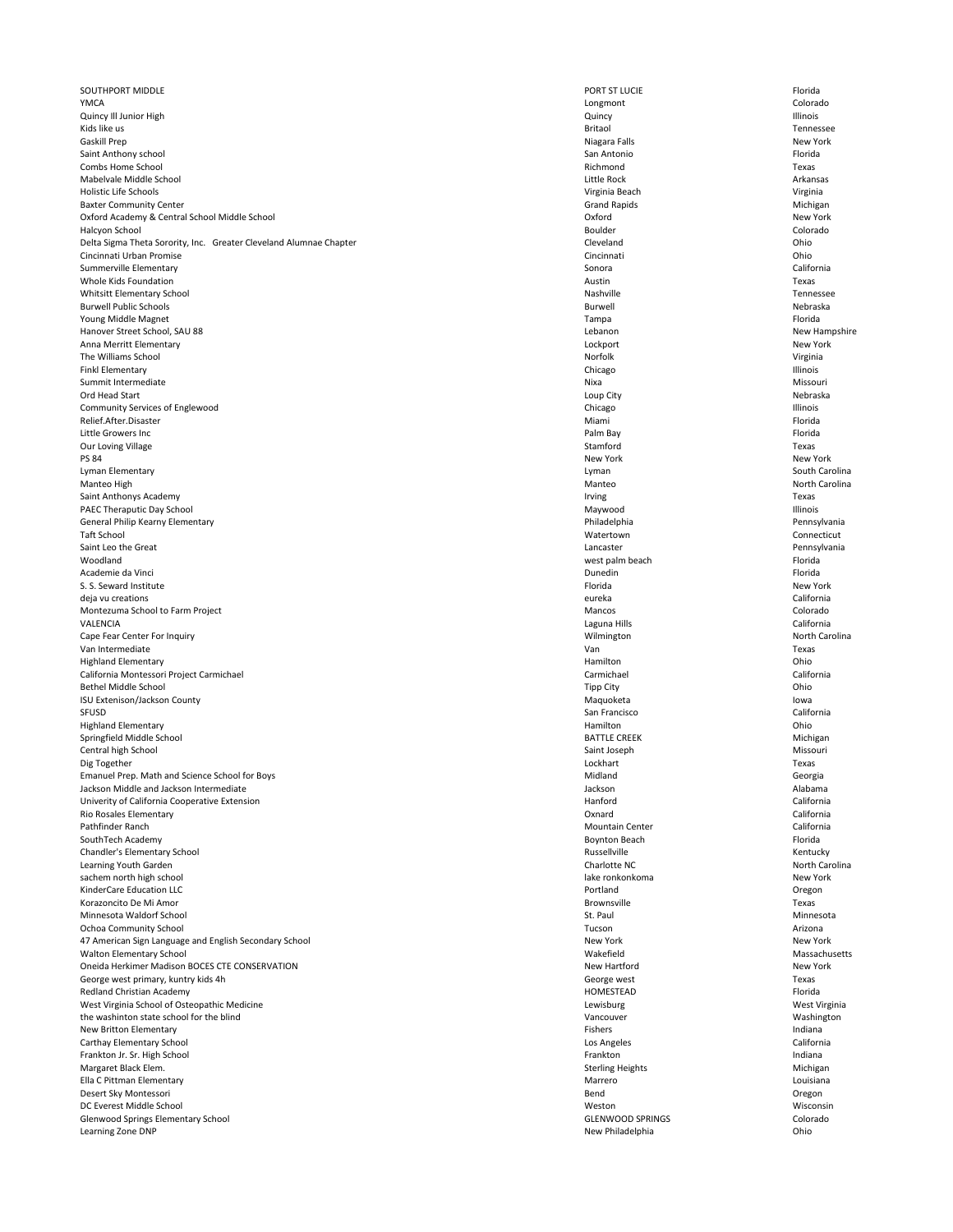Florence Fang Community Farm **San Francisco** California California JANESVILLE COMMUNITY CENTER INC **Wisconsin** University of the University of the University of the University of the University of the University of the University of the University of the University of the University of th Cecil County Public Schools Maryland Jamesville Dewitt Central School (High School) and School (High School) and School and School (High School) and School and School (High School) and School and School and School (High School) and School and School and Schoo Franklinton Farms Columbus Ohio Public Schools of Petoskey Petoskey Michigan French settlement high school Louisiana Louisiana Tustin Ranch Elementary School Tustin California City Sprouts Omaha Nebraska Early College and Career Center **Elizabethtown** Elizabethtown Elizabethtown **Elizabethtown** Kentucky Lakeside Elementary School Orange Park Florida Governor Charles C. Stratton School New Jersey New Jersey New Jersey New Jersey New Jersey New Jersey New Jersey Lakeview Academy **Milledgeville** Georgia High Mowing School New Hampshire New Hampshire New Hampshire New Hampshire New Hampshire Seed Pods. SEED **Seed Pods. SEED Florida** A&L 305 United New York New York New York New York New York New York New York New York **Commerce High School Commerce Commerce Commerce Commerce Commerce Commerce Commerce Commerce Commerce Commerce Commerce Commerce Commerce Commerce Commerce Commerce Commerce Commerce Commerce Commerce Commerce Commerce Co** Public Library of Enid and Garfield County **Enid** County Changes are a set of the Changes of Enid Changes of Enid Jody Richards Elementary **Bowling Green** Kentucky **Bowling Green** Kentucky **Bowling Green** Kentucky SEAPCO Academy which is a strong of the set of the set of the Bartonville in the Bartonville in the set of the Illinois Grow For Good **Slatedale** Pennsylvania GrowNYC New York New York Warren E Sooy Jr. Elementary School New Jersey New Jersey New Jersey New Jersey New Jersey New Jersey A.T. Allen Elementary School North Carolina and School Concord Concord Concord North Carolina Sand Creek Elementary/Hamilton Southeastern Schools **Fishers** Fishers Fishers Fishers **Fishers** Indiana savannah state universitys **Savannah** Georgia **Cuincy Public School Community Contract Community Community Community Community Community Community Community Community Community Community Community Community Community Community Community Community Community Community C** Aurora Waasakone Community of Learners **Bemidix** Aurora Bemidji **Bemidix** Bemidji Minnesota Carlisle Community School District **Carlisle Community School District** Lowa Independent School of Thought Mississippi Sunrise Project Lawrence Kansas Harvest Hope Farm **Munition Community Community** Moorhead Moorhead Moorhead Minnesota Harvest Hope Farm **Fargo** North Dakota Dryden High School Dryden New York Medical University of SC- Boeing Center for Children's Wellness and South Carolina Mount Pleasant South Carolina Reed Academy **Example 2008** Texas Divine academy of volusia **Example 20** Security Change City **Change City** Change City **Change City** Florida Chinook Montessori Charter School Fairbanks Alaska Mt Diablo Unified School District California Belle Meade Montessori School Virginia Niginia and Sperryville Sperryville Sperryville Virginia Daniel Kids Jacksonville Florida Education Foundation of Tabernacle Township New Jersey New Jersey New Jersey Continental Societies,Inc. Mississippi Southside Middle School South Carolina and South Carolina South Carolina South Carolina Everett Public Schools Massachusetts Massachusetts Everett National Massachusetts Massachusetts Massachusetts Northwest Arkansas Classical Academy **Bentonville** Arkansas **Bentonville** Arkansas **Bentonville** Arkansas Avant Gardens **Gamerco Camerco Camerco Camerco Camerco Camerco Camerco Camerco Camerco New Mexico** Rocky Mountain College **Billings** Montana and Montana and Science and Science and Science and Science and Science and Science and Science and Science and Science and Science and Science and Science and Science and Science ACMG OAKLAND California Al Minhaal Academy **Aurora** Colorado **Colorado Aurora** Aurora **Colorado Aurora** Colorado **Colorado Colorado** Belleair Elementary School **Election** Elementary School **Clearwater** Florida Pittsburg Unified School District Pittsburg California Gadsden Elementary School District **San Luis** Arizona and San Luis San Luis Arizona Arizona Energy Institute Gardening Club Texas Walker Grant Center **Fredericksburg Contract Center Contract Contract Center Center Center Center Center Center Center Center Center Center Center Center Center Center Center Center Center Center Center Center Center Cente** Crabapple Middle School Georgia Ekstrand Elementary School DeWitt Iowa

| New Hope Community and Economic Development Corporation       | Hackensack          | New Jersey     |
|---------------------------------------------------------------|---------------------|----------------|
| New Hope Community and Economic Development Corporation       | Hackensack          | New Jersey     |
| Agape Inn                                                     | Holbrook            | Massachusetts  |
| My Grandmother's Hands                                        | Lufkin              | Texas          |
| Twin Oak Elementary                                           | Mount Vernon        | Ohio           |
| Westside Elementary School                                    | <b>River Falls</b>  | Wisconsin      |
| 21st Century Grant                                            | <b>Bakersfield</b>  | California     |
| Neil Hellman School                                           | Albany              | New York       |
| Wells Christian Academy                                       | Muskegon            | Michigan       |
| Houston ISD                                                   | Houston             | Texas          |
| <b>Amazement Square</b>                                       | Lynchburg           | Virginia       |
| Pelham City Middle School                                     | Pelham              | Georgia        |
| Armistead Gardens elem/middle / Baltimore city public schools | <b>Baltimore</b>    | Maryland       |
| South Harnett elementary                                      | <b>Bunnlevel</b>    | North Carolina |
| <b>Grace Christian School</b>                                 | <b>Blacklick</b>    | Ohio           |
| Bergen County Mocha Moms                                      | Fair Lawn           | New Jersey     |
| Jacksonville School for Autism                                | Jacksonville        | Florida        |
| <b>Mesa Solutions</b>                                         | Loveland            | Colorado       |
| Seward Middle School                                          | Staplehurst         | Nebraska       |
| Roots to Grow                                                 | Park Forest         | Illinois       |
| Lizzie Curtis Elementary                                      | Fort Worth          | Texas          |
| <b>Blue Zones Project</b>                                     | Roseburg            | Oregon         |
| Sunflower Farm                                                | Longmont            | Colorado       |
| Next STEP, Lewiston High School                               | Lewiston            | Maine          |
| Newport News Master Gardener Association                      | <b>Newport News</b> | Virginia       |
| Sidney Central School District                                | Sidney              | New York       |
|                                                               |                     |                |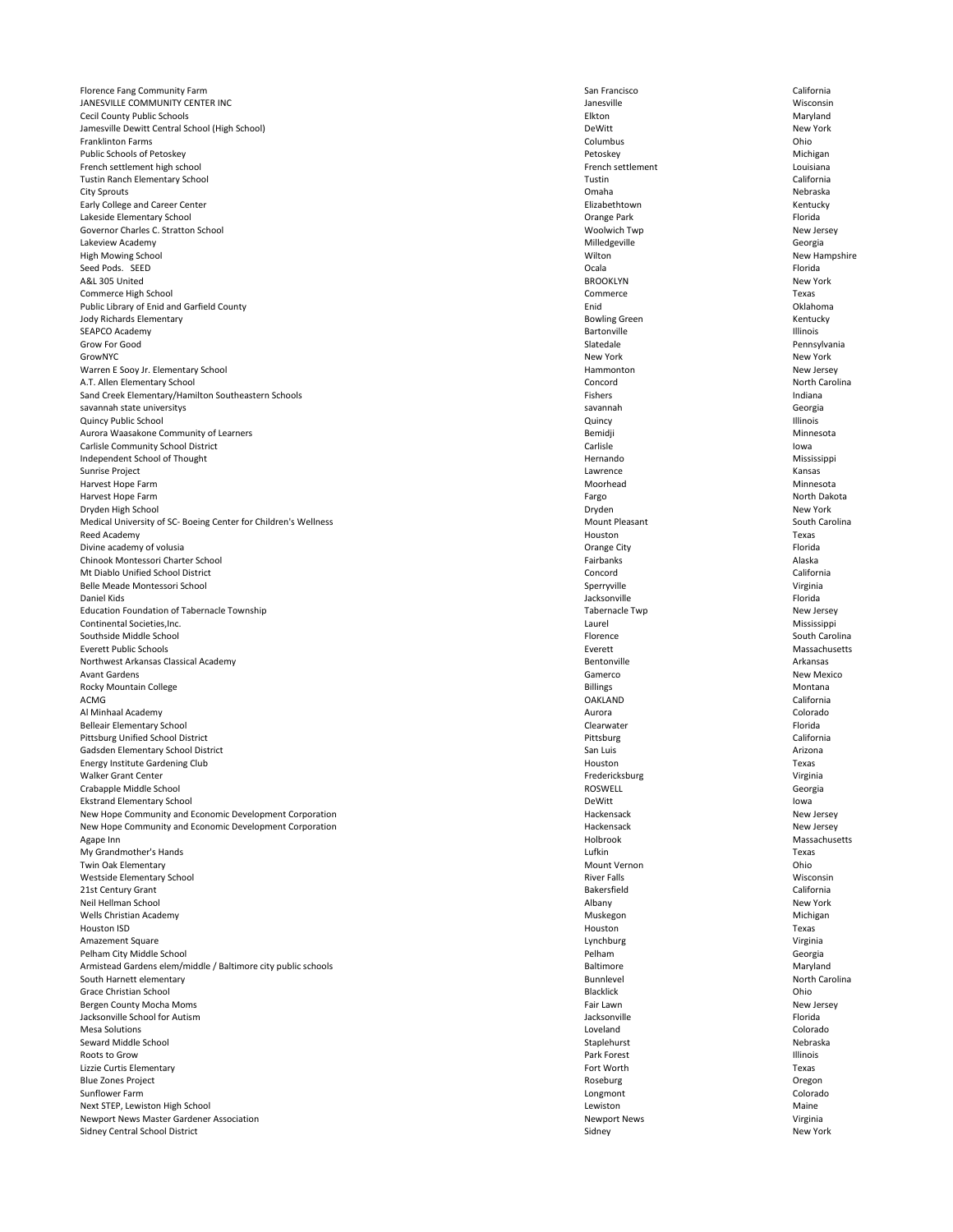The Cornucopia Project New Hampshire **Peterborough** New Hampshire Peterborough New Hampshire Brooklyn Heights Community Garden Tennessee and Tennessee and Tennessee and Tennessee and Tennessee Ruby Heart Child Care LLC **California** California California California California California California California The Union for Contemporary Art Nebraska **Nebraska** Nebraska **Nebraska Nebraska Nebraska** Horn Lake Intermediate School Mississippi The HEAL Project California California Sherwood Islip New York Salem High School Nirginia and Salem Nirginia and Salem Nirginia and Salem Nirginia and Salem Nirginia and Salem Nirginia JO Davis Elementary **Internal and Security Texas** Irving Texas Marion County Hospital District **National Properties and American County Accepts** Florida **Florida** Florida **Florida** AAPDEP Community Garden Texas School District of the City of Erie Pennsylvania Gwinnett County Public Library Suwanee Georgia Suwanee Georgia Suwanee Georgia Suwanee Georgia Fort Leboeuf Historical Society Waterford Pennsylvania Forest Ridge School of the Sacred Heart **Bellevue** Washington Bellevue Bellevue Washington Freedom Shores Elementary **Elementary** Florida and the structure of the Boynton Beach Florida Boynton Beach Florida Piper School Berwyn Il Illinois Washington Irving New York New York New York New York New York New York New York Centennial High School and The Centennial High School and The Idaho Meridian Idaho Meridian Idaho Idaho Idaho University Lake School Wisconsin Number of the University Lake School Wisconsin University Lake School Wisconsin Number of the University Lake School Wisconsin Metairie Park Country Day Metairie Louisiana Gateway DAEP Bastrop Texas Garden city elementary **Samuella Elementary** Florida **Garden City elementary** Florida Durham County Government North Carolina and the UNRHAM North Carolina and DURHAM North Carolina and DURHAM North Carolina Lonoke Primary/ University of Arkansas Extension Service **Lonoke** Lonoke Lonoke Lonoke Arkansas Arkansas Arkansas Park City Learning Center **Park City Learning Center Park City** Park City Park City Park City Utah San Antonio Can Academy **San Antonio Can Academy** Texas Independent of School Thought Mississippi Chattanooga Girls Leadership Academy Chattanooga Tennessee Elizabethton City Schools Elizabethton Tennessee Kindred Healthcare **Example 2018** Kentucky **Constanting Constanting Constanting Constanting Constanting Constanting Constanting Constanting Constanting Constanting Constanting Constanting Constanting Constanting Constantin** Stansbury Park Elementary **Stansbury Park** Stansbury Park Stansbury Park Stansbury Park Utah Loleta Elementary School Loleta California Global Children Services, Inc. **Memphis** Tennessee and Tennessee and Tennessee and Tennessee and Tennessee and Tennessee Global Children Services, Inc. Tennessee King Philip Middle School **Connecticut** Connecticut The Paloma School Lebanon Pennsylvania Willard prek-8 Warren Ohio Blake Elementary School **Exercise Contract Contract Contract Contract Contract Contract Contract Contract Contract Contract Contract Contract Contract Contract Contract Contract Contract Contract Contract Contract Contract** vermont Farmers Food Center Number of Center Rutland Vermont Number of Texas and Vermont Services of Australian Vermont Number of Rutland Vermont Number of Rutland Vermont Number of Rutland Vermont Number of Rutland Vermon Freedom Scholars Learning Center New York Indian Pines Elementary Lake Worth Florida Our Kitchen Table Grand Rapids Michigan OSU Lincoln County Extension **New Proport** Oregon New Proport New Proport Oregon New Proport Oregon The Academy at Horizons **Example 2018** Sentucky **Bardstown** Bardstown **Bardstown Kentucky** Pearl River Community College Phi Theta Kappa **Poplary Poplary Poplary Poplary Poplary Poplary Poplary Poplary Poplary Poplary Poplary Poplary Poplary Poplary Poplary Poplary Poplary Poplary Poplary Poplary Poplary Poplary** Visalia Montessori school Visalia California Midland Middle School **Georgia** Georgia Good Shepherd Community Projects **California** California Seminole Heights Elementary/Hillsborough County Public Schools **Tampa** Florida Florida Florida Florida Florida Florida Northern Illinois University **Example 2018** 11 Illinois DeKalb DeKalb **Illinois** Cicero Library Cicero New York Augustine Christian Academy Tulsa Oklahoma Oak Grove Academy Forest Grove Oregon Garden Together **Example 2018** Arizona and the Second Prescott **Prescott** and the **Prescott** Arizona Brenham ISD **Brenham Constant Constant Constant Constant Constant Constant Constant Constant Constant Constant Constant Constant Constant Constant Constant Constant Constant Constant Constant Constant Constant Constant C** 

| EatWell Exchange, Inc                                 | Sebring           | Florida        |
|-------------------------------------------------------|-------------------|----------------|
| Northview                                             | Jennings          | Missouri       |
| Northview Elementary - Friends of Jennings Foundation | Jennings          | Missouri       |
| Dickinson ISD                                         | Dickinson         | Texas          |
| Crain's Creek Middle School                           | Carthage          | North Carolina |
| SUNY SULLIVAN LPP Brighter Futures Grant              | Loch Sheldrake    | New York       |
| My Father's Arrows                                    | Jay               | Florida        |
| <b>Statesville YMCA</b>                               | Statesville       | North Carolina |
| <b>Stewart Middle School</b>                          | Norristown        | Pennsylvania   |
| <b>Crossroads Charter Academy</b>                     | <b>Big Rapids</b> | Michigan       |
| <b>UT Extension</b>                                   | Clarksville       | Tennessee      |
| Eagle Elementary of Akron                             | Akron             | Ohio           |
| The NOLA Network                                      | Seneca            | South Carolina |
| The Gilbert School                                    | Winsted           | Connecticut    |
| <b>Horizons Elementary</b>                            | Lenoir            | North Carolina |
| <b>Ochoa Community School</b>                         | Tucson            | Arizona        |
| Mt. Washington School                                 | Cincinnati        | Ohio           |
| Interface Children and Family Services                | Camarillo         | California     |
| Happy Roots                                           | Salisbury         | North Carolina |
| Spokane International Academy                         | Spokane           | Washington     |
| <b>Guadalupe Community Center</b>                     | San Antonio       | Texas          |
| Tehama Root Project                                   | <b>Red Bluff</b>  | California     |
| The Hedron Hub                                        | Orient            | Ohio           |
| Barnard Environmental Studies Magnet School           | New Haven         | Connecticut    |
| <b>Vermont Farmers Food Center</b>                    | Rutland           | Vermont        |
| Bastrop Montessori                                    | <b>Bastrop</b>    | Texas          |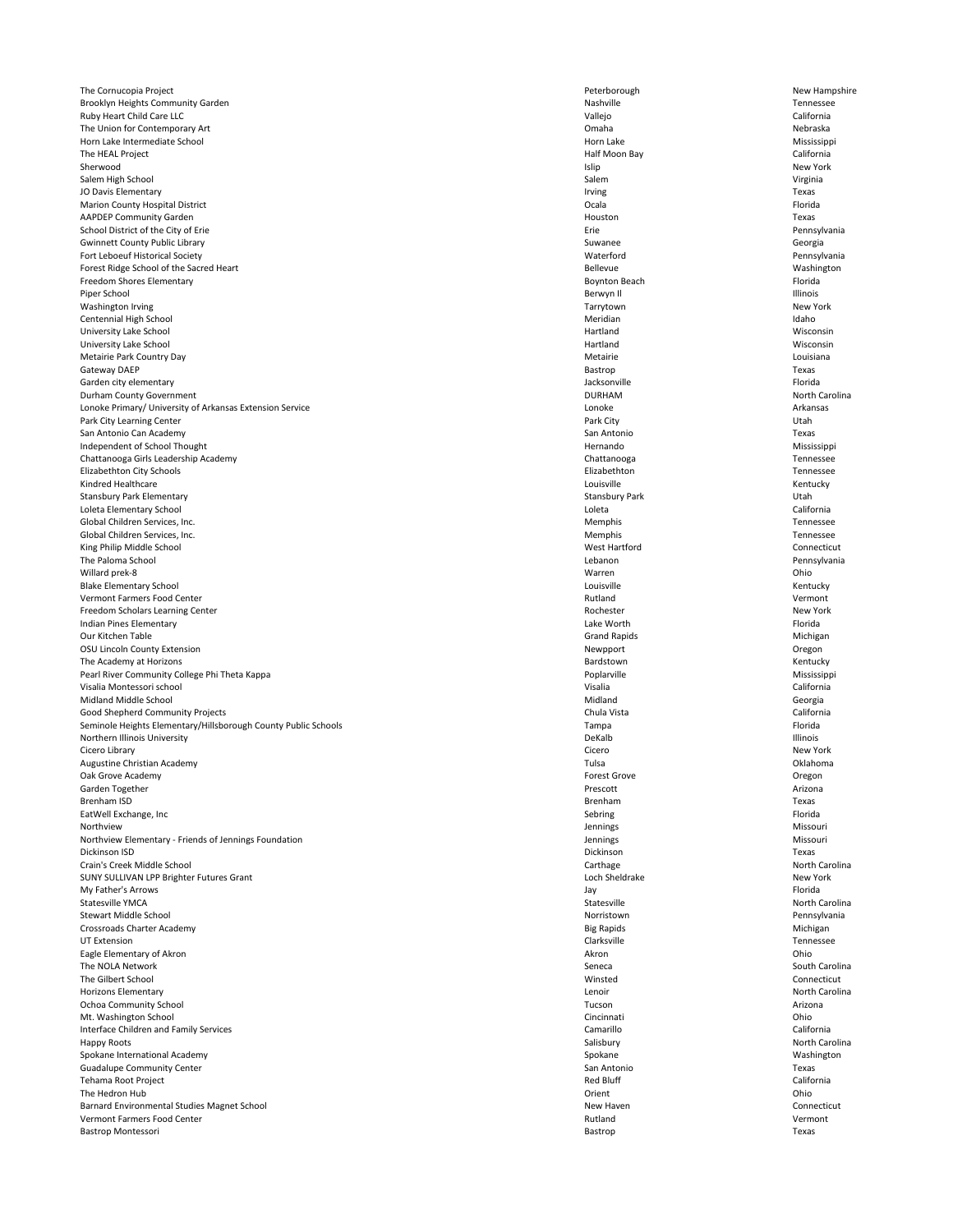Quincy Ill School District **Exercise 2018** Cluincis **Cluincis** Cluincy **Cluincis Cluincis Cluincis Cluincis** Adams State University **Account Colorado** Colorado **Alamosa** Colorado **Alamosa** Colorado Lincoln Middle School, MSD Pike Townships **Indianapolis** Indianapolis **Indianapolis** Indiana Monhagen Middle School New York Logan Elementary School **Exercise Contract Contract Contract Contract Contract Contract Contract Contract Contract Contract Contract Contract Contract Contract Contract Contract Contract Contract Contract Contract Contract** Harvest Hope Farm **Minnesota** Minnesota Shawnee Tribe **Example 2018** Oklahoma **Oklahoma** Miami Miami and Distribution of the Oklahoma Oklahoma of the Oklahoma of the Oklahoma of the Oklahoma of the Oklahoma of the Oklahoma of the Oklahoma of the Oklahoma of the Federal Way Public Schools Federal Way Washington Rose Hill Magnolia Elementary **Rose hill North Carolina** Rose hill North Carolina Rose hill North Carolina Arcata Elementary School District **Arcata** California California California California California California California Millview Elementary **Elementary** California Zionsville Parks and Recreation and and the creation of the creative of the Indiana Zionsville and Zionsville San Diego Master Gardeners Association Carlsbad California Nathan Hale Elementary School **Exercice Connecticut** Connecticut Ruby Heart Child Care LLC California Temple B'nai Torah massapequa New York Wynne Public Schools Wynne Arkansas Grandview High School WIN Garden Missouri and Missouri Lees Summit Nissouri Lees Summit Missouri Community of St. Mary - Southern Province Tennessee Sewanee Sewanee Tennessee Greenthumb Paradise Garden New York **Channel According the Channel According Control** Jamaica New York Jamaica Cooperative Extension Service **Soldotna** Alaska Alaska Soldotna Soldotna Soldotna Alaska Alaska Alaska Soldotna Alaska Alaska Alaska Alaska Alaska Alaska Alaska Alaska Alaska Alaska Alaska Alaska Alaska Alaska Alaska Alask The Green Heart Project South Carolina Roots Charter High School Utah Children's Kiva Montessori Charter School Colorado Cortez Colorado Cortez Colorado Meadows Valley School and the state of the Meadows New Meadows New Meadows Idaho Box Elder Community Garden **Brigham City** Utah Pilot Point ISD **Provides a contract of the Contract of Texas** Pilot Point **Pilot Point** Texas Clifton School #13 Clifton New Jersey Herricks High School New Hyde Park New York Verde K-8 Boca Raton Florida The Compass School **Rhode Island** Rhode Island School District of Osceola County, FL - Exceptional Student Education **Kissimmee** Florida Kissimmee Florida Florida Talisman Therapeutic Ranch Maryland Riley San Diego California Orca K-8 School Nashington Nashington Seattle Seattle Seattle Seattle Seattle Nashington Kanu o ka Aina NCPCS **Kamuela** Hawaii Kamuela Kamuela Kamuela Kamuela Kamuela Hawaii Kamuela Hawaii Flagstone Elementary **Castle Rock** Colorado Castle Rock Colorado Hub City Farmers Market South Carolina Spartanburg Spartanburg Spartanburg Spartanburg South Carolina Taylor Middle School New Mexico Spring Creek Elementary - RISD Texas Shawnee Tribe **Example 2018** Oklahoma **Oklahoma** Miami Miami and Distribution of the Oklahoma Oklahoma of the Oklahoma of the Oklahoma of the Oklahoma of the Oklahoma of the Oklahoma of the Oklahoma of the Oklahoma of the GROWLING GARDEN **Idaho** Idaho Ascend Leadership Academy **Sanford** Sanford Sanford North Carolina Harris School Collingdale Pennsylvania Pinellas County Schools Largo Florida Forest Ridge School Nashington Nashington Bellevue Rellevue Bellevue Rellevue Rellevue Rellevue Rellevue Nashington Norris Elementary School Tennessee Princeton School District Princeton Wisconsin RNE ROSWELL Georgia Richardson Independent School District Texas Olivia's House Learning Center **Missouri** Missouri Christ The Teacher School New Jersey New Jersey (1999) and the School Fort Lee New Jersey New Jersey New Jersey Nathaniel Hawthorne Elementary **Nathaniel Hawthorne Elementary Nathaniel Hawthorne Elementary Oklahoma** Entheos Academy magna Utah Edward Hynes Charter School **Edward Hynes Charter School** Louisiana Louisiana Louisiana Level Creek Elementary School Georgia Belafonte Tacolcy Center Inc, **Miami** Florida and The United States of the United States of the Miami Florida and The States of the States of the States of the Miami Florida and The States of the States of the States of th

| Mount Airy Middle School                 | <b>Mount Airy</b>        | North Carolina |
|------------------------------------------|--------------------------|----------------|
| All Our Children Elite Childcare Academy | Lithonia                 | Georgia        |
| <b>Gazelle Elementary</b>                | Gazelle                  | California     |
| <b>Bixby West Elementary</b>             | Bixby                    | Oklahoma       |
| <b>Young Generation Movement</b>         | Atlanta                  | Georgia        |
| Legacy Preparatory Charter Academy       | Ennis                    | Texas          |
| Tortuga Preserve                         | lehigh acres             | Florida        |
| James B Edwards Elementary               | Mt Pleasant              | South Carolina |
| <b>Battle Creek Public Schools</b>       | <b>Battle Creek</b>      | Michigan       |
| Young Middle Magnet                      | Tampa                    | Florida        |
| Charleston County School District        | Charleston               | South Carolina |
| San Tan Charter School                   | Gilbert                  | Arizona        |
| Gateway High School                      | Kissimee                 | Florida        |
| reTHink, Inc.                            | <b>Terre Haute</b>       | Indiana        |
| Fairmont                                 | sanger                   | California     |
| <b>Ruby Bridges</b>                      | Alameda                  | California     |
| St. Edward High School                   | Lakewood                 | Ohio           |
| Green Hope Elementary                    | Cary                     | North Carolina |
| Oak Spring Garden Foundation             | Upperville               | Virginia       |
| St. John Chrysostom                      | Inglewood                | California     |
| Santa Barbara Charter School             | Santa Barbara            | California     |
| The Learning Center                      | <b>Bradford</b>          | Pennsylvania   |
| <b>Eastern Illinois University</b>       | Charleston               | Illinois       |
| Kalihi Uka Elementary School             | Honolulu                 | Hawaii         |
| Kahakai Elementary School                | Kailua Kona              | Hawaii         |
| Palisades Charter Elementary School      | <b>Pacific Palisades</b> | California     |
|                                          |                          |                |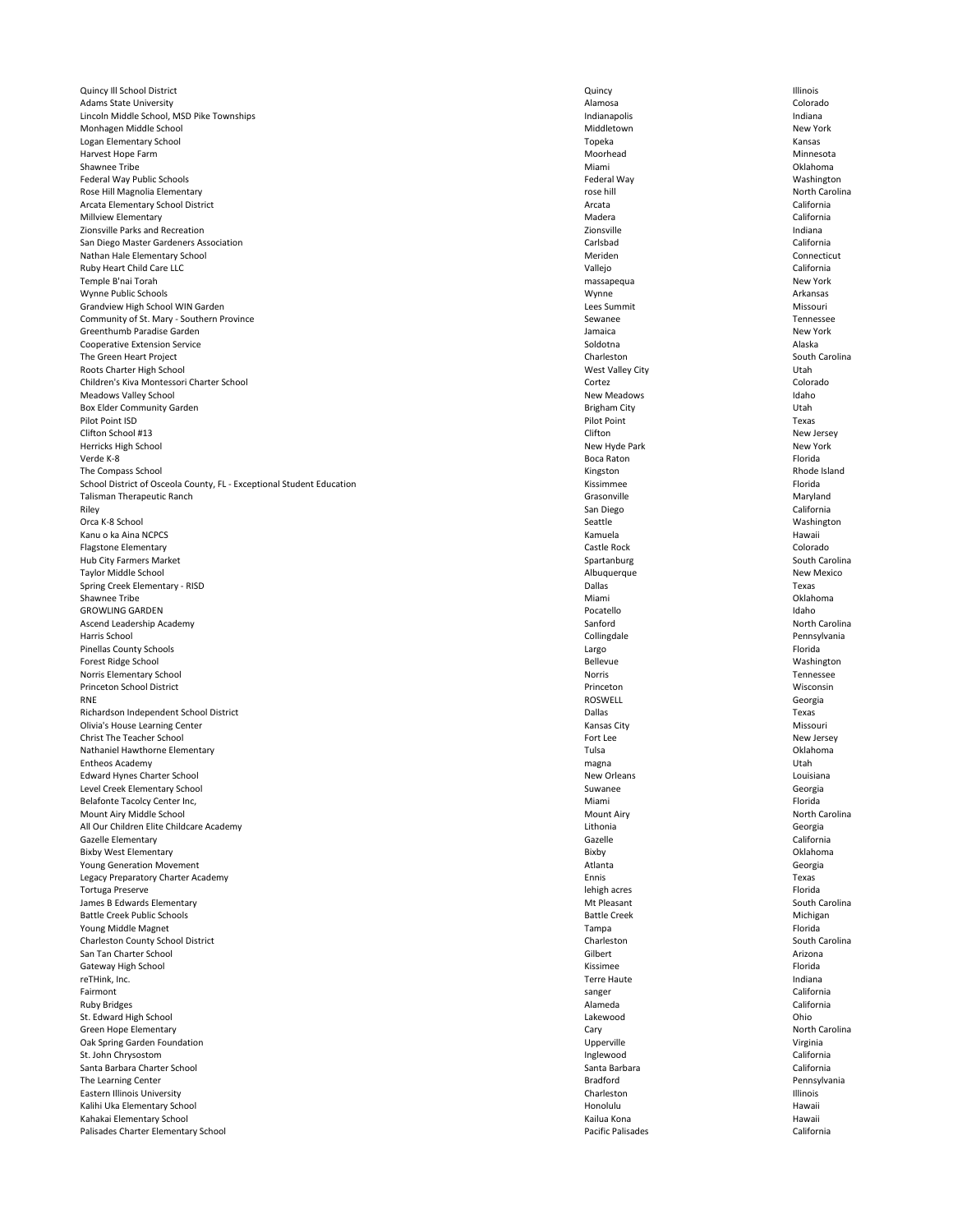Hursey Montessori South Carolina and South Charleston North Charleston South Carolina Episcopal School of Nashville Tennessee San Diego Hebrew Day School San Diego California Santa Clara Elementary **Santa Paula** California California Annoor Academy **Kanadia Accessive Control** Control Control Control Control Control Control Control Control Control Control Control Control Control Control Control Control Control Control Control Control Control Control Con Crossroads Academy Belle Glade Florida The Gardens at Heather Farm Walnut Creek California The Gardens at Heather Farm Walnut Creek California Monte Vista School, Independent Learning Academy, Simi Valley Unified School District Simi Valley Simi Valley California All Our Children Elite Childcare Academy **Contract Contract Contract Contract Contract Contract Contract Contract Contract Contract Contract Contract Contract Contract Contract Contract Contract Contract Contract Contract** Beaumont Elementary School Vista California Meadows Valley School New Meadows Idaho Countryside Christian Academy Clearwater Florida Madison Avenue ELementary **Elementary** California Madison Station Elementary Madison Mississippi Rincon Elementary School **Elementary School** Georgia Community of Saints Regional School Ninnesota and Ninnesota and Ninnesota and Ninnesota and Ninnesota Riley San Diego California Nystrom Elementary **Richmond** California **California** California Alford Elementary School Georgia Whispering Roots, Inc. Nebraska Seeds to Plate **Los Angeles** California KIPP Unity Primary **Example 2008** Texas Boys & Girls Club of Truckee Meadows Nevada Thornton Elementary School Temple Texas Apache Elementary School Peoria Arizona Robert Bruce Elementary **Santa Maria** California California Gamble Montessori Eementary Cincinnati Ohio Kermit PK-8 Kermit West Virginia Park Crest Elementary **Example 2008** Texas Farmer Musician Outreach/ Growing Augusta Georgia Channel Communications and Augusta Channel Communications of the Georgia Pendleton Heights Middle School Pendleton Indiana MN DEED SSB Ninnesota Valley Oaks Center for Enriched Studies (VOCES) Magnet California California California College Park Middle School Orlando Florida Ridgetop and the settlement of the settlement of the settlement of the settlement of the settlement of the set The Weekday School at UCC The Worth Texas San Diego Cooperative Charter School **San Diego** California California Carroll Community School District; Middle School Carroll Carroll Carroll Carroll Carroll Community School District; Middle School Carroll Carroll Carroll Carroll Carroll Carroll Carroll Carroll Carroll Carroll Carroll Carr Tuckahoe Common School New York JP Taravella High School Coral Springs Florida Topeka Lutheran School Topeka Kansas Rainbow Schools **Example 19** Honolulu Hawaii Honolulu Honolulu Honolulu Hawaii Hawaii Bellevue Community Center **Network Community Center** Wilmington Delaware Trinity Lutheran Wahiawa Hawaii Richardson Independent School District Texas Richard Riordan Primary Center **Los Angeles** California South Alternative Learning Center-Pathways at Pine Grove/Brevard Public Schools Melbourne Melbourne Melbourne Florida West Point Elementary School New York Pleasant Hill Elementary School Mississippi Horse Creek Academy **Aiken** South Carolina and South Carolina and South Carolina and South Carolina and South Carolina west Greenville School South Carolina (Separation of Greenville School South Carolina ) and South Carolina (Separation of Greenville South Carolina ) and South Carolina (Separation of Greenville School South Carolina ) and Baker Elementary **SAN JOSE** California William Collier Elementary **California** California St Michael School Waialua Hawaii Kester Avenue Elementary Sherman Oaks California River Springs Charter Schools--Bear River Menitee California and Schools and California and California and Menifee California

| Whitefish School District                               | Whitefish       | Montana      |
|---------------------------------------------------------|-----------------|--------------|
| Holy Trinity Catholic School                            | Bay St. Louis   | Mississippi  |
| Clinch School                                           | Sneedville      | Tennessee    |
| <b>Fremont Primary School</b>                           | Calipatria      | California   |
| Santa Barbara Charter School                            | Goleta          | California   |
| Combee Academy of Design and Engineering                | Lakeland        | Florida      |
| Combee Academy of Design and Engineering                | Lakeland        | Florida      |
| EJ School                                               | Surf City       | New Jersey   |
| <b>Planet Earth Observatory</b>                         | Pasadena        | California   |
| <b>Hancock Elementary</b>                               | San Diego       | California   |
| MN DEED SSB                                             | St Paul         | Minnesota    |
| Hibiscus Children's Center                              | Jensen Beach    | Florida      |
| <b>SustainEd Farms</b>                                  | Edgewater       | Colorado     |
| Fern Creek High School                                  | Louisville      | Kentucky     |
| Jamboree Housing Corp.                                  | Fontana         | California   |
| Lakeside Middle School                                  | Perris          | California   |
| Petersburg Public Library                               | Petersburg      | Virginia     |
| The Learning Center                                     | <b>Bradford</b> | Pennsylvania |
| Hiram Elementary School                                 | Hiram           | Georgia      |
| Ocotillo Elementary School                              | Palmdale        | California   |
| Saint Anthony of Padua                                  | Gardena         | California   |
| <b>Chicas Verdes</b>                                    | Los Angeles     | California   |
| Cloverdale Elementary                                   | Moreno Valley   | California   |
| AHA                                                     | Escondido       | California   |
| Tennessee State University Early Learning Center        | Nashville       | Tennessee    |
| <b>Connections Education Center of the Palm Beaches</b> | West Palm Beach | Florida      |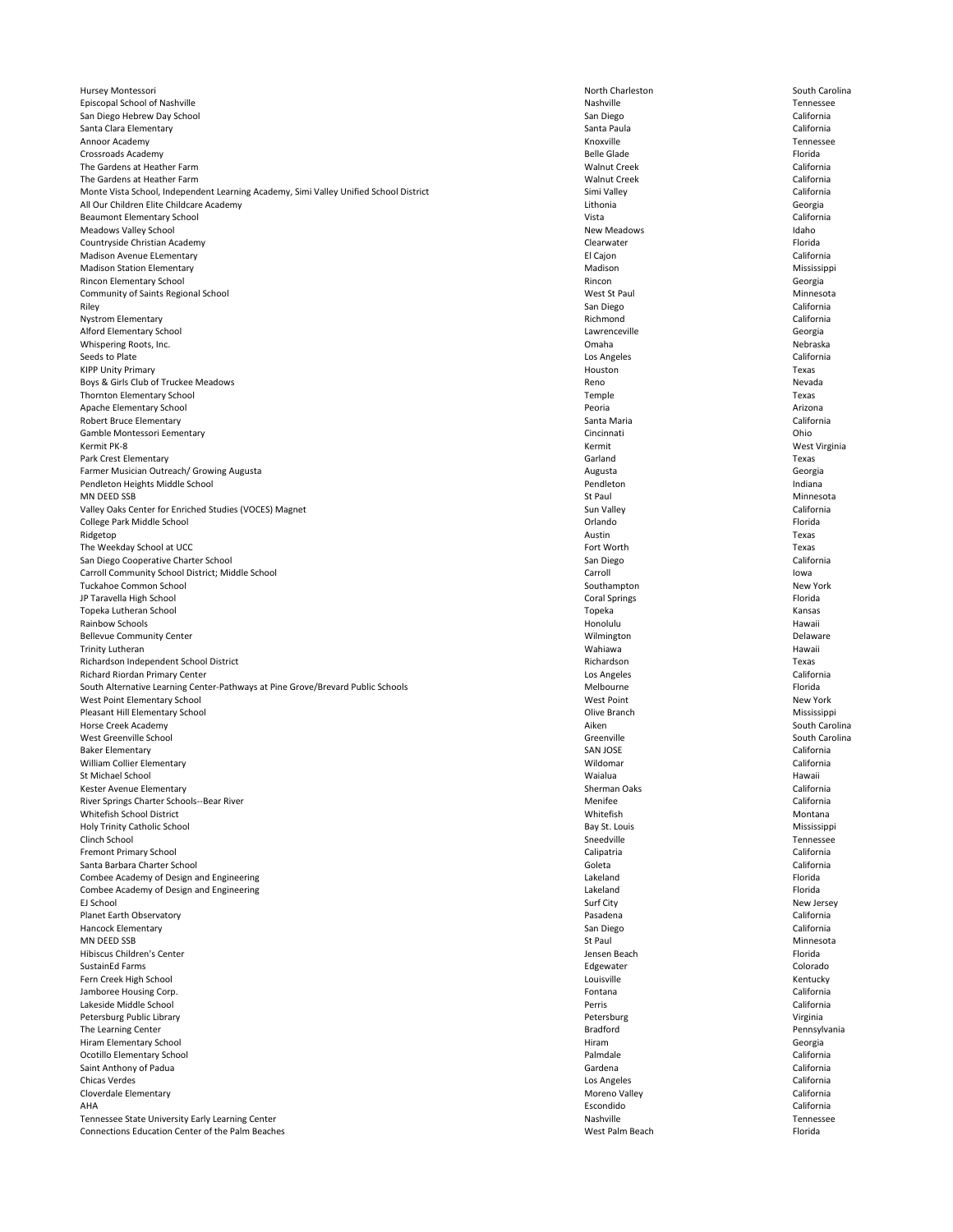Arapaho Classical Magnet **Arizon Classical Magnet** Texas Vicentia Elementary Corona California Dr. Theodore Alexander Science Center School Los Angeles California Rogers Middle School Nurse Missouri and School Nurse Missouri and Missouri and Affton Missouri and Missouri and Missouri Summit View School North Hollywood California Boys & Girls Club of Palm Springs California and School and School and Springs Palm Springs California California Cherokee lane elementary school and a state of the cherokee lane elementary school and Maryland Carver Primary School **Carver Primary School** and the Alabama Carver Primary School and Alabama Alabama Carver Primary School and Alabama Alabama Carver Primary School and Alabama Carver Carver Carver Carver Carver Carver Braidwood Area Healthy Community Coalition **Example 2018** 2019 11: A state of the Braidwood Braidwood Braidwood Illinois Northwoods Fine Arts Academy **Sand Springs** Collahoma Collahoma Sand Springs Sand Springs Collahoma Collahoma University of Hawaii at Manoa **Honora Hawaii** Hawaii Hawaii Honolulu Hawaii Honolulu Hawaii Hawaii Garden To Table Louisville Colorado Troy University Troy Alabama The Concept School Westtown Pennsylvania Hiram Elementary School Georgia LCS ESE District Wide Tallahassee Florida Avon Intermediate School West and the Material School West and a structure and the Material School West and Indiana Gulf Shores Elementary School and the Control of the Control of Gulf Shores Alabama Alabama Control of the Control of the Control of the Control of the Control of the Control of the Control of the Control of the Control of Commerce ISD Commerce Commerce Commerce Commerce Commerce Commerce Commerce Commerce Commerce Commerce Commerce Genessee Valley Outdoor Learning Center **National Center According to the Center According Center According Center** Maryland Kiest Elementary **Example 2008** Texas Foundations Christian Montessori Academy **Sarasota** Florida Christian Sarasota **Florida** Sarasota Florida Sarasota Florida Valley Vista Elementary **California** California Joseph O. Goodwin School East Hartford Connecticut Alexander Science Center ES Los Angeles California LAUSD Los Angeles California Canutillo ISD Canutillo Texas Weatherbee Elementary School Fort Pierce Florida and The Florida Control of Pierce Florida and The Florida Control of Pierce Florida and The Florida and The Florida and The Florida and The Florida and The Florida and The F Belmont Academy Lake City Florida Cal Fresh Healthy Living California California California California Dallas College **Dallas** College **Dallas** Texas St Teresa School Pawtucket Rhode Island Creede School District Colorado Colorado CREEDE Colorado St Lucie Public Schools **Exercice Florida** Port St Lucie **Public Schools** Florida Las Flores Elementary School **Exercices** California California Community Family Centers **Example 20** Texas **HOUSTON** Texas City of Winnsboro, TX Texas Daughtry Elementary School Georgia Island Pacific Academy **Kapolei** Hawaii Hawaii **Kapolei** Kapolei **Kapolei** Hawaii Assembly Rawaii Hawaii **Hawaii** Gulf Shores Elementary School Gulf Shores Alabama Santa Rosa de Lima Catholic School San Fernando California Hope Farms, dba Cultivating Hope Colorado Colorado Colorado Fort Collins Fort Collins Colorado Amherst Christian Academy New York (New York New York New York New York New York New York New York New York New York Newark Science and Sustainability, Inc. New Jersey New Jersey New Jersey New Jersey Out of the End Incorporated **Pittsburgh Pennsylvania** Pennsylvania The North Carolina Leadership Academy **North Carolina** Kernersville **North Carolina** North Carolina Valley-Edinburg Public School Crystal North Dakota Halecreek Elementary **Romulus Michigan** Michigan Romulus Romulus Romulus Romulus Romulus Michigan Bayvale Elementary **Augusta** Georgia Carrollton Elementary **Carrollton** Georgia Carrollton Carrollton Carrollton Carrollton Carrollton Carrollton Carrollton Carrollton Carrollton Carrollton Carrollton Carrollton Carrollton Carrollton Carrollton Carrollton Car London Grove Friends Kindergarten Kennett Square Rennett Square Rennett Square Pennsylvania S.C.R.A.P. Gallery California Edgewood Intermediate **Indiana** Indiana Indiana Indianapolis and Indianapolis and Indianapolis and Indiana Jared's Heart of Success Inc Lithonia Georgia Sequoya Elementary School Arizona (Sequoya Elementary School Arizona Arizona Arizona Arizona Arizona Arizona A Giving One Tenth Community Garden New Jersey and the University of New Jersey New Jersey New Jersey Grijalva Elementary tucson Arizona

| Vermont Day School                                | Shelburne            | Vermont        |
|---------------------------------------------------|----------------------|----------------|
| Camp Ara                                          | Fairmont             | West Virginia  |
| Cadence Academy First Steps 4K                    | Surfside Beach       | South Carolina |
| Laureate Park Elementary                          | Saint Cloud          | Florida        |
| <b>Magnolia Medical Foundation</b>                | Jackson              | Mississippi    |
| Peter J. Palombi Middle School                    | Lake Villa           | Illinois       |
| Parke House Academy                               | <b>Winter Park</b>   | Florida        |
| University of Delaware                            | Newark               | Delaware       |
| Hobcaw Barony                                     | Georgetown           | South Carolina |
| <b>Emerson Elementary</b>                         | Phoenix              | Arizona        |
| Made Greene                                       | Fort Worth           | Texas          |
| Largo Christian School                            | Largo                | Florida        |
| <b>IU Health</b>                                  | Indianapolis         | Indiana        |
| <b>Purdue Extension</b>                           | Connersville         | Indiana        |
| Nelson Mandela Early Childhood Development Center | Omaha                | Nebraska       |
| William K. Harvey Elementary School               | Ronan                | Montana        |
| Seaside Community Charter School                  | Jacksonville         | Florida        |
| Eliada Academy                                    | Asheville            | North Carolina |
| Jefferson County                                  | Irondale             | Alabama        |
| AHA-IL                                            | <b>Downers Grove</b> | Illinois       |
| Let's Work Out Cenla, Inc.                        | Pineville            | Louisiana      |
| <b>MOORE ELEMENTARY SCHOOL</b>                    | <b>FRANKLIN</b>      | Tennessee      |
| Claremore Indian Hospital                         | Claremore            | Oklahoma       |
| Dorsey Attendance Center                          | Fulton               | Mississippi    |
| Bret Harte Elementary School                      | Long Beach           | California     |
| <b>Cottonwood Elementary School</b>               | Montrose             | Colorado       |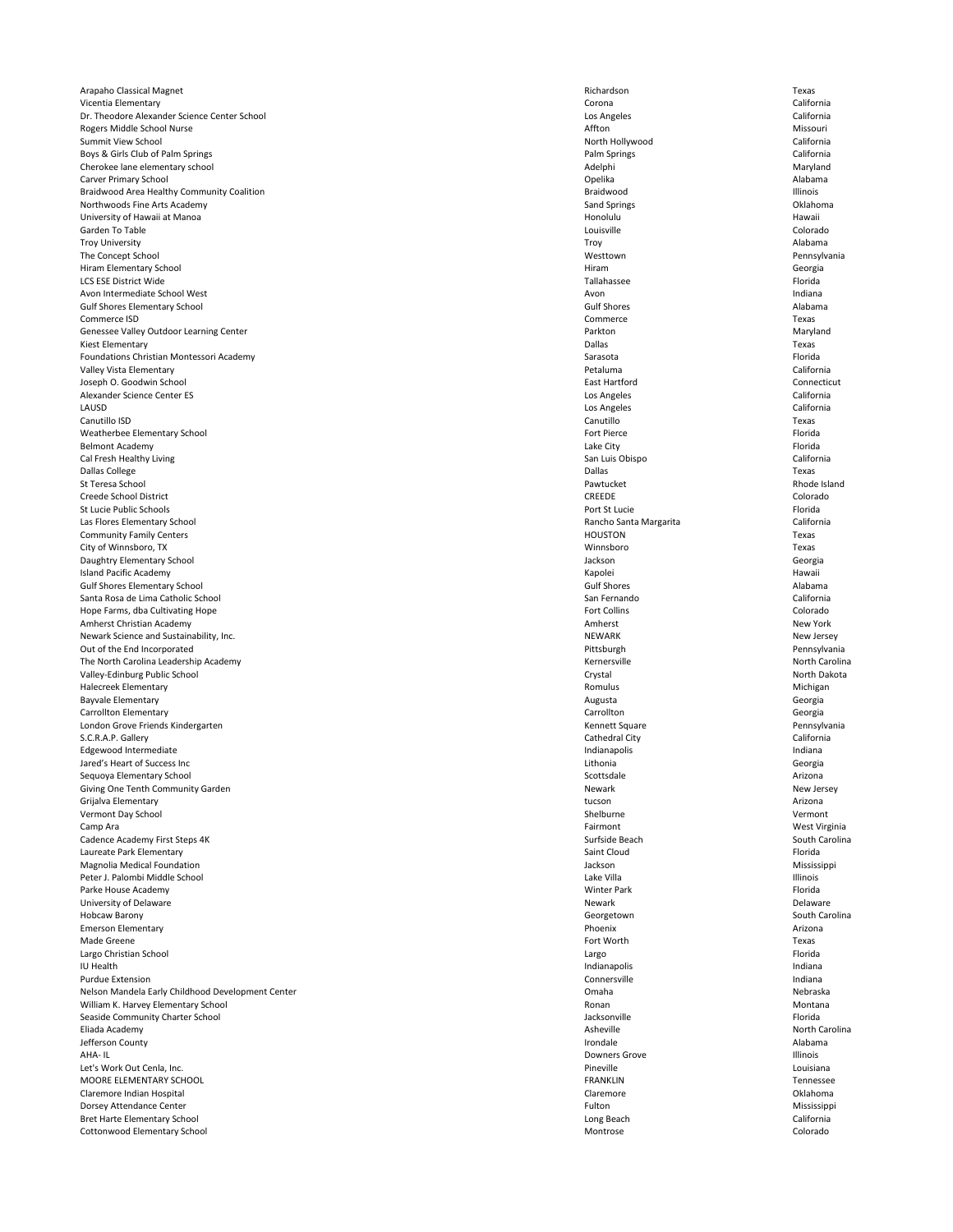East Carolina University **New Bern/NC** New Bern/NC North Carolina

Deerfield Run ES Laurel Maryland Blue Lake Elementary **Example 20** Security Provides and Security Provides and Security Provides and Security Provides and Security Provides and Security Provides and Security Provides and Security Provides and Security Pro All Saints Day School **California** California Carmel Valley **Carmel Valley** Carmel Valley **California** Cherokee Bend School **Alabama** Alabama Alabama Alabama Alabama Alabama Alabama Alabama Alabama Alabama Alabama Alabama Alabama Alabama Alabama Alabama Alabama Alabama Alabama Alabama Alabama Alabama Alabama Alabama Alabama City of Fremont Community Services **Example 2018** California **California California** Christian Life School Kenosha Wisconsin Anderson Preparatory Academy **Arizona** Arizona **Phoenix** Phoenix **Arizona** Phoenix **Arizona** Mt. Dora Middle School Florida Springfield Montessori **Exercice California** California Winchester Public Schools **Winchester** Virginia DOT Strategies/ACER-K-T Bronx New York Monac Elementary Toledo Ohio Milwaukee Board of School Directors **Milwaukee** Milwaukee Milwaukee Milwaukee Wisconsin St. Joseph Catholic School **Texas** Union Mill Elementary PTA Clifton Virginia American Heart Association Culloden West Virginia Hastings Public Schools Nebraska Mountain meadows primary **Arizona** Arizona and Arizona and Arizona and Arizona and Arizona and Arizona and Arizona UF/IFAS Extension Osceola County **Extension Osceola County Kissimmee** Florida Sustainable Sales Incorporated and the Ullinois Sustainable Sales Incorporated and Illinois Master Gardeners of Santa Clara County **Santa Clara County** San Jose San Jose California Friends of Jefferson San Diego California Florida Wildflower Foundation **Fixable 10** Florida MICANOPY **Florida** Humble ISD Counseling and Behavioral Services **Example 2018** Texas All and the Mumble Texas All and the Texas Texas Learning Zone at the Salvation Army **New Philadelphia** New Philadelphia New Philadelphia Chio Kenton County Boys and Girls Club **Covington** Kentucky Covington Covington Covington Kentucky Espy Elementary Nixa Missouri Espy Elementary Nixa Missouri Chatham Middle School Pittsboro North Carolina Broadway High School California Whittier Education Campus Washington District of Columbia The Give and Take Project **Exercise 2020** Pennsylvania George M. Pullman **Chicago** Chicago Chicago Chicago Chicago Chicago Chicago Chicago Chicago Chicago Chicago Chicago Chicago Chicago Chicago Chicago Chicago Chicago Chicago Chicago Chicago Chicago Chicago Chicago Chicago Ch Clift Elementary Waxahachie Texas EatMoveGrow Baton Rouge Louisiana Garden School Foundation Los Angeles California American Heart Assocation **Forest Hill** Forest Hill Forest Hill Forest Hill Raryland Centerville HS Centerville Texas American Heart Association **Virginia** Virginia Hillel Community Day School New York (New York New York New York New York New York New York New York New York Center Point - Urbana High School Center Point Iowa RISD Roswell Roswell Roswell Roswell Roswell Roswell Roswell Roswell Review Mexico W F Killip Elementary **Elementary** Arizona St Edward High School **Children** Child Children Children Children Children Children Children Children Children Children Children Children Children Children Children Children Children Children Children Children Children Chi McDaniel College **Maryland** Maryland Maryland Maryland Mestminster **Maryland** Maryland Auburn Middle School Aubiurn Massachusetts First Coast Christian School Jacksonville Florida James Lick High School San Jose California Atrium Health- Cabarrus North Carolina Pascagoula - Gautier School District **Nississippi** Pascagoula Pascagoula Pascagoula Countryside Elementary School Nichigan National Byron Center Nichigan Byron Center Nichigan Nichigan Byron Center Nichigan Posen Intermediate School and a View of the Contract of Pose n and Pose n and Pose n Illinois LSU School of Education **Baton Rouge Louisiana** Louisiana Dishman Hills High School Spokane Washington Upland Unified School District California Donald Payne Tech New Jersey

| West-Windsor Plainsboro High School North   | Plainsboro           | New Jersey     |
|---------------------------------------------|----------------------|----------------|
| <b>Buena Park School District</b>           | <b>Buena Park</b>    | California     |
| Sparks Garden                               | <b>Mineral Wells</b> | Texas          |
| Hardin County Schools/Cecilia Valley        | Elizabethtown        | Kentucky       |
| Childtime learning center                   | Troy                 | Michigan       |
| Childtime learning center                   | Troy                 | Michigan       |
| Service High School Garden Club             | Anchorage            | Alaska         |
| <b>Charlotte Preparatory School</b>         | Port Charlotte       | Florida        |
| <b>Bruce Vento Elementary</b>               | Saint Paul           | Minnesota      |
| United Nations international school         | New york             | New York       |
| <b>Tiffany Elementary</b>                   | chula vista          | California     |
| Valley View Elementary                      | Green Bay            | Wisconsin      |
| <b>American Heart Association</b>           | Roanoke              | Virginia       |
| WS Hornsby                                  | Augusta              | Georgia        |
| Pleasant Ridge Elementary School            | Gastonia             | North Carolina |
| Am Heart/Oak Creek Schools                  | Oak Creek            | Wisconsin      |
| Little Light Christian School               | Oklahoma City        | Oklahoma       |
| Joshua Christian Academy                    | Des Moines           | lowa           |
| Hortonville                                 | Hortonville          | Wisconsin      |
| <b>Wilkinson Gardens Elementary School</b>  | Augusta              | Georgia        |
| <b>Central Private</b>                      | Central              | Louisiana      |
| St. Philip School                           | San Francisco        | California     |
| Pembertons school district/Denbo Elementary | <b>Browns Mills</b>  | New Jersey     |
| Cedar High School                           | Cedar City           | Utah           |
| <b>McKay Elementary School</b>              | <b>Beaverton</b>     | Oregon         |
| Orangefield ISD                             | Orangefield          | Texas          |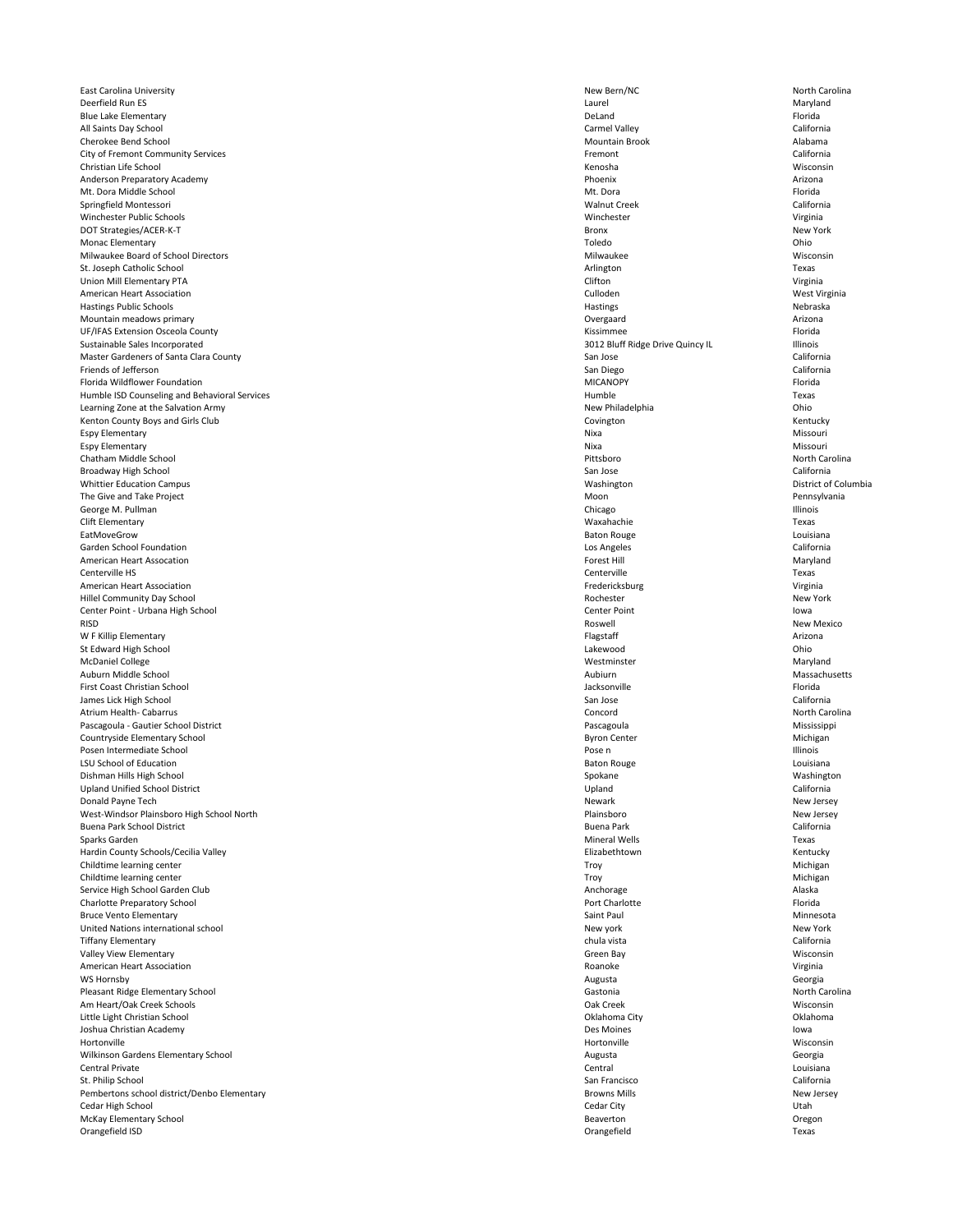Yuma elementary school virginia virginia virginia virginia virginia virginia virginia virginia virginia virginia Batesville Community School Corporation and a structure of the Community School Corporation and a structure indiana Sustainable Sales Incorporated Quincy Illinois Memphis Fire Department Tennessee Redland Christian Academy **Homestead** Florida Carolyn Lewis Elementary Conway Arkansas Homestead Elementary Crossville Tennessee Montclair Elementary School Orange Park Florida Mt. Rainier Elementary School Maryland Maryland Museum and Museum Museum Museum Museum Maryland Mt Rainier Elementary School Maryland Springport High School Michigan Nichigan Springport Springport Springport Michigan Frassati Catholic Academy **Minnesota** Minnesota South Carolina James M. Brown Elementary South Carolina Virginia Chance School **Exercise Contract Contract Contract Contract Contract Contract Contract Contract Contract Contract Contract Contract Contract Contract Contract Contract Contract Contract Contract Contract Contract** ABC Adolescent Center **Arkansas** Arkansas and Arkansas and Arkansas and Arkansas and Arkansas and Arkansas and Arkansas and Arkansas and Arkansas and Arkansas and Arkansas and Arkansas and Arkansas and Arkansas and Arkansa Stockton Junior High **Conroe Contract Contract Conroe** Conroe **Conroe** Conroe Texas The Womb Room Garden Okc **Oklahoma** City **Channel City** Oklahoma City **Oklahoma City** Oklahoma City **Oklahoma** Alcoa City Alcoa Tennessee Baraboo school district Baraboo Wisconsin UFE - Urban Farming Education **Arizona** Arizona Mallinckrodt Academy **St.Louis** Missouri Roosevelt Elementary **Roosevelt Elementary** Tennessee Belleville High School New Jersey New Jersey New Jersey Belleville New Jersey New Jersey Woodville PreK-8 School Tallahasse Florida Imagine Foundations at Morningside Maryland Belleville Area Special Services Cooperative **Belleville** Belleville **Belleville Belleville Belleville Belleville Belleville Belleville Belleville Belleville Belleville Belleville Belleville Bellevill** JG Hening Elementary **Chesterfield** Chesterfield Chesterfield Chesterfield Virginia God's Storehouse and the Community of Contractor Contractor Contractor Contractor Contractor Contractor Contractor Contractor Contractor Contractor Contractor Contractor Contractor Contractor Contractor Contractor Contract Rock wood South Middle School Fenton Missouri Montpelier Elementary **Maryland** Maryland Dwight D. Eisenhower Middle IB World School **Eisenhower Middle IB World School** Laurel Maryland Brighton Learning Center **Missouri** Missouri and the Missouri Center Associate Research Missouri Associate Missouri North Street Elementary School **Exercise 2008** Crafton Grafton Grafton Massachusetts St Aloysius School Baton Rouge Louisiana Yucca Valley Elementary **Sauce 2018** California **California** and Victor 2018 Victor 2018 Victor 2018 Victor 2018 Victor 2018 2018 2018 2019 California ASU Anthem Arizona and Arizona and Arizona and Arizona and Arizona and Arizona and Arizona and Arizona and Arizona Greenfield Elementary School Michigan Number of the Severly Hills Beverly Hills Number of Michigan Spring Creek Elementary School **Election Creek Elementary School** Bonita Springs Florida AHA Springfield Massachusetts Benedict Day School Mississippi Eudora Elementary School Eudora Kansas Heritage High School Wake Forest North Carolina Hampton Roads Honey Norfolk Norfolk Norfolk Norfolk Norfolk Norfolk Norfolk Norfolk Norfolk New Yirginia Washington Youth Garden Washington District of Columbia 123 Grant Writer LLC **Chinese Contract Contract Contract Contract Contract Contract Contract Contract Contract Contract Chinese Chinese Chinese Chinese Chinese Chinese Chinese Chinese Chinese Chinese Chinese Chinese Chines** St Thomas Day School **Columbus** Georgia Columbus Columbus Columbus Columbus Columbus Columbus Columbus Columbus Columbus Columbus Columbus Columbus Columbus Columbus Columbus Columbus Columbus Columbus Columbus Columbus Co Hamilton School District-Silver Spring Intermediate School **Sussex** Sussex Sussex Wisconsin Academy at Griffin Harbor/ Community Bible Church Ft. Lauerdale Ft. Lauerdale Ft. Lauerdale Florida Franklinton High School North Carolina Quincy I'll School District and the control of the control of the control of the control of the control of the control of the control of the control of the control of the control of the control of the control of the contro Charter Oak Intenational academyoose Charter Oak Intenational academyoose Connecticut Allen D. Nease Ponte Vedra Florida Meridian Parent Partnership Program Bellingham Washington W.F. Killip Elementary **FLAGSTAFF** Arizona Indian Creek Elementary School and a state of the Cordsville Creek Elementary School and indiana For Kids Only Afterschool Massachusetts **Salem** Salem Salem Massachusetts **Massachusetts** Seeds to Plate **Los Angeles** California

| <b>P04Q</b>                                  | Long Island City        | New York      |
|----------------------------------------------|-------------------------|---------------|
| Miami Dade County Public Schools             | Miami                   | Florida       |
| Friendship Central School District           | Friendship              | New York      |
| <b>United Community Schools</b>              | Queens                  | New York      |
| Folks MS                                     | San                     | Texas         |
| Silver Creek High School                     | Sellersburger           | Indiana       |
| <b>Metro Homeschool Connections</b>          | <b>Farmington Hills</b> | Michigan      |
| <b>Manitou Springs Elementary</b>            | <b>Manitou Springs</b>  | Colorado      |
| University of Kentucky Cooperative Extension | Murray                  | Kentucky      |
| Inglewood School District                    | Inglewood               | California    |
| Heritage Middle School                       | Horace                  | North Dakota  |
| Carbon County School District #2 BOCES       | Saratoga                | Wyoming       |
| St. Anthony Catholic School                  | San Antonio             | Texas         |
| St. Edwards University                       | Austin                  | Texas         |
| Sustainable Sales                            | Quincy                  | Illinois      |
| Papillion Lavista South High School          | Papillion               | Nebraska      |
| University of Arizona                        | <b>Bisbee</b>           | Arizona       |
| George Washington High School                | Danville                | Virginia      |
| High Pointe' Elementary                      | Cedar Hill              | Texas         |
| Chanute Elementary School                    | Chanute                 | Kansas        |
| <b>YMCA</b>                                  | <b>BAsking Ridge</b>    | New Jersey    |
| Lafayette Lower Elementary School            | Oxford                  | Mississippi   |
| southern prep academy                        | <b>CAMP HILL</b>        | Alabama       |
| <b>Barnstead Elementary School</b>           | Barnstead               | New Hampshire |
| Divine Roots                                 | Santa Maria             | California    |
| Manuel Peña Jr. Elementary                   | Phoenix                 | Arizona       |
|                                              |                         |               |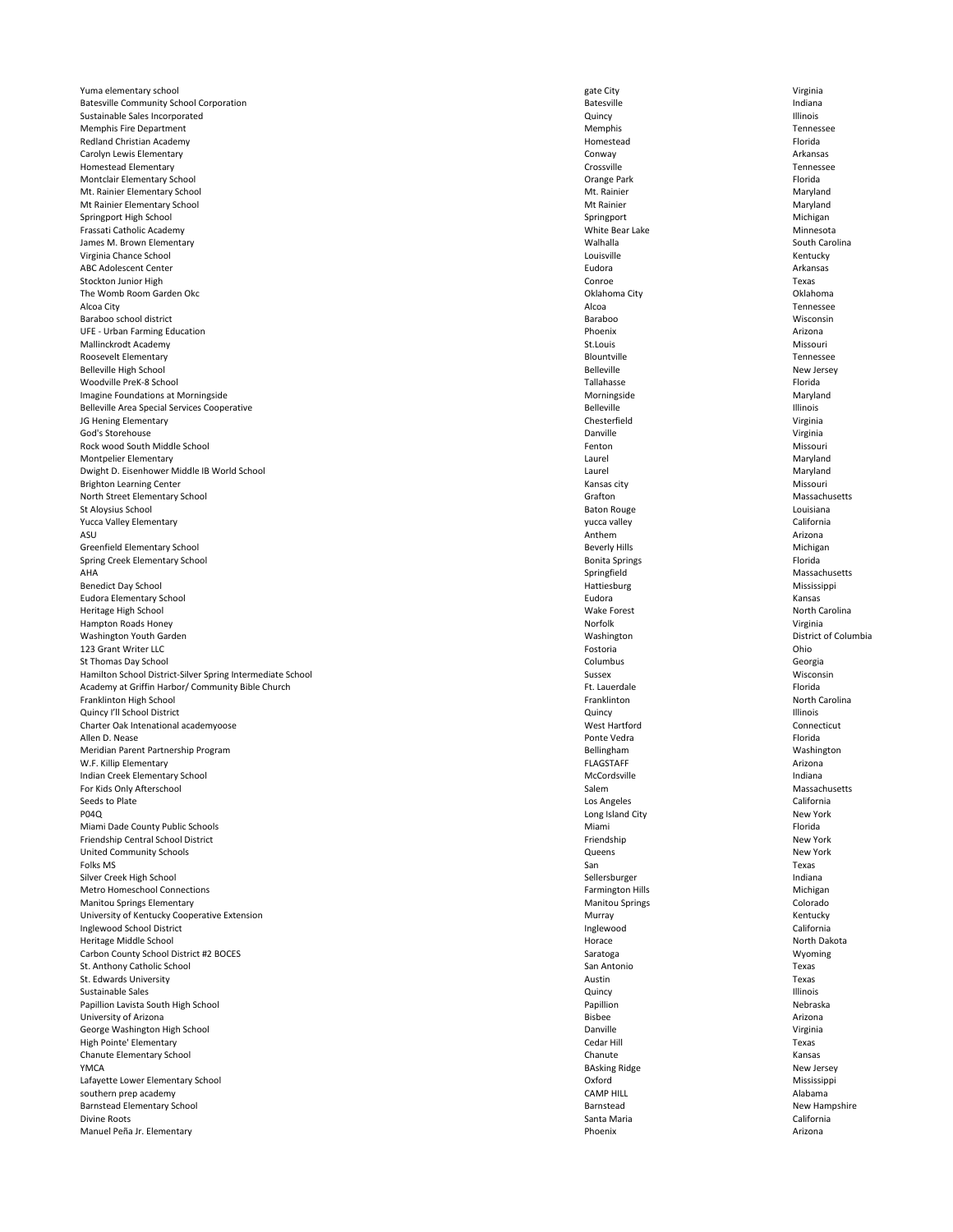seward montessori which champlin a champlin champlin champlin a champlin Minnesota Seward Montessori Minneapolis Minnesota Adams County Christian Academy **Christian Academy** Christian Academy **Christian Academy** Christian Academy **Pennsylvania** Mannsdalle Upper Elementary **Elementary** and the extent of the Mississippi Ridgeland Ridgeland Mississippi CSL Plasma Chattanooga Tennessee CVS Lathrup Village Michigan St. Joseph School Nashington Nashington Seattle Seattle Seattle Seattle Seattle Seattle Seattle Seattle Nashington Belle Chasse Middle School **Exercise School** Louisiana Slow Food Prescott **Exercities and South Arizona** Chino Valley **Chino Valley** Arizona Blue ridge academy and the california california california california california Iroquois Job Corps Center New York Kripalu Center **Massachusetts** Massachusetts Venice Area Beautification Inc./Venice Public Library **National Contract Contract Contract Contract Contract Contract Contract Contract Contract Contract Contract Contract Contract Contract Contract Contract Contract Contr** Colorvylle creative Kids **Exercise Colorville Colorville Colorville** Colorvylle creative Kids **Illinois** AmeriCorps VISTA **Augusta** Georgia Georgia Homeschool westerville Ohio ISANA Nascent Academies Los Angeles California South Hills Academy **South Hills Academy** California Greenwood Community High School and The Community High School and The Community High School and Indiana Eastwood Academy Houston Texas Crescent School JOYCE Washington Santo J. Forte Junior High / Azle ISD Texas Fernbank elementary DECATUR Georgia Discovery Corner Preschool **Exercise 2018** Cancaster **Consumers 2018** Cancaster **Pennsylvania** Maumee City Schools **Exercise Children** Children Children Children Children Children Children Children Children Children Children Children Children Children Children Children Children Children Children Children Children Ch Head Start **Morristown** Tennessee Across Newfields New Hampshire Eco-Asis, LLC Naples Florida Child and Family Development Resource Center **National Accord Persons** Willimantic Connecticut Moulton-Branch Elementary School Valdosta Georgia Palmer ISD **Palmer CONSERVING THE CONSERVANT CONSERVANT CONSERVANT CONSERVANT CONSERVANT CONSERVANT CONSERVANT CONSERVANT CONSERVANT CONSERVANT CONSERVANT CONSERVANT CONSERVANT CONSERVANT CONSERVANT CONSERVANT CONSERVANT** Fayette Academy **Somerville** Somerville Somerville Somerville Somerville Somerville Somerville Somerville Somerville Urban Farming Education **Arizona** Arizona **Phoenix Phoenix Arizona Arizona Arizona** Woodside ElementarySchool New York AHA Dallas Texas Charles D Owen Middle School Swannanoa North Carolina Generation Y Center, Inc. North Carolina and Server Carolina Creenville Creenville North Carolina Little Saints Christian preschool Michigan Michigan Michigan Hartland Michigan Michigan Michigan Plains Elementary School Virginia Channel Virginia Channel Virginia Channel Virginia Connections Education Center of the Palm Beaches **Notifiant Connections Connections Education Center of the Palm Beach** Florida Sustainable Sales **Sustainable Sales Account to the Contract of Contract Contract Contract Contract Contract Contract Contract Contract Contract Contract Contract Contract Contract Contract Contract Contract Contract Con** A Just Harvest/ Gale Community Academy and the community Academy Chicago Chicago Chicago Chicago Chicago Illinois Mona Shores Public Schools Michigan Norton Shores Norton Shores Norton Shores Norton Shores Nichigan Belleville High School New Jersey Woman's Choice Charitable Association Connecticut Quannah McCall North Las Vegas Nevada Forest Ridge School of the Sacred Heart **Bellevue** Washington Bellevue Bellevue Washington Big Green **Chicago Chicago Illinois** Chicago Chicago Chicago Illinois Chicago Illinois Verboort Catholic Church / Forest Grove Victory Garden Forest Grove Forest Grove Cregon Cregon HuLA Walsenburg Colorado Anderson Academy **North Carolina** Anderson Academy **North Carolina** WHOM IT CONCERNS INC Alabama and the CONCERNS INC Berrien County Elementary Scho 
Georgia Salem Elementary **Benton** Arkansas Howard Perrin **Example 2018** Arkansas Arkansas **Benton** Benton **Benton** Benton Arkansas McKinley Elementary ECO-Green Club **California** California Tucson Waldorf School Tucson Arizona

| Matthew 25                                       | Cedar Rapids       | lowa          |
|--------------------------------------------------|--------------------|---------------|
| Cardinal Hickey Academy                          | Owings             | Maryland      |
| Wesley Colbert Zion Street Community Garden      | Hartford           | Connecticut   |
| <b>Switlik Elementary School</b>                 | Jackson            | New Jersey    |
| Newton County School System                      | Covington          | Georgia       |
| <b>Tucson Waldorf School</b>                     | Tucson             | Arizona       |
| Providence Schools                               | Providence         | Rhode Island  |
| CitySprouts Inc                                  | Cambridge          | Massachusetts |
| Saint Philips School                             | Uvalde             | Texas         |
| Deramus Homeschool                               | Louisville         | Kentucky      |
| Irving Elementary/USD 465                        | Winfield           | Kansas        |
| Lincoln Green Thumbs @ Lincoln Elementary School | Bedford            | Indiana       |
| Lincoln Enrichment Center                        | Wagoner            | Oklahoma      |
| North Canton Cares Network                       | North Canton       | Ohio          |
| <b>William Collier Elem</b>                      | Wildomar           | California    |
| Preston Williams Family Foundation, Corporation  | Hampton            | Georgia       |
| St. Johns Classical Academy                      | Fleming Island     | Florida       |
| Nova Southeastern University                     | <b>MIAMI LAKES</b> | Florida       |
| Henry T Gage Middle School                       | Huntington Park    | California    |
| Jo Byrns Elementary                              | Cedar Hill         | Tennessee     |
| Los Angeles Neighborhood Land Trust              | Los Angeles        | California    |
| PTA of PS32                                      | <b>Brooklyn</b>    | New York      |
| Barnstable Intermediate School                   | Hyannis            | Massachusetts |
| <b>MEDI</b>                                      | Medway             | Massachusetts |
| Valley Union High School                         | Elfrida            | Arizona       |
| TigerMountain Foundation                         | Phoenix            | Arizona       |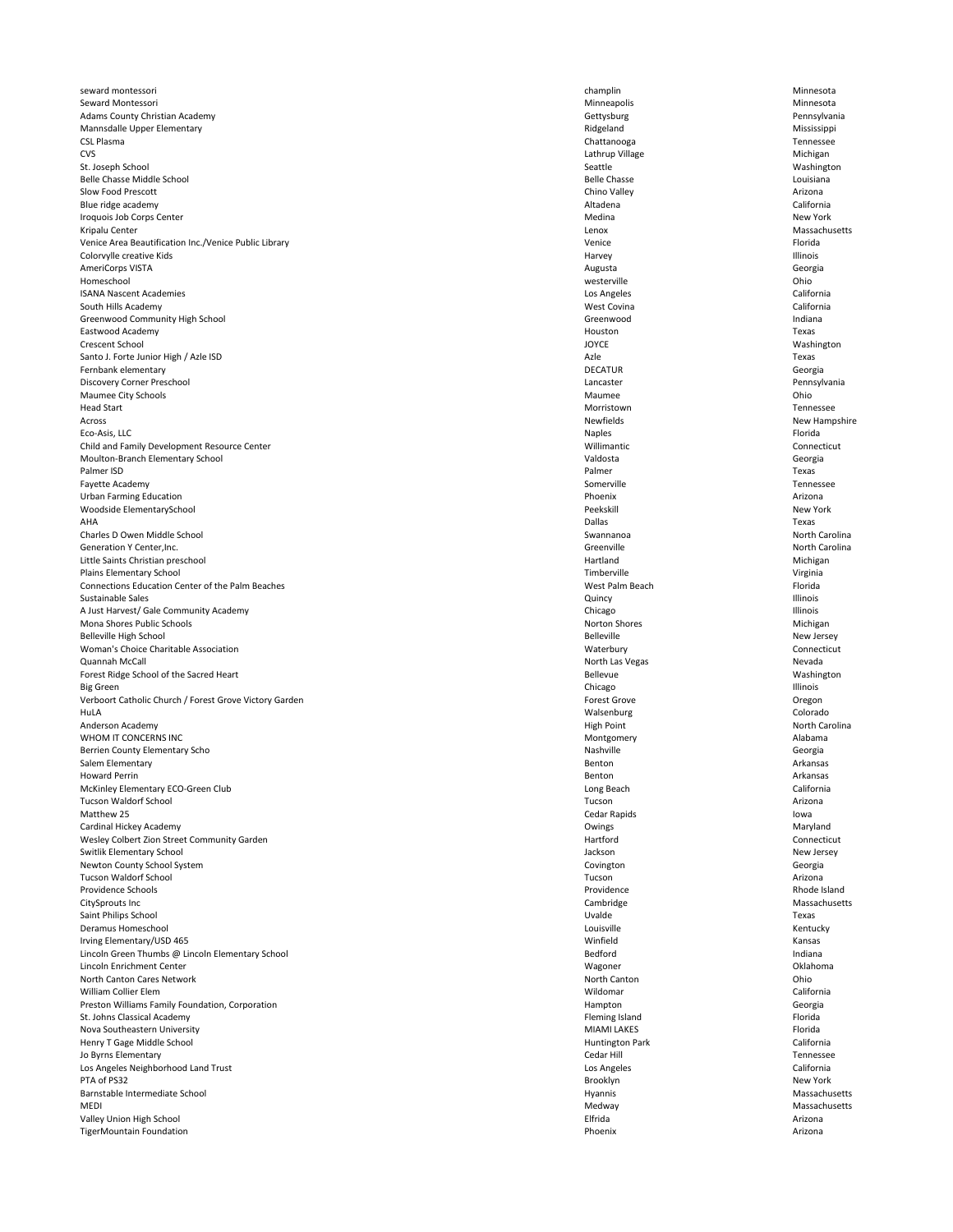Saint Paul Public Schools **Saint Paul Access Contracts** Saint Paul Saint Paul Saint Paul Minnesota Santiago STEAM Magnet Elementary **California** California Kings canyon high school and the california california california california california california california WI Farm Discovery Center **Miskipular Controller** Mishicot Mishicot Mishicot Mishicot Wisconsin Berrien Elementary School Georgia Oasis High School - Culinary Arts cape coral Florida Aviara Oaks Elementary Carlsbad California Beach Elementary School Washington Nummi Island Lummi Island Washington Harrisburg Elementary **Indian Land** South Carolina Holy Spirit Catholic School Louisville Kentucky All About Kids Childcare and Learning Center Lexington **Learning Centucky Centucky** Lexington Lexington **Lexington** Nashua Children's Home New Hampshire Nashua New Hampshire Nashua New Hampshire Nashua New Hampshire Bloomingdale school district New Jersey New Jersey and the Bloomingdale New Jersey New Jersey Riley Child Development Center **South Carolina Pelzer** Pelzer **Pelzer** South Carolina Caramel Connections Foundation Ontario California Tres Volcanes Community Collaborative New Mexico **Albuquerque** Albuquerque Albuquerque New Mexico Turner Creek Elementary School North Carolina and School Cary Cary Cary Cary North Carolina St. Peter's Classical school non profit Texas Union Mills Learning Center Union Mills North Carolina Pennfield High School Michigan Nichigan Battle Creek Battle Creek Battle Creek Michigan Roopville Elementary School **Elementary School** Georgia Engaged Educational Services, LLC Atlanta Georgia Quinnipiac Real World Math Stem Elementary School New Haven Connecticut Peter Sarpy Elementary School Nebraska Bridges School Sunset Hills Missouri Coppell Farmers Market coppell Texas East Poinsett County **Example 20** Arkansas Arkansas **Lepanto Lepanto Lepanto Arkansas** Arbor Montessori School Decatur Georgia The Environmental Center **Secure Accounts 2006** The Environmental Center **Bend** Oregon Glengarry Elementary **Nashville** Tennessee Push Push Arts Center **College Park** Georgia expace Creatif and the controller the set of the BURNSVILLE BURNSVILLE and the set of the carolina Country View Elementary **Elementary** Kansas Lemon Avenue Elementary La Mesa California Tustin Memorial Academy Santa Ana California Farragut Intermediate School Tennessee UW-Madison Wausau Wisconsin St. Mary School RIVERSIDE Illinois Kuumba Architects Houston Texas Humble Elem **Elem** Texas Horace Mann Elementary Shawnee Oklahoma Freedom Elementary School **Exercise Shepherdsville** Shepherdsville Shepherdsville Kentucky North Tampa Christian Academy **North Tampa Christian Academy Messachused Chapel** Wesley Chapel **Messachused Chapel** Florida Solvang School **Solvang California** California The Wagnalls Memorial Foundation **Contract Contract Contract Contract Contract Contract Contract Contract Contract Contract Contract Contract Contract Contract Contract Contract Contract Contract Contract Contract Contract** Laurel Elementary Base Camp **Fort Collins** Colorado **Fort Collins** Fort Collins **Colorado** Ela Township Lake zurich Illinois Edmundite Missions and Alabama Alabama Alabama Selma Selma Selma Selma Alabama Alabama Alabama Selma Selma Alabama Alabama Alabama Alabama Alabama Alabama Alabama Alabama Alabama Alabama Alabama Alabama Alabama Alabama Ala Frey Elementary **Exercise Security** Georgia West Woods Elementary **Arvada** Colorado Colorado Colorado Martin Elementary **Example 2008** Texas EICK Global STEM Academy **Monroe** and Monroe and Monroe and Monroe and Monroe and Monroe and Monroe and Monroe of the Chio Herbin-Metz Education Center **Greensboro Greensboro Greensboro North Carolina** Fremont Elementary **Exercise Service Construction Construction** Mundelein Mundelein Mundelein Illinois Christ to the Nations Church Michigan Number of the Nations Church Africa Africa Africa Africa Africa Africa Africa Africa Africa Africa Africa Africa Africa Africa Africa Africa Africa Africa Africa Africa Africa Africa A Quincy Ill School District Quincy Illinois La Conner School Garden La Conner Washington

| Hopland Band of Pomo Indians                      | Hopland               | California     |
|---------------------------------------------------|-----------------------|----------------|
| AHA-Southfield                                    | Brownstown            | Michigan       |
| The Garden School                                 | McMinnville           | Oregon         |
| CAI                                               | Allentown             | Pennsylvania   |
| brighter tomorrows children's academy             | newark                | New Jersey     |
| Early College High School                         | Costa Mesa            | California     |
| UT Extension Fayette County                       | Somerville            | Tennessee      |
| Lebanon, Oregon Community Schools                 | Lebanon               | Oregon         |
| Lebanon Community Schools                         | <b>LEBANON</b>        | Oregon         |
| Slackwood Elementary School                       | Lawrenceville         | New Jersey     |
| Milam Elementary School                           | McAllen               | Texas          |
| <b>Black River Public School</b>                  | Holland               | Michigan       |
| THE NEW SCHOOL                                    | Fayetteville          | Arkansas       |
| <b>Beach Elementary School</b>                    | Lummi Island          | Washington     |
| MEarth                                            | Carmel                | California     |
| Cartwright School District                        | Phoenix               | Arizona        |
| CAO/WIC Scioto County                             | Portsmouth            | Ohio           |
| BISD Odom Academy Middle School                   | <b>Beaumont</b>       | Texas          |
| Seeds of Change Organization                      | Richmond              | Virginia       |
| <b>Eisenhower Elementary</b>                      | Fraser                | Michigan       |
| Lincoln Green Thumbs @ Lincoln Elementary School  | <b>Bedford</b>        | Indiana        |
| Darlington County EFNEP@ Darlington Middle School | Darlington            | South Carolina |
| Rainbow Ridge Elementary                          | Moreno Valley         | California     |
| Cherokee Bend School                              | <b>Mountain Brook</b> | Alabama        |
| Karen M. Siegel Academy                           | Lake Alfred           | Florida        |
| <b>Corvallis Elementary</b>                       | San Leandro           | California     |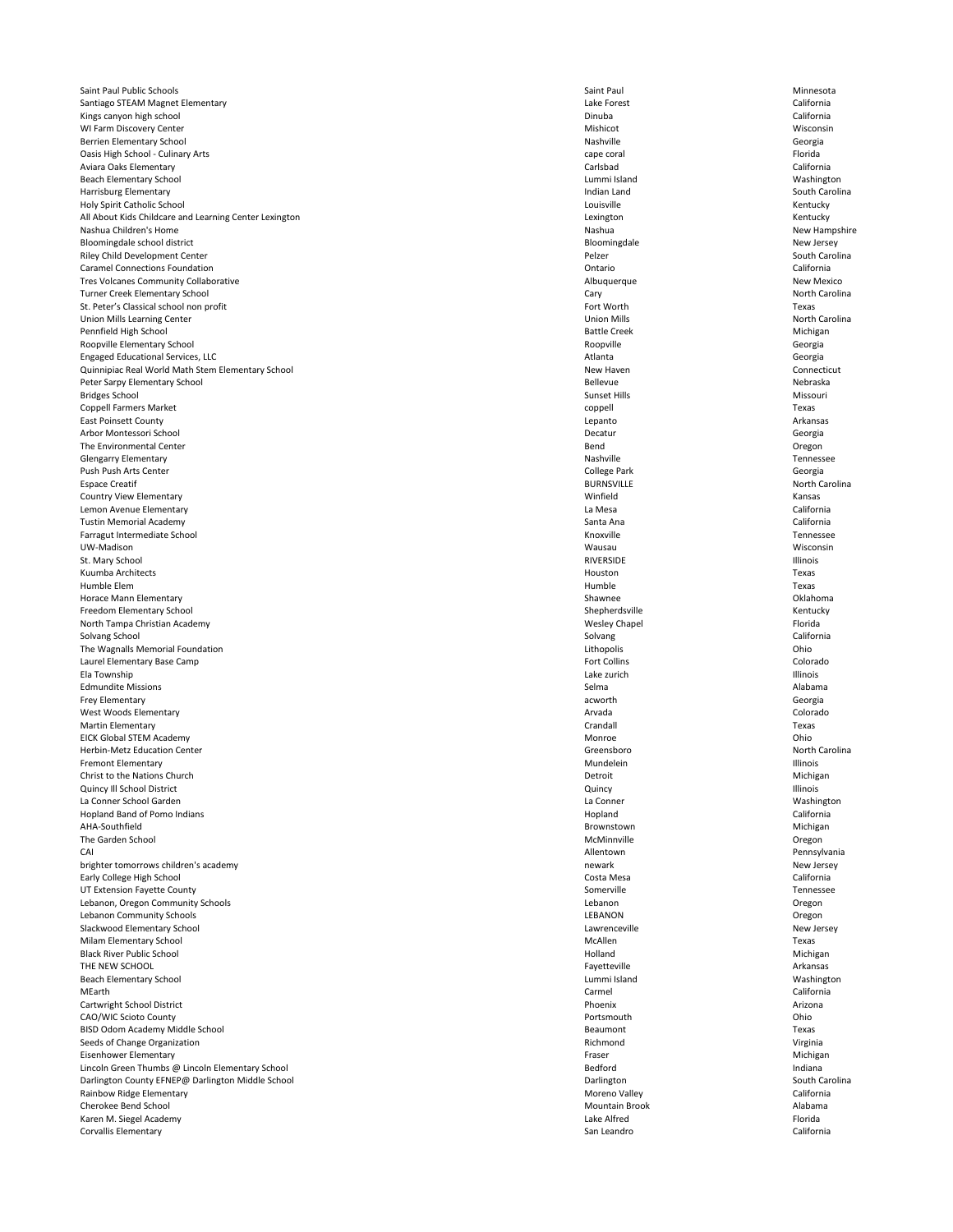Ambassadors of the Earth California Childrens Home Society/Navy Point Elementary School **Exercise 2018** Pensacola **Pensacola** Pensacola **Pensacola** Florida Brighton School Glendale Arizona Henry Ford Macomb School and Community Wellness **Clinton Community Wellness** Clinton township Clinton township Michigan Sharon Elementary School **Contract Contract Contract Contract Contract Contract Contract Contract Contract Contract Contract Contract Contract Contract Contract Contract Contract Contract Contract Contract Contract Contrac** Raritan Valley School Hazlet New Jersey Coolidge Elementary School New Jersey **JHS 088 peter rouget** New York Martinez Street Womens Center **San Antonio Texas** San Antonio San Antonio Texas San Antonio Texas Laurel Creek Elementary California Bluff Park Elementary **Alabama** Alabama Alabama Alabama Alabama Alabama Alabama Alabama Alabama Alabama Alabama Cartwright School District #83 Phoenix Arizona Galvez Primary **Example 2021** Constants and the constants of the constants of the constants of the constants of the constants of the constants of the constants of the constants of the constants of the constants of the cons Black Girls with Green Thumbs **Example 20** Pennsylvania **Darby** Darby **Darby** Pennsylvania Hanaford Elementary School East Greenwich Rhode Island Elizabeth Ide Darien Illinois Tidwell Academy Montgomery Alabama OLE Health **Napa California** Salem Drive School New Jersey New Jersey New Jersey New Jersey New Jersey New Jersey New Jersey New Jersey New Jersey Whitesboro Central School District New York East High School Kansas City Missouri Ypsilanti Community Schools Michigan Nichigan Nichigan Nichigan Nichigan Nichigan DaVinci Waldorf School Wauconda Illinois North Bay Children's Center Garden of Eatin' and the California california Novato California Holy Family Catholic Academy **Holy Family Catholic Academy** Hawaii Oregon AITC Hillsboro Oregon Susan Lindgren Elementary **Saint Louis Park Minnesota** Saint Louis Park Saint Louis Park Minnesota Adventure Club and Missouring Missouring Missouring and Missouring and Missouring Missouring Missouring Missouri Walden Lake **Example 20** Florida Plant City **Plant City** Plant City **Plant City Plant City** George west iAd/4h Texas Johnston City CUSD#1 Illinois Fannin Elementary School El Paso Texas 366 Medical Clinic, Mountain Home AFB Idaho KinderCare Education LLC **Community Contains a Community Contains a Community Contains a Community Contains a Community Contains a Community Contains a Community Contains a Community Contains a Community Contains a Communi** Pop Up Produce North Carolina (North Carolina Charlotte North Carolina Charlotte North Carolina Prospective/GirlSpace and a chief control of the chicago chicago chicago chicago chicago lllinois WALNUT ATTENDANCE CENTER Mississippi Bowman Elementary School Massachusetts **Elementary School** Lexington Massachusetts **Lexington** Massachusetts Michigan State University Child Development Laboratories **East Lansing East Lansing** East Lansing Michigan Escambia County High School Alabama and ATMORE Alabama and ATMORE Alabama and ATMORE Alabama and ATMORE Alabama Houghton Elementary Waterford Michigan Guidestone Colorado Salida Colorado Durham County Dept. of Public Health North Carolina and Durham Durham Durham North Carolina Saint Francis HealthCare **Illinois** Illinois Asbury United Methodist Church Texas P.S.68Q Ridgewood New York Konos Academy **Georgia** Strawbridge ES **Strawbridge ES Strawbridge ES** Virginia Beach Virginia Beach Virginia Beach Virginia Beach Virginia St. Elizabeth Seton National South Dakota Rapid City Napid City South Dakota South Dakota Lifetime Wellness McKinney Texas Blount County Learning Center **County Learning Center** Cleveland Cleveland Cleveland Alabama PNW Munster and the Indiana Caramel Connections Foundation **California** California Rancho Cucamonga **California** California  $\blacksquare$ Community  $\blacksquare$ Homeschool SLIDELL Louisiana Blackbelt Benefit Group **Selma** Alabama Alabama Selma Selma Selma Selma Alabama Alabama Alabama Alabama Alabama Alabama Alabama Alabama Alabama Alabama Alabama Alabama Alabama Alabama Alabama Alabama Alabama Alabama Alabam Capital City Public Charter School **Exercise 2018** Nashington Mashington District of Columbia

| <b>Beveridge Elementary School</b>       | Gary              | Indiana        |
|------------------------------------------|-------------------|----------------|
| Cobre Valley Yout                        | Globe             | Arizona        |
| Acera School                             | Winchester        | Massachusetts  |
| Valley Union High School                 | Elfrida           | Arizona        |
| Portal Elementary                        | Portal            | Georgia        |
| University of Arizona                    | <b>Bisbee</b>     | Arizona        |
| Montessori de Terra Linda                | <b>SAN RAFAEL</b> | California     |
| Glen's Window Cleaning & Landscaping     | Seattle           | Washington     |
| Charlotte-Mecklenburg Schools            | CHarlotte         | North Carolina |
| <b>Warrior Run School District</b>       | Turbotville       | Pennsylvania   |
| Suffern Middle School Green Team         | Suffern           | New York       |
| The Sylvia Center                        | Kinderhook        | New York       |
| VISD-SHAC                                | Victoria          | Texas          |
| Goshen Health                            | Goshen            | Indiana        |
| Egret Lake Elementary School             | West Palm Beach   | Florida        |
| Plainfield High School                   | Plainfield        | New Jersey     |
| AHA                                      | <b>Okemos</b>     | Michigan       |
| <b>PNW</b>                               | Munster           | Indiana        |
| IA Lewis Elementary                      | Ruston            | Louisiana      |
| Pioneer Springs Community School         | Charlotte         | North Carolina |
| Ogden Weber Community Action Partnership | Ogden             | Utah           |
| <b>Galloway Elementary</b>               | Mesquite          | Texas          |
| Westside k8 school                       | Kissimmee         | Florida        |
| City Green                               | Clifton           | New Jersey     |
| Red Oak Community Schools                | <b>Red Oak</b>    | lowa           |
| Kor                                      | Bend              | Oregon         |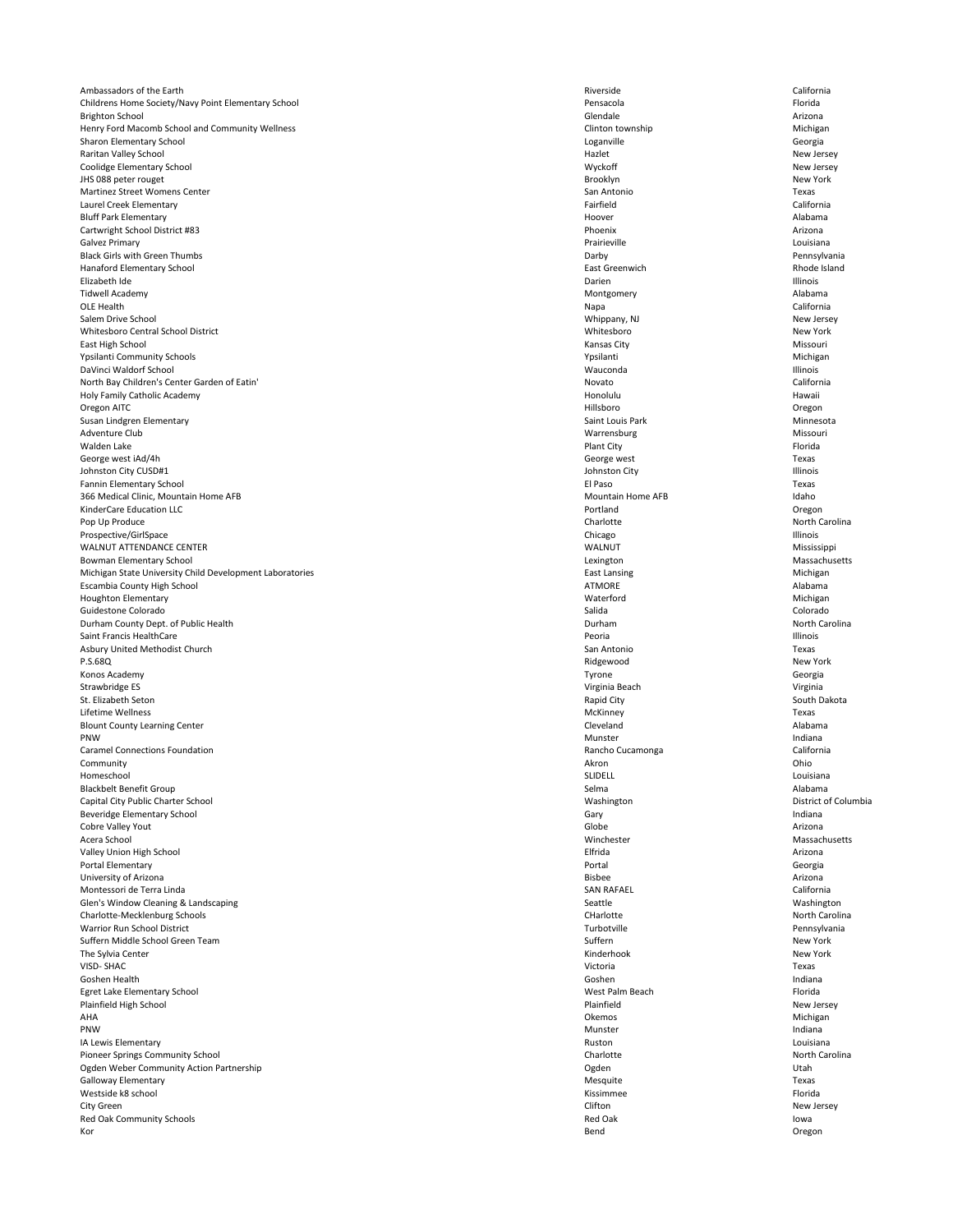Dig Together Lockhart Texas Na Saint Petersburg Florida Research of the Saint Petersburg Florida Research Saint Petersburg Florida Promedica Farms **Michigan** Michigan Michigan Michigan Michigan Michigan Michigan Michigan ProMedica Bixby and Herrick Hospitals **Michigan** Michigan Michigan Michigan Michigan Allen East Local Schools **East Local Schools** Chio Capri Elementary Encinitas California Watertown Public Schools Watertown Massachusetts St. Mary's Regional Medical Center **Maine** Maine Burke County Public Schools Waynesboro Georgia Glenmore Social Club Brooklyn New York Southern Maryland Homeschool Coop **Example 2018** 2019 10:30 Australian Maryland Lusby Lusby Maryland Harris County Parks Department Texas city of Independence Missouri Birch River Elementary West Virginia Human Service Agency Watertown South Dakota Next Generation Child and Parent Center NFP **CHICAGO** CHICAGO **CHICAGO** CHICAGO **Illinois** Alice N. Stroud Elementary California The Waterford school Utah Indianapolis Classical Schools Indianapolis Indiana TJHSST Alexandria Virginia 1964 COLORA Maryland Deonna Woodson-Smith JACKSONVILLE Florida Soil Born Farms / Pacific Elementary California University of the District of Columbia **Exercice 2018** Columbia Washington District of Columbia South End Children's Cafe **New York** New York Albany Albany Albany New York Over the rainbow New Jersey New Jersey Living Classrooms Fdn/BUGS Program **Baltimore** and Maryland Baltimore **Constanting Classrooms Fdn/BUGS Program** Maryland PS 121 Bronx New York WVU Extension Service **Material Controllers and Service** Hamlin Mest Virginia and Mest Virginia Test AHA Dallas Texas L'cajn Farm Rhome Texas Goerge Mason University **Subset Contact Contact Contact Contact Contact Contact Contact Contact Contact Contact Contact Contact Contact Contact Contact Contact Contact Contact Contact Contact Contact Contact Contact Contac** Texas A&M University **Texas** College Station **Texas** College Station **Texas** Camarena Elementary School Chula Vista California American Heart Association **Parkland** Florida **Parkland** Parkland Parkland Parkland Florida Growing Hope Gardens **California** California Renaissance Charter School at West Palm Beach Florida Charter School at West Palm Beach Florida Dunham Elementary School Petaluma California Nature's Place Therapy & Learning Institute Florida and the Control of the Davenport Florida and Davenport Florida Grow Green Rochester **New York** ROCHESTER **ROCHESTER** ROCHESTER Orange Center Elementary **Canadia Elementary** Florida **Canadia Elementary CRLANDO CRLANDO CRLANDO Florida** Oxford Elementary School **Cleveland Heights** Cleveland Heights Cleveland Heights Cleveland Cleveland Heights Cleveland Heights Cleveland Heights Chio Northeast Ohio Healthcare Advocacy Organization, LLC **Northeast Ohio** Willoughby Willoughby Ohio T L Hanna High School South Carolina and South Carolina Anderson South Carolina Anderson South Carolina Nathanael Greene Academy Georgia Channel Channel Channel Channel Channel Channel Channel Channel Channel Channel Channel Channel Channel Channel Channel Channel Channel Channel Channel Channel Channel Channel Channel Chann Denver Urban Gardens Colorado Colorado Colorado Colorado Denver Colorado Colorado Colorado Colorado Colorado Colorado SACRAMENTO START/ Bell avenue and the california Fisher Elementary School Walpole Massachusetts Braly Elementary **Sunnyvale** California Oneida-Herkimer-Madison BOCES Career and Technical Education New Hartfford New Hartfford New York Sixteenth Avenue School Elmwood Park New Jersey Kerman-Floyd Elementary **Kerman California** California Hirsch Elementary **Spring Texas** Spring Spring Spring Spring Spring Spring Spring Spring Spring Spring Spring Spring Spring Spring Spring Spring Spring Spring Spring Spring Spring Spring Spring Spring Spring Spring Spring Nova Southeastern University **Miami** Florida Channel Channel Channel Channel Channel Channel Channel Channel Channel Channel Channel Channel Channel Channel Channel Channel Channel Channel Channel Channel Channel Channel C Willow Springs Middle School Lucas Texas Hawthorne Elementary San Diego California South Fulton County Master Gardeners **East Point** East Point **East Point** Georgia

| The GreenHouse                                               | Sacramento          | California     |
|--------------------------------------------------------------|---------------------|----------------|
| <b>Heald Academy</b>                                         | Lake Elsinore       | California     |
| Adullam Christian Academy                                    | Wetumpka            | Alabama        |
| Bartlett Schools (014902001)                                 | <b>Bartlett</b>     | Texas          |
| Millbury jr/sr high                                          | Millbury            | Massachusetts  |
| Believe the 'Burgh                                           | Pittsburgh          | Pennsylvania   |
| St. Jeanne De Lestonnac School                               | Temecula            | California     |
| WSU C2 Pipeline - College of Nursing (DCP Northwestern Site) | Detroit             | Michigan       |
| San Pasqual Union PTO                                        | Escondido           | California     |
| L. F. Blanton Elementary School                              | Carrollton          | Texas          |
| South Middle School, Aurora Public Schools                   | Aurora              | Colorado       |
| Madison S. Palmer High School                                | <b>MARKS</b>        | Mississippi    |
| Montessori Children's School                                 | Jacksonville        | North Carolina |
| PS 114 Ryder Elementary                                      | Rosedale            | New York       |
| May Ranch                                                    | Perris              | California     |
| Word Of Faith Christian Academy                              | <b>Memphis</b>      | Tennessee      |
| <b>Marion County Hospital District</b>                       | Ocala               | Florida        |
| New Horizons Regional Education Center                       | <b>Newport News</b> | Virginia       |
| University of Tennessee Extension                            | Knoxville           | Tennessee      |
| CMSD - International Newcomers Academy @Thomas Jefferson     | Cleveland           | Ohio           |
| Tremper High School                                          | Kenosha             | Wisconsin      |
| Daniel's Hill Garden                                         | Lynchburg           | Virginia       |
| Sanzuma                                                      | San Rafael          | California     |
| Bethany public schools                                       | Bethany             | Oklahoma       |
| Gideon Pond Elementary School                                | burnsville          | Minnesota      |
| Van Buren Middle School                                      | Van Buren           | Ohio           |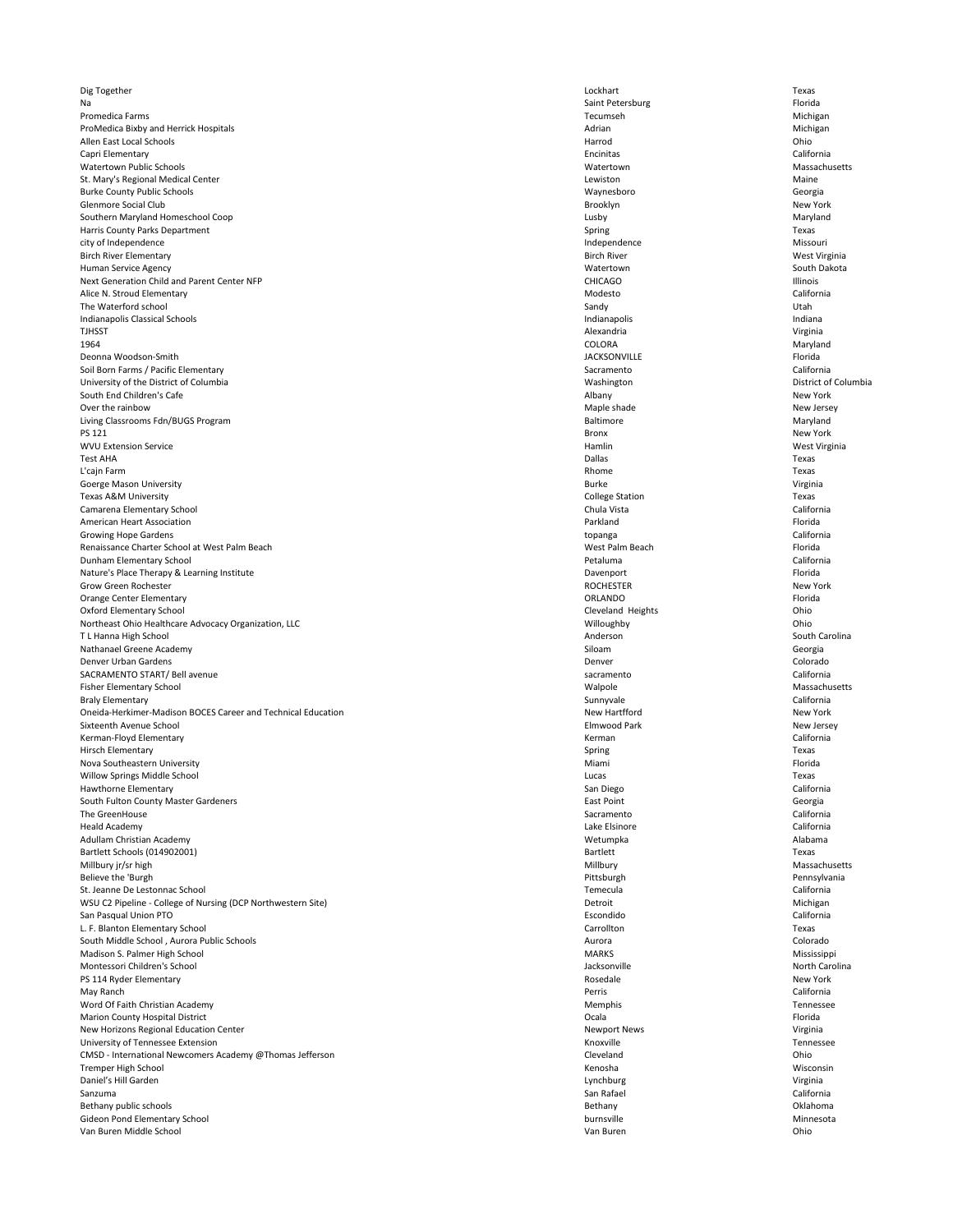ISAAC district #5 Pheonix Arizona CSUB Bakersfield California Woodfords Family Services Westbrook Maine Kingston Elementary School Virginia Beach Virginia Beach Virginia Beach Virginia Beach Virginia Beach Virginia SMS School Wichita Kansas Ocoee Elementary **Elementary Elementary Elementary Provide** Elementary Provide Elementary Provide Shreveport Green Shreveport Channels and the state of the state of the share of the share of the share of the share  $\sim$  shreveport Louisiana Francis Parker RCSD #23 New York Eakin Elementary School Tennessee All Souls World Language Catholic School **All Souls Alhambra** California California Kaplei High School Kapolei Hawaii Oakmont Elementary **Columbus** Columbus Columbus Columbus Columbus Columbus Columbus Columbus Columbus Columbus Columbus Columbus Columbus Columbus Columbus Columbus Columbus Columbus Columbus Columbus Columbus Columbus Col Ocoee Elementary Ocoee Florida Saint Robert **San Bruno California** California Cleveland elementary Lakewood California C.B. Community Schools Philadelphia Pennsylvania Lawrence P Noonan Center For Excellence Montana Montana Anaconda Anaconda Montana ICAN: Positive Programs for Youth Arizona Anderson County Schools **Clinton Tennessee Clinton** Clinton **Clinton Clinton Clinton Clinton Clinton Clinton Clinton Clinton Clinton Clinton Clinton Clinton Clinton Clinton Clinton Clinton** Promise Neighborhood Community Garden Martinsburg Martinsburg Martinsburg Martinsburg West Virginia Unemployed at persent California West Feliciana Family Service Center Louisiana Counter St. Francisville St. Francisville Evans County Schools Claxton Georgia Red Mill Elementary School Virginia Communication of the VIRGINIA BEACH VIRGINIA BEACH Virginia Campus School **Example School** Tennessee St Pauls' Merced California Globe Unified School District Arizona Flaherty Elementary School Massachusetts **Elementary School** Massachusetts Blaine Academics Plus **Pennsylvania** Philadelphia Philadelphia Philadelphia Pennsylvania Marsing High School and a state of the Marsing Marsing Marsing and Marsing and Marsing and Marsing development of the Marsing development of the Marsing development of the Marsing development of the Marsing development of Michael O D Brown We Love Our Sons & Daughters Foundation Nation St Louis St Louis St Louis Missouri PEP Education Center **Example 2018** The Second Second Winter Haven **Winter Haven** Second Second Second Second Second Second Second Second Second Second Second Second Second Second Second Second Second Second Second Second Brighton School Phoenix Arizona 282 Parent Teacher Organization, Inc. **Brooklyn** New York Growing Patch Learning Center **Pennsylvania Pittsburgh** Pittsburgh Pittsburgh Pennsylvania The Harbour School Owings Mills Maryland Chapel Hill Elementary School Georgia Chickasaw Elementary School Orlando Florida KIPP Destiny Elementary **Texas** Texas Coral Sunset Elementary School **Exercise Superior Coral Sunset Elementary School** Florida Horizon Elementary **Example 20** Wisconsin Plymouth 5 Plymouth 5 Bright Horizons **Example 2020** Maperville Maperville Naperville Naperville Naperville Naperville Naperville Naperville Magnolia Elementary School Carlsbad California Crestview Elementary **Merriam Crestview Elementary** Kansas Growing And Knowing Academy New Jersey New Jersey New Jersey New Jersey New Jersey New Jersey New Jersey New Jersey Keoneula Elementary **Ewa Beach** Hawaii Virginia S. young Fort Lauderdale Florida Ramer Elementary School Ramer Tennessee South Sioux City Middle School Nebraska Anacostia High School **Exercice School** District of Columbia Boone County Alternative **Independence** Kentucky **Independence** Independence **Independence** Kentucky Salem Elementary **Salem Elementary and Salem Elementary** Virginia Beach Virginia Beach Virginia Beach Virginia Beach Asbury Farm **Example 2018** Maryland Maryland School and School Gaithersburg **Maryland** Gaithersburg Maryland Maryland Lucas Middle Durham North Carolina Dixie Magnet Elementary **Lexington** Kentucky **Controllering Controllering Controllering Controllering Controllering Controllering Controllering Controllering Controllering Controllering Controllering Controllering Controll** Lewis Elementary School Portland Oregon Hamilton Elementary-Middle School and Michigan and Michigan Detroit by Detroit and Detroit Michigan

| <b>Charles Drew Transition Center</b>                           | Detroit                 | Michigan        |
|-----------------------------------------------------------------|-------------------------|-----------------|
| Brandon Middle School                                           | <b>VIRGINIA BEACH</b>   | Virginia        |
| MetroHealth Hospital                                            | Cleveland               | Ohio            |
| Windsor Oaks Elementary School                                  | Virginia Beach          | Virginia        |
| Odyssey Academy                                                 | <b>GALVESTON</b>        | Texas           |
| Ramey Estep High School                                         | Rush                    | Kentucky        |
| Point Vicente Elementary                                        | Rancho Palos Verdes     | California      |
| William Monroe Trotter School                                   | <b>Boston</b>           | Massachusetts   |
| AdvocateAuroraHeallth                                           | Chicago                 | <b>Illinois</b> |
| St. John United methodist Church                                | Bridgeton               | New Jersey      |
| LAUSD                                                           | Los Angeles             | California      |
| Eastside Middle school                                          | <b>Mount Washington</b> | Kentucky        |
| United Indians of All Tribes Foundation Daybreak Star Preschool | Seattle                 | Washington      |
| Frederick Douglass High School                                  | Lexington               | Kentucky        |
| <b>Eastern Connecticut Community Gardens Association</b>        | New London              | Connecticut     |
| <b>Citrus Cove Elementary</b>                                   | <b>Boynton Beach</b>    | Florida         |
| Sylvan Hills High                                               | Sherwood                | Arkansas        |
| <b>Hudson Valley Seed</b>                                       | Beacon                  | New York        |
| <b>CORE El Centro</b>                                           | Milwaukee               | Wisconsin       |
| 6TH Grade Campus Garden                                         | No Little Rock          | Arkansas        |
| <b>Bridgeway Preparatory Academy</b>                            | Carrollton              | Texas           |
| St Joseph                                                       | Imperial                | Missouri        |
| Greenville City Schools                                         | Greenville              | Ohio            |
| Bakersfield After School/ Summer Program                        | Bakersfield             | Vermont         |
| Flory Academy                                                   | Moorpark                | California      |
| <b>Goshen Market Foundation</b>                                 | Edwardsville            | Illinois        |

| זוכ               | <b>Michiga</b> |
|-------------------|----------------|
| <b>INIA BEACH</b> | Virginia       |
| eland             | Ohio           |
| nia Beach         | Virginia       |
| <b>ESTON</b>      | <b>Texas</b>   |
|                   | Kentuck        |
| ho Palos Verdes   | Californi      |
| วท                | Massach        |
| igo               | Illinois       |
| eton;             | New Jer        |
| ngeles            | Californi      |
| nt Washington     | Kentuck        |
| :le               | Washing        |
| gton              | Kentuck        |
| London            | Connect        |
| ton Beach         | Florida        |
| wood              | Arkansa        |
| on                | New Yor        |
| aukee             | Wiscons        |
| ttle Rock         | Arkansa        |
| ollton            | Texas          |
| rial              | Missour        |
| nville            | Ohio           |
| rsfield           | Vermon         |
| rpark             | Californi      |
| ardsville         | Illinois       |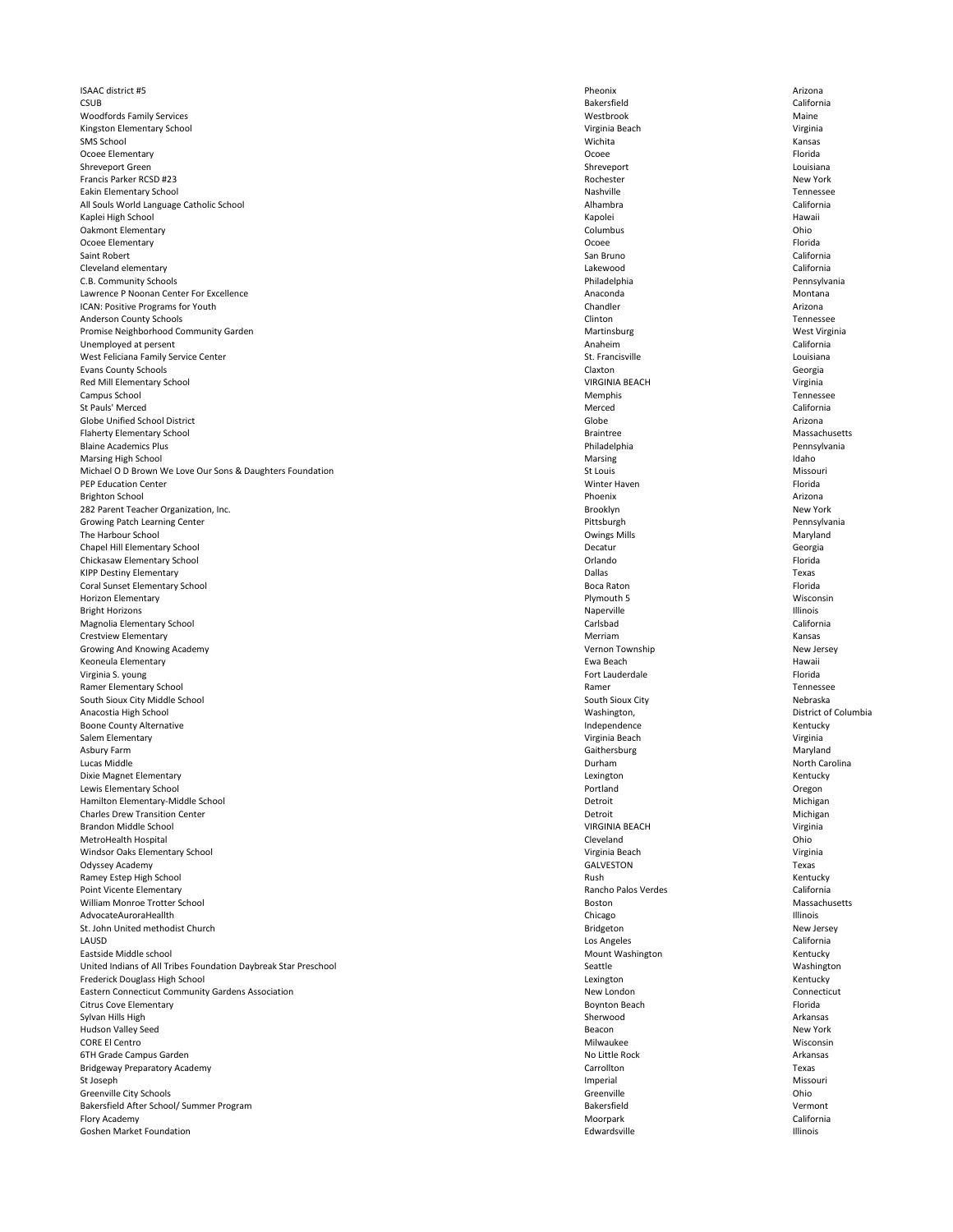Saint Louis Catholic School **Exercise Contract Contract Contract Contract Contract Contract Contract Contract Contract Contract Contract Contract Contract Contract Contract Contract Contract Contract Contract Contract Cont** Saint Louis Catholic School **Exercise Contract Contract Contract Contract Contract Contract Contract Contract Contract Contract Contract Contract Contract Contract Contract Contract Contract Contract Contract Contract Cont** Woodfield Academy **Macon** Georgia Montessori School of Corpus Christi Texas Wake Technical Community College **North Carolina** Raleigh Raleigh Raleigh North Carolina Fredericksburg Academy Fredericksburg Virginia Nassau Boces **Natural Contract Contract Contract Contract Contract Contract Contract Contract Contract Contract New York** Baldwin County School District Georgia PS23Q@Lifeline New York New York and the Contract of the Cueens Village New York Sonoran Science Academy PEORIA Arizona Westpointe Elementary **Elementary** and the control of the control of the Control of the Control of the Control of the Control of the Control of the Control of the Control of the Control of the Control of the Control of the South Oak Cliff High School Dallas Texas JCC Rainbow Day Camp Fredonia Wisconsin Detroit Waldorf School Michigan Number of the United States of Detroit Detroit Number of Michigan Andrew Jackson Elementary School/DSUSD **individually a service in the contract of the California** California Haynes Health/Medical Science Design Center Nashville Nashville Nashville Nashville Tennessee Eisenhower Intermediate School New Jersey New Jersey Dartmouth Elementary **Richardson** Texas Dr. Ralph H Baker 21st Century Learning Center Victory and The California California West Parish Family School Massachusetts **Massachusetts** Mest Barnstable Mest Barnstable Massachusetts Delton Kellogg Elementary School and the Control of the Control of the Delton Delton Delton Delton Michigan Westwood Early Childhood Center Ninnesota and St. Louis Park St. Louis Park St. Louis Park Minnesota STEAMM Academy@ Hartford Middle School **Canton Canton Canton Canton Canton** Canton Canton Chio Altruria Elementary **Elementary Elementary and the set of the set of the set of the set of the set of the set of the set of the set of the See of the See of the See of the See of the See of the See of the See of the See of** Moshannon Valley Branch of YMCA of Centre County **Philipsburg Philipsburg Philipsburg** Pennsylvania Jose Damian Elementary PTO El Paso Texas Esencia K-8 Rancho Mission Viejo California School of the Future New York New York New York New York New York New York New York New York New York New York Brooks Rehabilitation **Florida** Florida **Jacksonville** Jacksonville Jacksonville Florida Justin Early Learners Academy **Simi Valley** California California Prosperity-Rikard Elementary **Elementary Elementary** South Carolina Sanzuma and San Rafael California and San Rafael San Rafael California and San Rafael California The Walls Project **Example 2020** Louisiana **Contract Contract Contract Contract Contract Contract Contract Contract Contract Contract Contract Contract Contract Contract Contract Contract Contract Contract Contract Contrac** Taylor County 4-H Perry Florida Dorsey Attendance Center **Mississippi Contract Center Mississippi Contract Center Mississippi Contract Center** Mississippi Spinelli Elementary **Antelope California** The Pando Initiative **Example 20** Kansas Kansas Nuclear Annual Mechanical Michita Ransas Nuclear Annual Mechanica Rolling Hills Elementary **Elementary Elementary Elementary Elementary Plorida** Stratton Elementary **Mathematic Stratton Elementary** Tennessee Lakeview Middle School Orlando Florida San Luis Obispo County Office of Education California California San Luis Obispo California Orange Center Elementary **Elementary Elementary CRLANDO CRLANDO CRLANDO CRLANDO CRLANDO Elementary Florida** Granny's Garden School Loveland Ohio Riverside Middle School Wisconsin Mary Morrisson Elementary School **Exercise Connecticut** Connecticut Groton Connecticut Jackson Middle School Orlando Florida Strobridge Elementary **Castro Valley** Castro Valley **Castro Valley** Castro Valley Castro Valley California Guy-Perkins Elementary Guy Arkansas FUMC Preschool **Example 20** Saint Petersburg **Florida** Saint Petersburg **Florida** Ewing School **Example 2018** Chion Chion Chion Chion Chion Chion Chion Chion Chion Chion Chion Chion Chion Chion Chio W.L. Swain Elementary School Georgia Greater Binghamton Health Center New York Landmark Academy Commerce City Colorado Growing and Knowing Academy New Jersey New Jersey New Jersey New Jersey New Jersey The Children's College, Inc. Massachusetts Straughn Elementary School and alabama and alabama and alabama and alabama and alabama and alabama and alabama Providence Christian School **Exercise 2018** California California

| Mayflower Elementary                           | Mayflower               | Arkansas       |
|------------------------------------------------|-------------------------|----------------|
| <b>Creative Castle Childcare</b>               | Davenport               | lowa           |
| Candys Kids                                    | Greensboro              | North Carolina |
| Alex Anderson School                           | <b>SAN JOSE</b>         | California     |
| Straughn Middle School                         | Andalusia               | Alabama        |
| Kailua Elementary School                       | Kailua                  | Hawaii         |
| Neeta                                          | <b>Medford Lakes</b>    | New Jersey     |
| St. Joseph's                                   | El Paso                 | Texas          |
| <b>DSHA</b>                                    | Milwaukee               | Wisconsin      |
| Margate Elementary                             | Margate                 | Florida        |
| <b>Horizons Childcare</b>                      | <b>Colorado Springs</b> | Colorado       |
| <b>Washington Park</b>                         | Detroit                 | Michigan       |
| Saints Peter and Paul Elementary School        | <b>West Chester</b>     | Pennsylvania   |
| Homeschooling                                  | Canton                  | Texas          |
| Delton Kellogg                                 | <b>DELTON</b>           | Michigan       |
| Hewlett East Rockaway Jewish Centre            | East Rockaway           | New York       |
| Hewlett-East Rockaway Jewish Centre            | East Rockaway           | New York       |
| Gill St. Bernard's School                      | Gladstone               | New Jersey     |
| Oakwood University                             | Huntsville              | Alabama        |
| Mundo Gardens                                  | <b>National City</b>    | California     |
| Sandpiper Elementary School                    | Scottsdale              | Arizona        |
| Olalla Elementary and Positive Olalla Projects | Olalla                  | Washington     |
| Lincoln Elementary School                      | Petaluma                | California     |
| Victory Gardens San Diego                      | San Diego               | California     |
| First African Baptist Church                   | Philadelphia            | Pennsylvania   |
| Orange Factory School                          | Durham                  | North Carolina |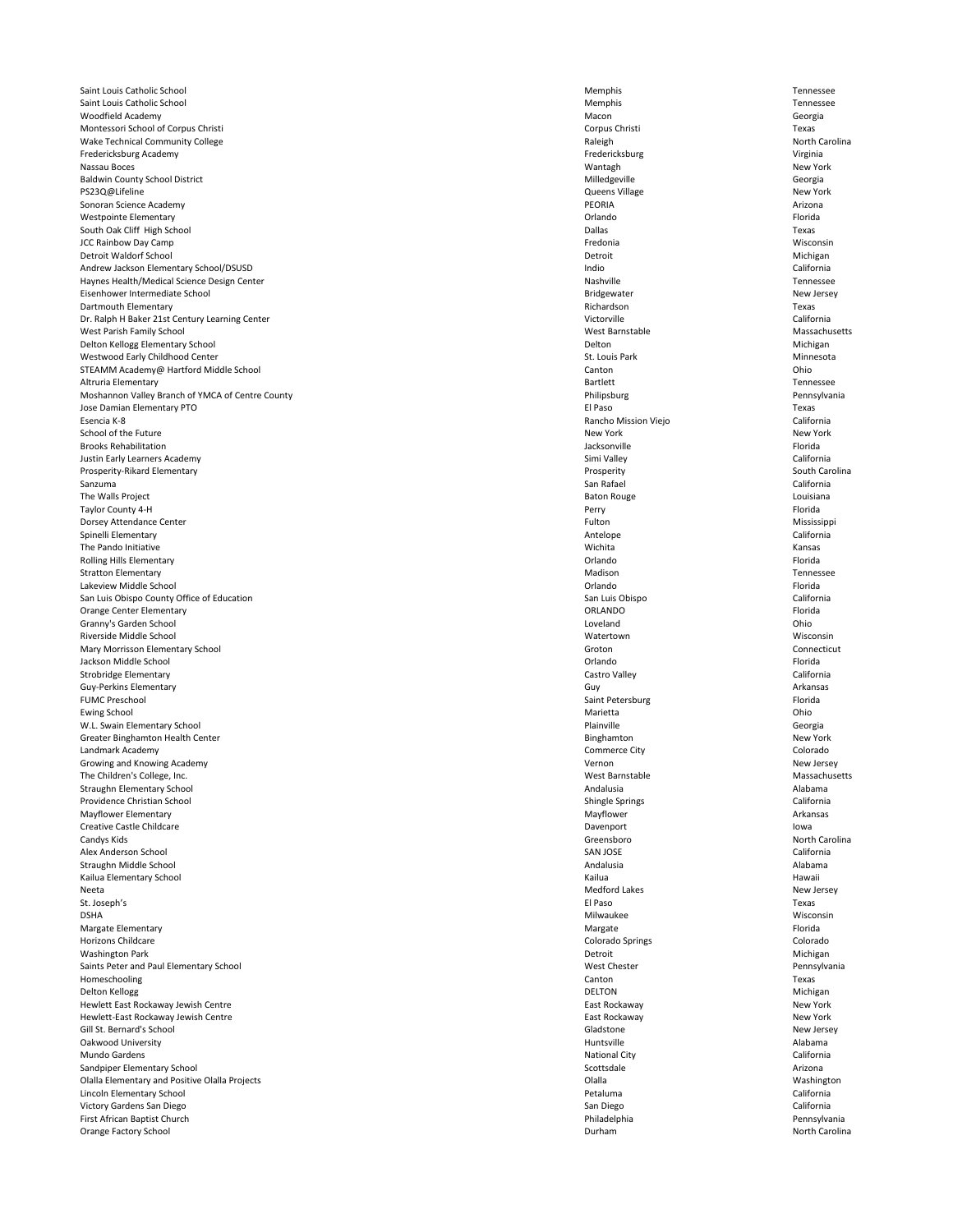Rush University College of Nursing **Nursing Chicago** Chicago Chicago Chicago Chicago Chicago Chicago Chicago Chicago Chicago Chicago Chicago Chicago Chicago Chicago Chicago Chicago Chicago Chicago Chicago Chicago Chicago C Golden Hill Elementary New York **Florida Florida** Florida **Reserves** Florida New York Stratford landing elementary school and the strategies of the strategies of the strategies of the strategies of the strategies of the strategies of the strategies of the strategies of the strategies of the strategies of th Kiddie Kollege Early Learning Center **Massachusetts Hyannis** Hyannis **Massachusetts Massachusetts** Liberty Park Elementary Greenacres Florida The Gardens at Heather Farm Walnut Creek California CAL Elementary School and a low a low a low buying the contract of the low buying the low buying the low buying the low a low a low buying the low a low a low a low a low a low a low a low a low a low a low a low a low a l Ganeinu Preschool DENVER Colorado Lees Summit R7 Lee's Summit Missouri Selwyn Elementary **North Carolina** Charlotte **Charlotte** Charlotte **Charlotte** North Carolina Montessori Academy of Virginia **Virginia Contract and Accept and Accept** Virginia Beach Virginia Beach Virginia Beach Chicanos Por La Causa Early Head Start **Arizona** Arizona **Chicanos Phoenix** Arizona **Arizona** Phoenix Arizona Saint James O.U.T.R.E.A.C.H., Inc **Georgia** Georgia Columbus Georgia Columbus Georgia Columbus Georgia Columbus Georgia TLChildcare (formerly After School Latchkey Program) and More of the School Latchkey Program) valley City North Dakota Inspire Charter School Poway California Straughn Middle./ High School **Andalusia** Alabama Alabama Alabama Alabama Alabama Alabama Alabama Alabama Alabama Liberty Park Elementary **Elementary** Florida Madera Elementary **Simi Valley** Simi Valley **Simi Valley** California Ladybug for Girls Foundation, Inc Decatur Georgia Lakewood Avenue Children's School **Exercise 2008** Controller and Durham Durham North Carolina The Northwest Suburban Special Education Organization - Kirk School Number 2012 11:30 and Mt Prospect Multimois Lindsey's Friends Family Child Care **Indiana** Indiana and the Unit of the INDIANAPOLIS **Indiana** INDIANAPOLIS Indiana TowerLight Child Care **St. Louis Park Minnesota** St. Louis Park St. Louis Park Minnesota Aragon Avenue Elementary Los Angeles California Globe High School Globe Arizona Marcia Buker Elementary School Maine National Material Control of the Maine Richmond Maine Richmond Maine National Maine The Tent Homeschool North Carolina and Scotland Neck Scotland Neck North Carolina Girl Scout Troop 10707 for Gulfstream Early Learning Center Cooper City Cooper City Cooper City Florida Sarasota Memorial Hospital/Bayside BH Sarasota Florida Sarasota Sarasota Sarasota Sarasota Sarasota Sarasota Florida Scott Valley Family Resource Center Content California California North Augusta middle South Carolina Pleasant Hill Christian School Sebastopol California Adelphi Acre Community Garden Texas Riverside High School North Carolina **North Carolina Durham** Durham Durham North Carolina Martin Millennium Academy Tarboro North Carolina Englewood CAC Chicago Illinois ReDiscover and the summit that the summit that the summit that the summit that the summit that  $\sim$  Missouri Wesley Community and Health Centers **Arizona** Arizona **Phoenix** Phoenix **Arizona** Arizona VMISD Valley Mills Texas Central Florida YMCA Orlando Florida Fountain Fort Carson High School **Fountain** Colorado **Fountain** Colorado **Fountain** Colorado spinelli elementary antelope California veterans park academy for the arts **Election Controlleries** Florida and the lehigh acres and the lehigh acres Florida Simpson Co. Schools Pinola, Mississippi Nazareth Reformed Episcopal Church South Carolina Noncks Corner South Carolina Boyd County Public Schools - Boyd County Middle School & Catlettsburg Elem. Ashland Kentucky Ashland Kentucky JP Stevens National Honor Society **San Antonio** Texas and the set of the set of the same of the same of the same of the same of the same of the same of the same of the same of the same of the same of the same of the same o Pomona Middle School Suffern New York Jackson County Parks + Rec Missouri and Missouri and Missouri Blue Springs Missouri Blue Springs Missouri and Missouri Sow Reap Feed Mississippi Camel's Hump Farm Environmental Education Center **Exercise According to the Camelian Center** Bethlehem Pennsylvania Gonzalo & Sofia Garcia Elementary **Election Contracts and Sofia Conzalo & Sofia Garcia Elementary** Texas Kent State University **State University** Chio Seattle Hebrew Academy **Seattle Accord Contract Contract Contract Contract Contract Contract Contract Contract Contract Contract Contract Contract Contract Contract Contract Contract Contract Contract Contract Contract Con** Jane Addams Elementary School Fresno California Chattahooche Hills Charter School Chattahoochee Hills Charter School Georgia Barack Obama GPA Los Angeles California

| Wilkinson School, Inc.                    | El Granada            | California |
|-------------------------------------------|-----------------------|------------|
| Dorie Miller Elementary                   | San Antonio           | Texas      |
| Life Lab                                  | Santa Cruz            | California |
| Monmouth Beach School                     | <b>Monmouth Beach</b> | New Jers   |
| <b>Bertrand Elementary School</b>         | Reseda                | California |
| Anne Carlsen Center                       | Jamestown             | North Da   |
| test school                               | city                  | Virginia   |
| Peter Hobart                              | Saint Louis park      | Minnesot   |
| Peter Hobart Elementary                   | Saint Louis park      | Minnesot   |
| Viborg-Hurley Middle School               | Viborg                | South Da   |
| <b>Woodrow Wallace Middle School</b>      | Lake Isabella         | California |
| Coastal Empire Montessori Charter School  | Bloomingdale          | Georgia    |
| UTHealth                                  | houston               | Texas      |
| Emma C Chase Elementary                   | Wurtsboro             | New York   |
| Emma C Chase Elementary                   | Wurtsboro             | New York   |
| Pewaukee Lake Elementary School           | Pewaukee              | Wisconsi   |
| ShanGreenSpace                            | <b>Dallas</b>         | Georgia    |
| Richmond Food Justice Alliance            | Richmond              | Virginia   |
| Northwest Florida State College           | Niceville             | Florida    |
| <b>Shore Acres Elementary</b>             | St Petersburg         | Florida    |
| TRICKUM MIDDLE SCHOOL                     | <b>LILBURN</b>        | Georgia    |
| Prisk                                     | Long Beach            | California |
| MUI                                       | <b>Dallas</b>         | Texas      |
| <b>Growing Community Now</b>              | Taos                  | New Mex    |
| Western Greenbrier Middle School          | Crawley               | West Virg  |
| FCC Growing Kidz Child Development Center | Tulsa                 | Oklahom    |

|                  | California        |
|------------------|-------------------|
| San Antonio      | Texas             |
| Santa Cruz       | California        |
| Monmouth Beach   | New Jersey        |
| Reseda           | California        |
| Jamestown        | North Dakota      |
| city             | Virginia          |
| Saint Louis park | Minnesota         |
| Saint Louis park | Minnesota         |
| Viborg           | South Dakota      |
| Lake Isabella    | California        |
| Bloomingdale     | Georgia           |
| houston          | Texas             |
| Wurtsboro        | New York          |
| Wurtsboro        | New York          |
| Pewaukee         | Wisconsin         |
| <b>Dallas</b>    | Georgia           |
| Richmond         | Virginia          |
| Niceville        | Florida           |
| St Petersburg    | Florida           |
| <b>LILBURN</b>   | Georgia           |
| Long Beach       | California        |
| <b>Dallas</b>    | Texas             |
| Taos             | <b>New Mexico</b> |
| Crawley          | West Virginia     |
| Tulsa            | Oklahoma          |
|                  | El Granada        |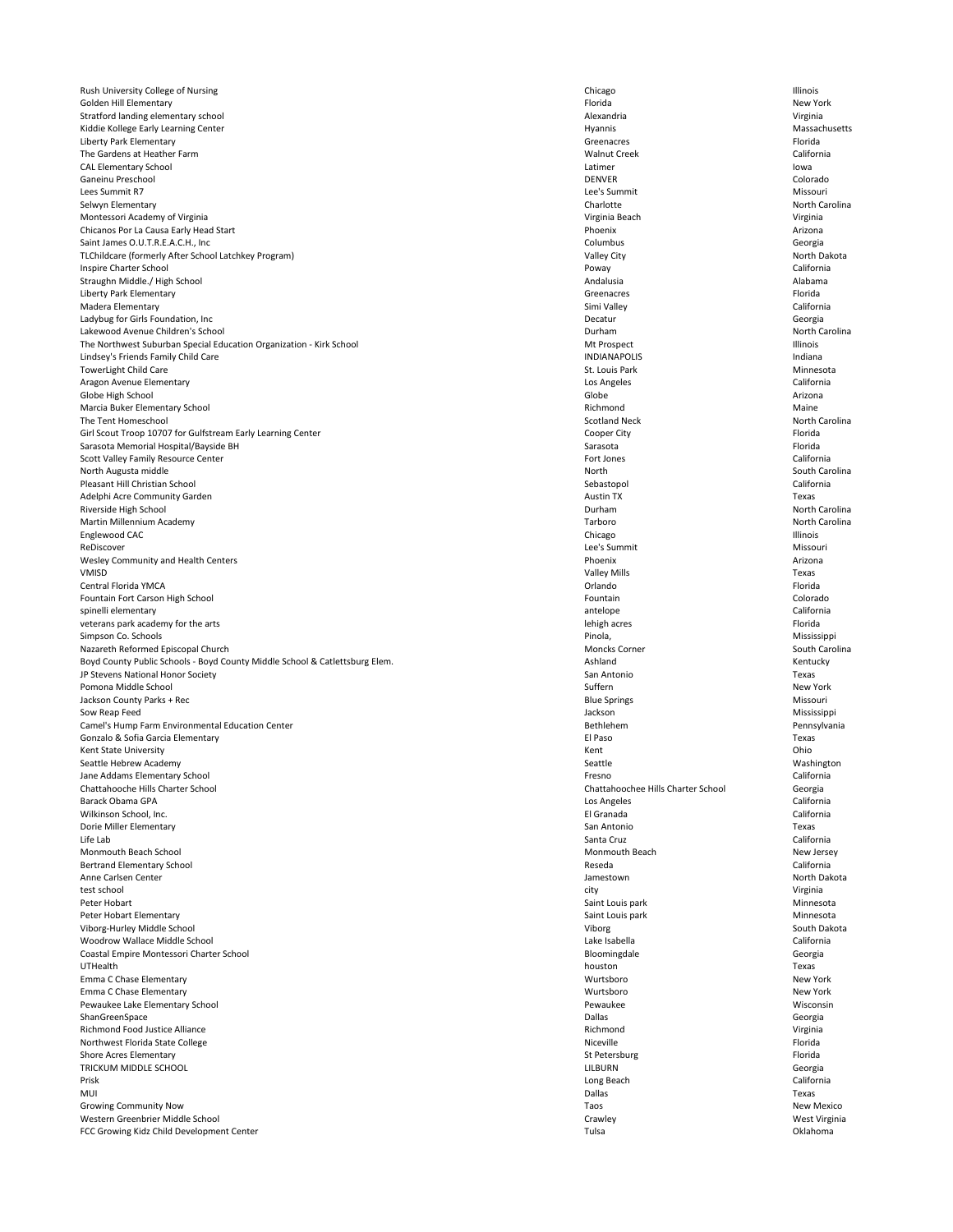Village Green Environmental Studies Elem. **Port Saint Lucie** Port Saint Lucie **Port Saint Lucie** Florida Simonds School New Hampshire New Hampshire New Hampshire New Hampshire New Hampshire Douglass Community Services **Exercise Exercise Exercise Contract Contract Contract Contract Contract Contract Contract Contract Contract Contract Contract Contract Contract Contract Contract Contract Contract Contract Cont** Coppell ISD Coppell Texas Friendly Hills Middle School Minnesota and Mendota Heights Mendota Heights Mendota Heights Minnesota Richard J. Lee Elementary Coppell Texas Furlow Charter School **Georgia** Georgia **Charter School** Georgia Lawndale Elementary School District - After School Lawndale California California Roosevelt Public School Roosevelt New Jersey Chaffey High School Ontario California Caldwell @ MISD Notes are a controlled to the controller of the McKinney McKinney McKinney Texas South Pointe High School South Carolina and South Carolina and South Carolina and South Carolina and South Carolina Sullivan Middle School Worcester, Massachusetts Broadway HS SAN JOSE California The Charles Drew Transition Center Horticulture Program **Detroit** Detroit Detroit Michigan Oceanside Middle School Thomaston Maine Rancho El Chorro Outdoor School **San Luis Obispo** California Boys & Girls Club of Camarillo No 2 California Borrego Art Institute **Exercise 2018** California coppell isd coppell Texas Central Elementary Commerce City Colorado Dorie Miller Elementary San Antonio Texas People for People Charter School Philadelphia Pennsylvania New River Gorge Learning Cooperative **Fayetteville** Fayetteville Fayetteville West Virginia patchwork central **Evansville** Indiana and the Indiana example of the Indiana example indiana example indiana example the Indiana Newburgh Free Academy - North New York **New York** New York New York New York Eden Central School Eden Vermont Claxton Elementary School Claxton Georgia Stone Mountain Middle **Stone Mountain** Georgia AtlantiCare **Egg Harbor Twp** Rew Jersey New Jersey Watson Academy Homeschool Michigan Michigan Southfield Southfield Southfield Michigan St. Aloysius Cincinnati Ohio Estabrook School/Adventurer Club **New Hampshire** New Hampshire Plainfield New Hampshire Gonzalo and Sofia Garcia Elementary **Election and Sofia Garcia Elementary Election and Sofia Garcia Elementary** Texas Sachem Public Library New York New York GrowTorah Teaneck New Jersey Warsaw Middle School Pittsfield Maine New westside Headstart **Michigan** Michigan Nichigan New Westside Headstart Michigan Rachel Carson Environmental Middle School **Environmental Middle School** Beaverton **Beaverton Beaverton** Oregon OLE Health **Napa California** Hyde Park Community Garden New York **New York** Hyde Park **Hyde Park** Hyde Park New York Silver Wing Elementary School **San Diego** San Diego San Diego California Brookings-Harbor School District 17C **Brookings** Oregon Brookings **Brookings Oregon** Santa Fe Elementary **Santa Fe Elementary** Texas Alta Murrieta Elementary **Murrieta** California Pieter B Coeymans Elementary School New York Rittman exempted village schools and the control of the control of the control of the control of the control of the control of the control of the control of the control of the control of the control of the control of the c Jackson Independent School Jackson Kentucky Miriam School St. Louis Missouri WOA Nashville Tennessee Chester Middle School Chester South Carolina OrchardSTEM Cleveland Ohio **Ben Franklin** New York New York New York New York New York New York New York Great Falls Elementary Great Falls South Carolina House of Bread Preschool Florida East primary elementary school and the state of the Case of Case of Case of Case of Case of Case of Case of Case of Case of Case of Case of Case of Case of Case of Case of Case of Case of Case of Case of Case of Case of Ca the federaliest bakersfield California

| one line arizona math et al                                                  | bakersfield         | California      |
|------------------------------------------------------------------------------|---------------------|-----------------|
| Springfield Montessori                                                       | <b>Walnut Creek</b> | California      |
| Happy Roots Inc                                                              | Rowan               | North Carolina  |
| Ross School                                                                  | East Hampton        | New York        |
| Hoover Middle School                                                         | Albuquerque         | New Mexico      |
| Casa Gracia NC Transitional Foster Care                                      | Corpus Christi      | Texas           |
| Vanderbilt Psychiatric Hospital                                              | Nashville           | Tennessee       |
| MVC ECEC                                                                     | Moreno Valley       | California      |
| <b>Claxton Elementary School</b>                                             | Claxton             | Georgia         |
| <b>VFW National Home for Children</b>                                        | Eaton Rapids        | Michigan        |
| The Hedron Hub                                                               | Orient              | Ohio            |
| Eagleville School                                                            | Eagleville          | Tennessee       |
| Yuma West HeadStart                                                          | Yuma                | Arizona         |
| Westerly Middle School                                                       | Westerly            | Rhode Island    |
| Seay Child Care Center                                                       | Plano               | Texas           |
| Theraputic child Care                                                        | san diego           | California      |
| Opal Myrick Elementary School                                                | East Millinocket    | Maine           |
| Nevada City School of the Arts                                               | Nevada City         | California      |
| University of Chicago Medicine                                               | Chicago             | <b>Illinois</b> |
| Kids in Motion Academy                                                       | Snellville          | Georgia         |
| O'Donnell Elementary                                                         | Odonnell            | Texas           |
| <b>Finca Tres Robles</b>                                                     | Houston             | Texas           |
| Westbrook                                                                    | Benton              | Arkansas        |
| The Lillian and Betty Ratner Montessori School                               | Pepper Pike         | Ohio            |
| University of California Cooperative Extension Cal Fresh Nutrition Education | Oroville            | California      |
| Kirklandfamilychildcare@gmail.com                                            | Riverside           | California      |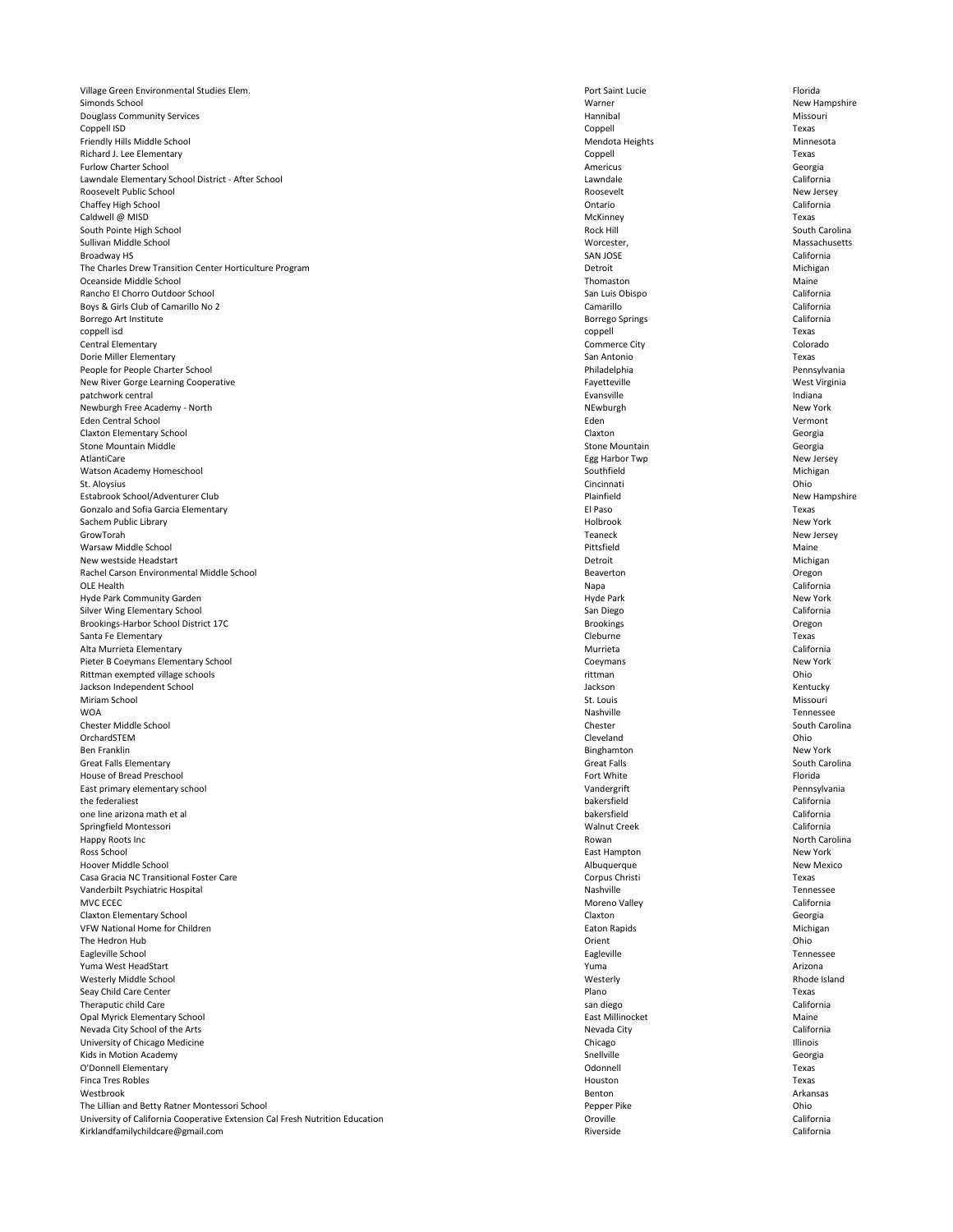Ascension Catholic School Minnesota Clayton Elementary School/ Smyrna School District **Clayton** Delaware Clayton Clayton Delaware Ferguson Middle School Missouri and School Alexander Missouri Ferguson Ferguson Missouri Alexander Missouri and Missouri St. Anthony Catholic School Mississippi Chenowewth Elementary School **Elementary School** and the Chenowewth Elementary School Kentucky Freeport High School Freeport Illinois Minnie Cline Nissouri and Savannah Missouri and Savannah Savannah Missouri Missouri and Savannah Missouri and S Ms. Kansas City Missouri Bedford Fulton Head Start **Pennsylvania** St. Anne Catholic School Wichita Kansas Franciscan Health Mooresville **Mooresville** and a local development of the Mooresville Mooresville and a local development of the Indiana Tyler St. Community Garden Midland Texas and Texas and Texas and Texas and Texas and Texas and Texas and Texas Tyler St. Community Garden Midland Texas and Texas and Texas and Texas and Texas and Texas and Texas and Texas New Lexington Schools **New Lexington** Ohio Herricks High School New Hyde Park New York Ormiston Mansion Philadelphia Pennsylvania Medical University of South Carolina Urban Farm **Charleston** Charleston Charleston South Carolina Duanesburg **New York** New York Avaxat Elementary School Murrieta California Santa Clara County UCCE Master Gardeners **San Jose** California California Fremont Academy of Environmental Science and Innovative Design **California** California California SS Peter and Paul School Illinois St. Joseph's School El Paso Texas Piper Elementry School **Elementry School** and the setter and the setter and the setter and the setter and the setter and the setter and the setter and the setter and the setter and the setter and the setter and the setter Rising Star Elementary **Rising Star Elementary Rising Star Elementary Rising Star Elementary Rising Star Elementary** Fredericksburg City Schools/Downtown Greens **Fredericksburg City Schools**/Downtown Greens **Fredericksburg Virginia** St. Aloysius School **Exercicial Exercise School** Baton Rouge **Louisiana** Baton Rouge Louisiana Houston Independent School District Texas William R. Anton Elementary Los Angeles California Andrew's PUBLIC RELATIONS AGENCY **COLUMBUS** COLUMBUS **COLUMBUS** Nicholasville Elem School Kentucky Girl Scout Troop 60555 Thornton Colorado Colorado National Colorado National Colorado Thornton Colorado Colorado West Elementary Emmetsburg Iowa No Organization New York New York New York No Organization New York New York New York Pittsfield Elementary School Michigan Nichigan Ann Arbor Ann Arbor Michigan The Salvation Army Boys & Girls Club of Waxahachie Texas Morningside School **Exercice School** California Kids First Day Care **Chicago Illinois** Chicago Chicago Chicago Chicago Illinois GTCC High Point North Carolina Stony Lane School New Jersey New Jersey Summit Ridge Middle School Colorado Colorado Colorado Littleton Colorado Colorado Colorado Cornell Cooperative Extension New York JMC Nutrition & Wellness LLC Yuma Arizona Montessori School of Denver Colorado Colorado and the U.S. Colorado Colorado Colorado Colorado Colorado Colorado Freeman Public Freeman South Dakota Akron Elementary School New York Women of ATT Tennessee Nashville Nashville Nashville Nashville Nashville Tennessee Nashville Tennessee Girl Scout Troop 60878 New York Faiths Grace Daycare **Example 20** Kansas Claude Control of the Claude Claude Claude Control of the Kansas Claude C yMCA Randolph, Asheboro North Carolina and Samuel Carolina and Samuel Carolina and ASHEBORO North Carolina and Samuel Carolina and Samuel Carolina and ASHEBORO North Carolina and Samuel Carolina and Samuel Carolina and Sam wesselman Woods **Evansville** Evansville **Evansville** Evansville and the Indiana Jasper High School Jasper Alabama Chicanos Por La Causa, Inc **Arizona** Arizona Child Start Early Childhood Connections Wichita Kansas K-State Research and Extension -- Shawnee County **The County County County County** Topeka Topeka Kansas Kansas LOTUS SCHOOL Spring Grove Illinois

| Sullivan County Board of Cooperative Educational Sevices (SCBOCES) | Liberty          | New York             |
|--------------------------------------------------------------------|------------------|----------------------|
| Cy Lakes High School Lab School                                    | Katy             | Texas                |
| <b>EW Stokes School</b>                                            | Washington       | District of Columbia |
| <b>Sumac Elementary</b>                                            | Agoura Hills     | California           |
| The University of Alabama                                          | Tuscaloosa       | Alabama              |
| California Virtual Academy                                         | Granada Hills    | California           |
| healthy neighbors partnership                                      | syr              | New York             |
| <b>Buffalo Public Schools</b>                                      | <b>Buffalo</b>   | New York             |
| <b>Cleveland Middle School</b>                                     | Garner           | North Carolina       |
| 4-H of Monroe County                                               | Stroudsburg      | Pennsylvania         |
| Spring Creek Health Cooperative / Miller County Schools            | Colquitt         | Georgia              |
| St. Vincent's Villa                                                | Timonium         | Maryland             |
| University of Maryland Baltimore County                            | <b>Baltimore</b> | Maryland             |
| Watertown High School                                              | Watertown        | New York             |
| <b>Crim Fitness Foundation</b>                                     | Flint            | Michigan             |
| <b>Booker Middle</b>                                               | Sarasota         | Florida              |
| Fairhope Intermediate                                              | Fairhope         | Alabama              |
| Hebron-Harman Elementary School                                    | Hanover          | Maryland             |
| Home Gardens Academy                                               | Corona           | California           |
| Rose hill magnolia elementary school                               | Rose hill        | North Carolina       |
| Bowdon Elementary NAC                                              | Bowdon           | Georgia              |
| Los Angeles Valley College Child Development Center                | Van Nuys         | California           |
| <b>Montclair Elementary</b>                                        | Orange Park      | Florida              |
| South Row Elementary                                               | Chelmsford       | Massachusetts        |
| Jefferson Elementary School                                        | New Ulm          | Minnesota            |
| Old Center Elementary                                              | Goodlettsville   | Tennessee            |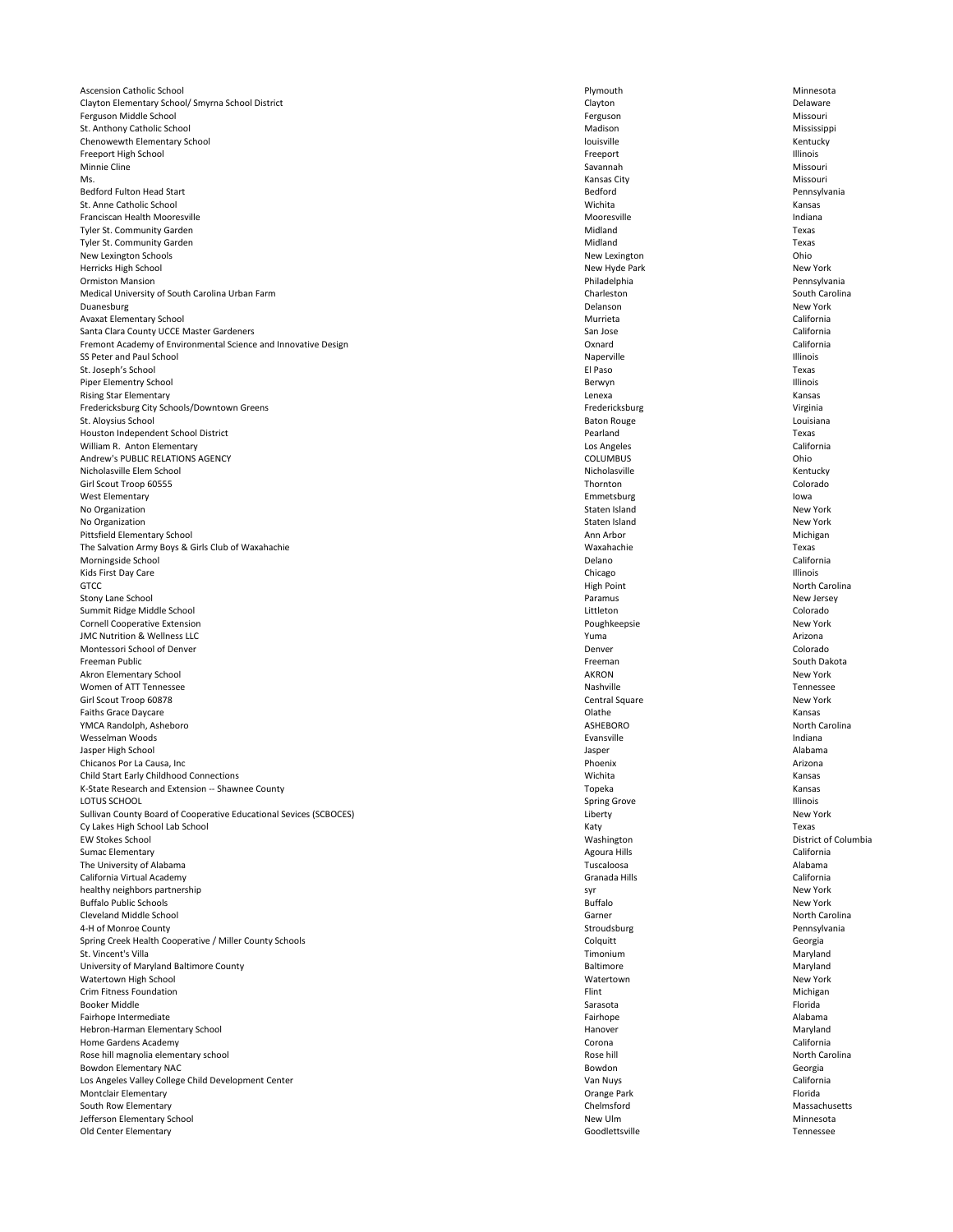Day Star Childcare **indianapolis** indianapolis indianapolis indianapolis indianapolis indianapolis indianapolis indiana Western Greenbrier Middle School **West Virginia** Crawley Crawley Crawley Crawley Crawley West Virginia New Heights School Ninnesota AHA Crofton Maryland KATHRYN SENOR ELEMENTARY SCHOOL **ELEMENTARY SCHOOL** COLORADO NEW CASTLE NEW CASTLE NEW CASTLE COLORADO COLORADO Emma C Chase Elementary School Wurtsboro New York Elbert County Primary School Elberton Georgia Benjamin Franklin Elementary School New Jersey New Jersey Dunbar Garden Little Rock Arkansas Walnut Park Elementary School **Exercise 2018** California **Huntington Park** California Lucas Crossing Complex **Missouri** Missouri **Missouri** Normandy **Missouri Missouri Missouri** Millennium Charter Academy **Mount Airy** Mount Airy **Mount Airy** Mount Airy **Noth Carolina** St. Mary Catholic School Schwenksville Pennsylvania Boys & Girls Club of Camarillo No 2 California Millennium Charter Academy **Mount Airy North Carolina** Mount Airy North Carolina and Mount Airy North Carolina Berwyn Park District herwyn Illinois a Berwyn Berwyn District a Berwyn Illinois Hamlin PK-8 Hamlib West Virginia Hardin School District 17H&1 Hardin Montana University of Illinois Extension and Illinois in the University of Illinois Sterling Sterling Sterling Sterling Sterling Sterling Sterling Sterling Sterling Sterling Sterling Sterling Sterling Sterling Sterling Sterling St Meramec Elementary School Missouri Houghton Academy B.P.S. #69 New York Walls Elementary Garden CLub **Contract CLUB CONSERVERS** CONSERVERSE Elementary Garden CLub Contract Contract Ohio St. James Elementary **South Carolina** South Carolina and South Carolina South Carolina Solana Highlands Elem **San Diego** California California RCS Giving Garden **Lake Elmo** and Minnesota Spanaway Lutheran Church BASE Program Spanaway Spanaway Spanaway Spanaway Washington Yarbrough Public School Goodwell Oklahoma Boston Public Schools/ Alighieri Montessori **East Boston** East Boston Massachusetts Sutton Central School New Hampshire New Hampshire Sutton New Hampshire Sutton New Hampshire Ramapo High School New York New York Oriole Park School Teaching Farm **Illinois** and the United States of Chicago Chicago Chicago Illinois USD 497 Cordley elementary Lawrence Kansas Long Branch Public Schools Long Branch New Jersey Federal Way School District Washington Channels and Teachers' Channels and Teachers' Federal Way Washington Washington Lawrence County Social Services Inc New Castle 2008 and the Services Inc. New Castle 2008 and New Castle 2008 and Dennsylvania James Avant Elementary **E. St. Louis** E. St. Louis **E. St. Louis** Illinois Regional Environmental Council and Massachusetts and Massachusetts and Massachusetts and Massachusetts and Massachusetts Hoiwell L. Watkins Middle School Palm Beach Gardens Florida Excelsior Academy Erda Utah Community Kitchen New York New York New York New York New York New York New York Leawood Elementary Columbus Ohio Pleasant Hill Elementary **Example 2018** Mississippi Hugh Goodwin Elementary **Election Contract Contract Contract Contract Contract Contract Contract Contract Contract Contract Contract Contract Contract Contract Contract Contract Contract Contract Contract Contract Contract** Future Business Leaders of America **Maryland** Maryland Maryland Fairhope Intermediate School Fairhope Alabama Madison International School Texas Eden's Garden Richmond Virginia Traver Road Primary School New York New York New York New York New York New York New York New York New York New York Divine mercy catholic academy east campus Johnstown Pennsylvania Boronda Elementary SCESD California ganeinu preschool denver Colorado Westhampton Beach Elementary School New York WSewickley River Christian School Virginia Nreport news Nreport news Nreport news Virginia Bridges Montessori Stuart Florida St. Paul's Lutheran School Maryland Maryland (1999) and Stephen Glen Burnie (1999) and Glen Burnie Maryland Maryland Arcadia Elementary School Spartanburg South Carolina St. Mark Catholic School Plano Texas

| J.A. Wenut Elementary School                 |
|----------------------------------------------|
| <b>Orchard Hills Elem</b>                    |
| <b>Buffalo High School</b>                   |
| Roseville Area Schools                       |
| Victoria ISD (Crain)                         |
| <b>Brookdale Community</b>                   |
| Western Greenbrier Middle School             |
| Lake Riviera Middle School                   |
| Johnson & Wales University                   |
| Spring Creek Recreational Fund Urban Garden  |
| Treeschool                                   |
| <b>FOOD MOXIE</b>                            |
| <b>Clover Avenue Elementary</b>              |
| Chestnut Mountain Creative School of Inquiry |
| <b>TUSD Food Services</b>                    |
| <b>Connally Junior High</b>                  |
| <b>Creative Discoveries Learning Daycare</b> |
| Robert Smalls International Academy          |
| P.S. 154x Jonathan D. Hyatt/YMCA             |
| <b>Wasatch Community Gardens</b>             |
| <b>Township Elementary</b>                   |
| PeopleBuildersUSA                            |
| Dream Preparatory, Inc.                      |
| <b>Cannan Community Garden</b>               |
| Indian Bayou Elementary                      |
| Ascentria Care Alliance                      |

| J.A. Wendt Elementary School                 | Cathlamet             | Washington     |
|----------------------------------------------|-----------------------|----------------|
| Orchard Hills Elem                           | milford               | Connecticut    |
| <b>Buffalo High School</b>                   | <b>Buffalo</b>        | Wyoming        |
| Roseville Area Schools                       | Roseville             | Minnesota      |
| Victoria ISD (Crain)                         | Victoria              | Texas          |
| <b>Brookdale Community</b>                   | Lincroft              | New Jersey     |
| Western Greenbrier Middle School             | Crawley               | West Virginia  |
| Lake Riviera Middle School                   | <b>Brick</b>          | New Jersey     |
| Johnson & Wales University                   | West Palm Beach       | Florida        |
| Spring Creek Recreational Fund Urban Garden  | Brooklyn              | New York       |
| Treeschool                                   | Kalispell             | Montana        |
| FOOD MOXIE                                   | Philadelphia          | Pennsylvania   |
| <b>Clover Avenue Elementary</b>              | Los Angeles           | California     |
| Chestnut Mountain Creative School of Inquiry | <b>Flowery Branch</b> | Georgia        |
| <b>TUSD Food Services</b>                    | Tucson                | Arizona        |
| <b>Connally Junior High</b>                  | Waco                  | Texas          |
| <b>Creative Discoveries Learning Daycare</b> | Girard                | Kansas         |
| <b>Robert Smalls International Academy</b>   | <b>Beaufort</b>       | South Carolina |
| P.S. 154x Jonathan D. Hyatt/YMCA             | <b>Bronx</b>          | New York       |
| <b>Wasatch Community Gardens</b>             | Salt Lake City        | Utah           |
| Township Elementary                          | Simi Valley           | California     |
| PeopleBuildersUSA                            | Paxico                | Kansas         |
| Dream Preparatory, Inc.                      | Southaven             | Mississippi    |
| Cannan Community Garden                      | Cleveland             | Ohio           |
| Indian Bayou Elementary                      | Rayne                 | Louisiana      |
| Ascentria Care Alliance                      | West Springfield      | Massachusetts  |
|                                              |                       |                |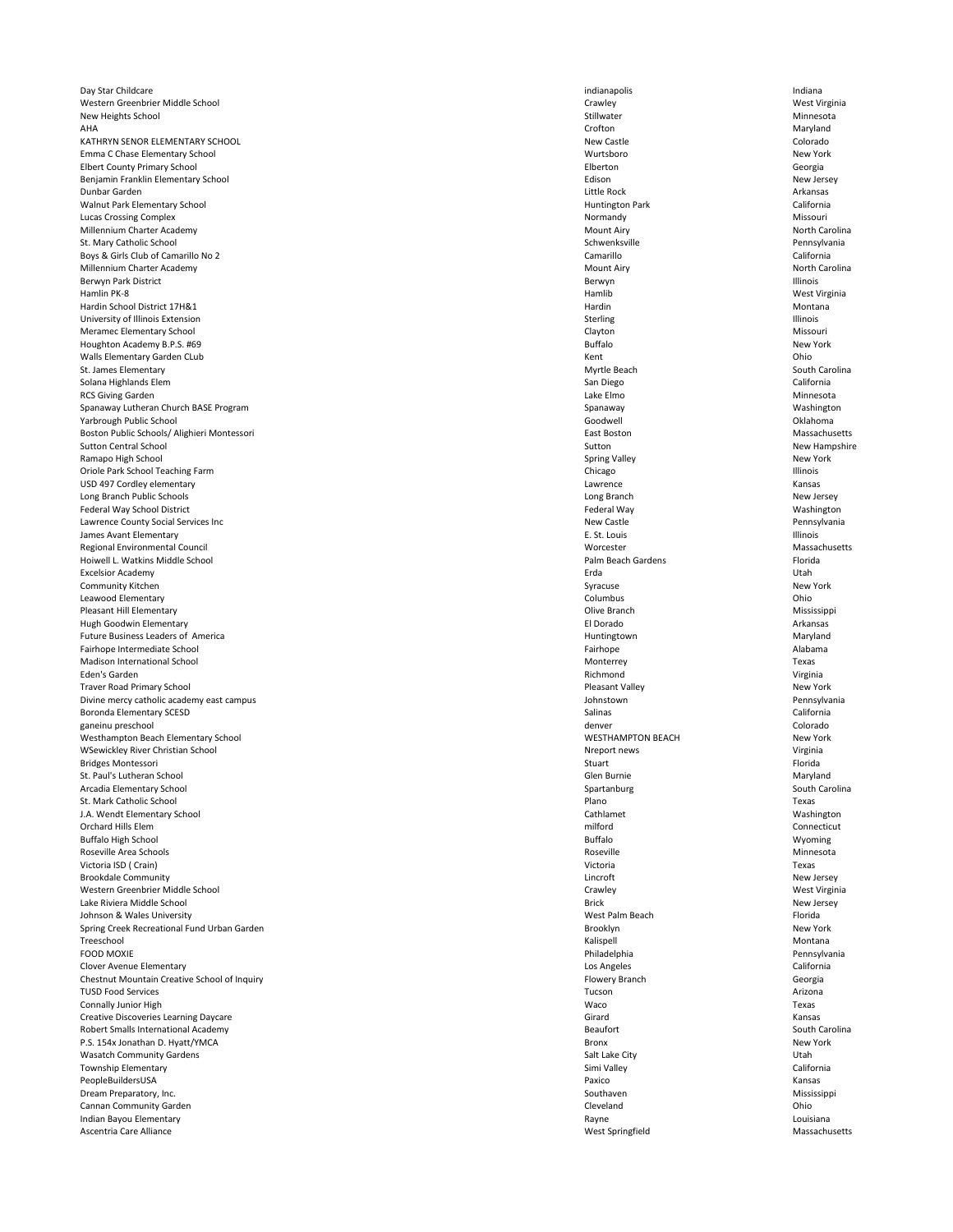Explore Ecology **Santa Barbara California** California University of Kentucky -Extension Kentucky **Rentucky** Sentucky Midvale Elementary School **Georgia** Georgia McLendon Elementary **Election Contracts** Georgia Parish Episcopal School **Example 2018** Texas Texas Great Valley School District **Malvern School District Act and School Pennsylvania** Malvern Pennsylvania Lincoln County Schools Lincolnton North Carolina Williston Middle School North Carolina and North Carolina and North Carolina and North Carolina St Stephen School New York Holy Comforter Episcopal Day School Gadsden Alabama Williston Middle School North Carolina and North Carolina and North Carolina and North Carolina and North Carolina Sonny Carter Elementary **Macon** Georgia **Macon** Georgia and Security and Security of Macon Georgia Riverdale Grade School **Discrete School** Deegon and Oregon and Oregon portland **Oregon Oregon** Green Elementary School **Contract Contract Contract Contract Contract Contract Contract Contract Contract Contract Contract Contract Contract Contract Contract Contract Contract Contract Contract Contract Contract Contract** Bay Springs Elementary, Middle, and High School and Bay Springs and Bay Springs Mississippi Life Lab SANTA CRUZ California The Suquamish Tribe **Supersets** Washington Crystal Garden Children's Learning Center **Hyannis** Massachusetts **Massachusetts** Massachusetts Noxon Road Elementary School New York San Jose Ementary School **Example 20** Florida **Contract Contract Contract Contract Contract Contract Contract Contract Contract Contract Contract Contract Contract Contract Contract Contract Contract Contract Contract Cont** City of North Little Rock Arkansas 14th Street Y Preschool New York New York Kidz Connection Daycare **ABBEVILLE Research Connection Daycare** Louisiana Louisiana and ABBEVILLE Kidz Connection Daycare Louisiana Louisiana Springdale Elementary **Subset Contract Contract Contract Contract Contract Contract Contract Contract Contract Contract Contract Contract Contract Contract Contract Contract Contract Contract Contract Contract Contract Con** Evansdale Elementary Doraville Georgia Indiana State University Early Childhood Education Center Nation 2001 12:00 12:00 12:00 12:00 12:00 12:00 12:00 12:00 12:00 12:00 12:00 12:00 12:00 12:00 12:00 12:00 12:00 12:00 12:00 12:00 12:00 12:00 12:00 12:00 12:00 12 Troy University Troy Alabama PS273 The Wortman New York New York New York New York New York New York New York Kealakehe Elementary School **Kailua-Kona** Kailua-Kona Kailua-Kona Kailua-Kona Hawaii Copeland Elementary **Augusta** Georgia Brookside a Elementary School **Elementary School** Union Chio<sup>n</sup> Chio Northington Number of Number 2012 12:00 Number 2013 St. Stephens School New York New York VAIL FARM ELEMENTARY SCHOOL New York Harrand Creek Elementary School and the state of the state of the state of the Enterprise Alabama and Creek Elementary School and the Alabama Gray Elementary School Georgia Georgia Communication Communication Cray Georgia Georgia The GardenWorks Project and the University of the Chicago and Mest Chicago Chicago Illinois St. Theresa School **Exercical California** California UnityPoint HEalth-Des Moines Child Development Center **Example 2018** Notified a state of the Des Moines Iowa Madison Elementary School California Harold McAlister High School - Southwest site California California Little Milestones Childcare Center **Falmouth** Massachusetts **Falmouth** Falmouth Massachusetts Jane Addams Middle School Lawndale California Keep Pinellas Beautiful **St. Petersburg Florida** St. Petersburg St. Petersburg St. Petersburg St. Petersburg Florida SW Middle School **Example 20** Kansas Kansas Constanting Constanting Constanting Constanting Constanting Constanting Constanting Constanting Constanting Constanting Constanting Constanting Constanting Constanting Constantin PS 151K Lyndon B. Johnson New York **Brooklyn** Brooklyn Brooklyn Brooklyn New York VDH Office of Health Equity Virginia Virginia Rotary Club of Miami **Pinecrest** Florida **Pinecrest** Pinecrest Pinecrest Pinecrest Pinecrest Pinecrest Pinecrest Pinecrest Pinecrest Pinecrest Pinecrest Pinecrest Pinecres Pinecres Pinecres Pinecres Pinecres Pinecres Pinec Kearsarge Food Hub New Hampshire New Hampshire New Hampshire New Hampshire New Hampshire Ewing Cyo Preschool @ Hollowbrook New Jersey New Jersey Wake County Cooperative Extension **North Carolina** Raleigh Raleigh Raleigh Raleigh North Carolina Univesity of the District of Columbia **Exercise 2018** 2019 12:30 Washington District of Columbia Alliance of Coalition for Healthy Communties Michigan and Auburn Hills Auburn Hills Michigan Michigan Dutch Broadway School Elmont New York Andover Middle School Andover Kansas Justin Early Learners Academy **Simi Valley** California North Vista Elementary **South Carolina Florence** South Carolina **South Carolina Florence** South Carolina

| <b>CURRIE MIDDLE SCHOOL</b>                                      | <b>TUSTIN</b>   | California     |
|------------------------------------------------------------------|-----------------|----------------|
| State street Intermediate School                                 | Skaneateles     | New York       |
| <b>Mission IGC</b>                                               | Coweta          | Oklahoma       |
| Rehoboth Learning Center                                         | Williamsport    | Maryland       |
| San Mateo Outdoor Education                                      | La Honda        | California     |
| Benton-Franklin Counties Juvenile Justice Center                 | Kennewick       | Washington     |
| W.J. Turner Elementary/FWISD                                     | Fort Worth      | Texas          |
| D'Youville College                                               | South Wales     | New York       |
| <b>CUSD/Jefferson Elementary</b>                                 | Carlsbad        | California     |
| Perspectives                                                     | Minneapolis     | Minnesota      |
| Garner Parks, Recreation and Cultural Resources                  | Garner          | North Carolina |
| Nolan Catholic High School                                       | Fort Worth      | Texas          |
| Crossway Academy                                                 | Charlotte       | North Carolina |
| Child's Voice                                                    | Wood Dale       | Illinois       |
| Anclote Elementary School/Garden Club                            | New Port Richey | Florida        |
| Hillsborough County Health Department/ American Legion Auxillary | Tampa           | Florida        |
| Ferguson Middle School                                           | Ferguson        | Missouri       |
| New Albany Elementary                                            | New Albany      | Mississippi    |
| PILLARS OF HEALTH                                                | LUSAKA          | Colorado       |
| Dewey L Carter Elementary                                        | Effingham       | South Carolina |
| <b>Bright Horizons</b>                                           | Oak Park        | Illinois       |
| Kalaniana'ole Elementary and Intermediate School                 | Papaikou        | Hawaii         |
| Kalanianaole El & Inter School                                   | Papaikou        | Hawaii         |
| Sun Terrace Elementary School                                    | Concord         | California     |
| John R. Wooden Middle School                                     | Martinsville    | Indiana        |
| The People/Plant Connection                                      | San Angelo      | Texas          |
|                                                                  |                 |                |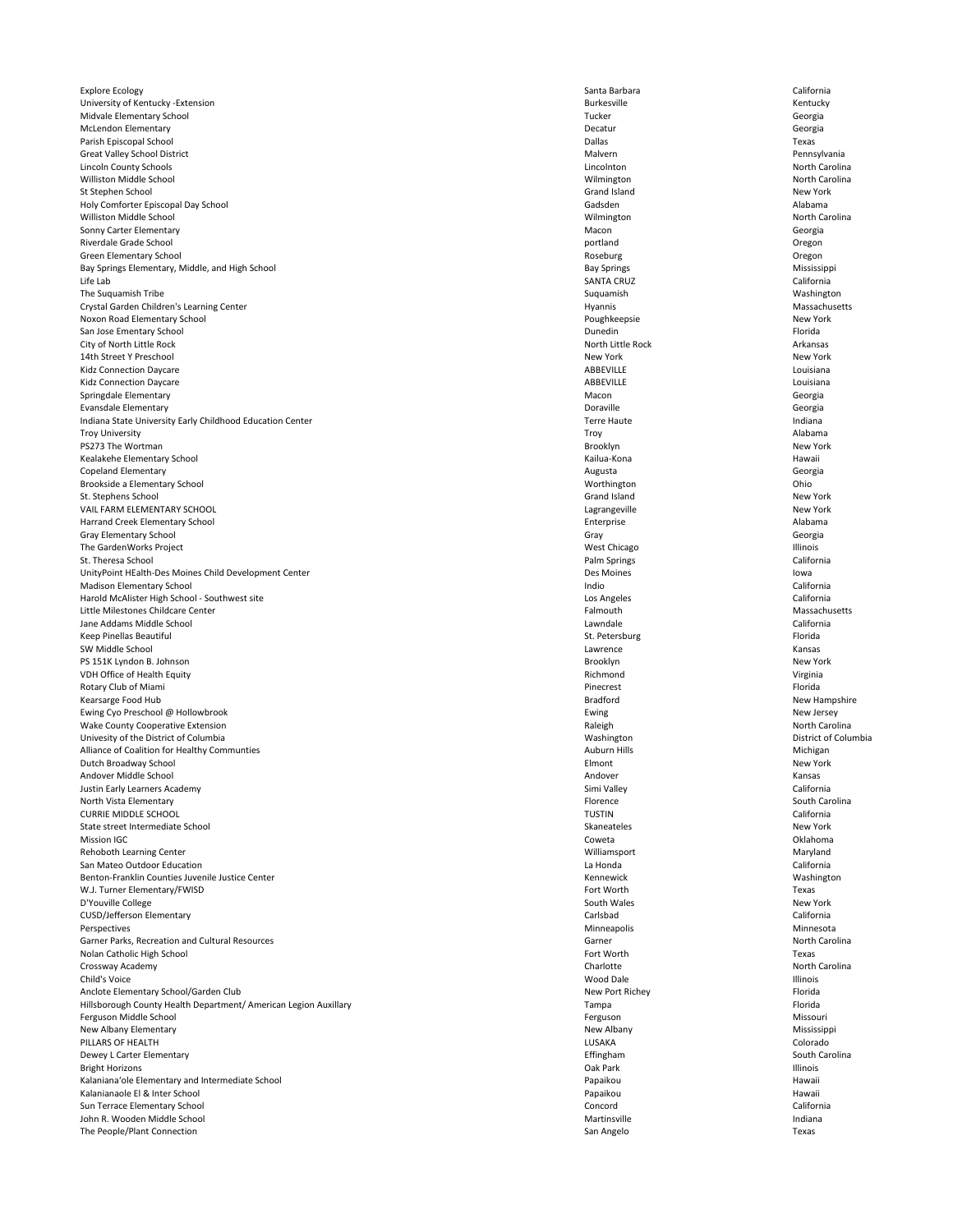oak terrace school highwood Illinois LA Promise Fund Los Angeles California Horizons Childcare **Colorado Springs** Colorado Springs Colorado Springs Colorado Springs Colorado Springs Colorado Mokapu Elementary School **Exercise School** Hawaii **Kailua** Kailua Kailua Kailua Kailua Kailua Kailua Kailua Kailua Kailua Kailua Kailua Kailua Kailua Kailua Kailua Kailua Kailua Kailua Kailua Kailua Kailua Kailua Kailua Ka North East ISD - Colonial Hills Elementary **San Antonio** San Antonio San Antonio Texas Farm 2 School New York St. Francis of Assisi **Subset and Assisi** California Studio One HRC **Research Contract Contract Contract Contract Contract Contract Contract Contract Contract Contract Contract Contract Contract Contract Contract Contract Contract Contract Contract Contract Contract Contract** Copeland Elementary Augusta Georgia Max Fisher boys and girls club Riviera Beach Riviera Beach Riviera Beach Riviera Beach Riviera Beach Riviera Beach Riviera Beach Riviera Beach Riviera Beach Riviera Beach Riviera Beach Riviera Beach Riviera Beach Riviera B MLk family Outreach Center **Spokane** Washington **Spokane** Spokane Spokane Washington Schoolyard Roots Tuscaloosa Alabama Blue Zones Project Honolulu Hawaii W.J. Turner Elementary/Fort Worth ISD Texas Winona ISD Winona Texas Eagle Springs Elementary **Example 19** Texas Schoolyard Roots TUSCALOOSA Alabama Morningstar Health Systems **Silver Spring Silver Spring Maryland** Maryland Burbank Early Childhood School **Early Childhood School** Upper Arlington **Upper Arlington** Upper Arlington **Ohio** TCA Health Inc **Example 20** Security 20 and 20 and 20 and 20 and 20 and 20 and 20 and 20 and 20 and 20 and 20 and 20 and 20 and 20 and 20 and 20 and 20 and 20 and 20 and 20 and 20 and 20 and 20 and 20 and 20 and 20 and 20 Furman Middle School FFA Sumter South Carolina Vida Clover Elementary **San Juan** Texas Congdon Park Elementary School Duluth Minnesota Northeast Family YMCA Pennsylvania Pennsylvania Elkhorn Area School District Elkhorn Wisconsin Kay's Cubhouae Toledo Ohio Grace Hopper STEM Academy **Inglewood** California University of California, Santa Barbara Santa Barbara santa barbara santa barbara santa barbara santa barbara California S.C. Red Elementary School **Texas** and the set of the set of the set of the set of the set of the set of the set of the set of the set of the set of the set of the set of the set of the set of the set of the set of the set Richardson Independent School District Texas Kinderkirk Preschool and Childcare Colorado Colorado Pueblo west Pueblo west Colorado Arkansas State Hosptial **Arkansas State Hosptial** Arkansas Christianus and Arkansas Christianus and Arkansas Christianus and Arkansas Christianus and Arkansas Christianus and Arkansas Christianus and Arkansas Christianus a Visitation Academy with the controller of the controller of the Saint Louis Saint Louis Missouri Missouri Purdue Extension **Extension** and the contract of the contract of the Muncie and Muncie and Muncie indianal methods in the contract of the contract of the contract of the contract of the contract of the contract of the cont Owens Valley Career Development Center **Bakersfield** California **California** Bakersfield California Girl Scout Troop 4847 West Virginia Ridpath Primary **State Accord Contract Contract Contract Contract Contract Contract Contract Contract Contract Contract Contract Contract Contract Contract Contract Contract Contract Contract Contract Contract Contract Con** BHES Tiger Cafe **Example 2018** and the set of the Bluffton **Bluffton** Bluffton **Indiana** Coordinator Oakland California Toms River High School EAst New Jersey New Jersey Greensville/Emporia 4-H Youth Development Virginia Creensville/Emporia Creensville/Emporia Virginia Holy Trinity Early Education Center **Lenexa** Kansas Cansas Cansas Center Accounts Center Accounts Cansas Cansas Fulton and a second contract the contract of the contract of the contract of the Georgia contract of Georgia Pine Forest Elem **Texas** Catlettsburg Elem. **Example 2018** Kentucky Gentry Public Schools **Gentry Arkansas** Gentry **Gentry** Gentry **Arkansas** Gentry **Arkansas** Quest Academy Longview Washington McLaurin Elementary School South Carolina and South Carolina and South Carolina and South Carolina Footsteps Child Care **California** California WACOG Head Start **Arizona** Arizona and Arizona and Arizona and Arizona and Arizona and Arizona and Arizona and A YMCA of Greater San Antonio San Antonio Texas YMCA Perry Child Care Center **Child Care Center** Perry **Child Care Center Perry Child Care Center** Ohio Meadowthorpe Elementary School **Elementary School** Lexington Lexington Lexington Kentucky Costa Mesa High School Costa Mesa California Mescall Homeschool Texas City Texas P 23 Q @ Lifeline Center New York Tampa Heights Head Start **Tampa Florida** Florida Channel Channel Channel Channel Channel Channel Channel Channel Channel Channel Channel Channel Channel Channel Channel Channel Channel Channel Channel Channel Channel Chann

| Kalida Local Schools                                  | Kalida         | Ohio             |
|-------------------------------------------------------|----------------|------------------|
| Girl Scout Troop 1006                                 | Racine         | Ohio             |
| <b>Founders Classical Academy</b>                     | Schertz        | Texas            |
| B.R. Ryall YMCA of Northwestern DuPage County         | Glen Ellyn     | <b>Illinois</b>  |
| Plant Food ROCKS, Inc.                                | Jacksonville   | Florida          |
| Knight Arnold Children's Academy LLC                  | <b>MEMPHIS</b> | <b>Tennessee</b> |
| Chicanos Por La Causa                                 | Phoenix        | Arizona          |
| DIG IT! Outdoors                                      | Temp           | Arizona          |
| Barbara Bush                                          | Mesa           | Arizona          |
| Jack and Jill of America, Inc.                        | Pomona         | New York         |
| Jack and Jill of America, Inc.                        | Pomona         | New York         |
| <b>Shore Acres Elementary</b>                         | St Petersburg  | Florida          |
| Chicanos Por La Causa Early Head Start                | Phoenix        | Arizona          |
| St Peter's Harvest House Community Learning Center    | Lebanon        | Indiana          |
| Conewago Valley School District                       | Hanover        | Pennsylvania     |
| Crestwood Christian Church Childcare                  | Lexington      | Kentucky         |
| 7-Eleven                                              | Irving         | Texas            |
| Hope Whispers Community Org                           | Canton         | Ohio             |
| Oneida-Herkimer-Madison BOCES                         | New Hartford   | New York         |
| Golden Hill Elementary                                | Florida        | New York         |
| Cody High School                                      | Cody           | Wyoming          |
| Hope Whispers Community Organization Inc              | Canton         | Ohio             |
| Moon Area School District-Bon Meade Elementary School | Moon Township  | Pennsylvania     |
| Lee Avenue School                                     | Hicksville     | New York         |
| #Team DHS Weight Busters                              | Douglas        | Alabama          |
| Gordonsville High School                              | Gordonsville   | <b>Tennessee</b> |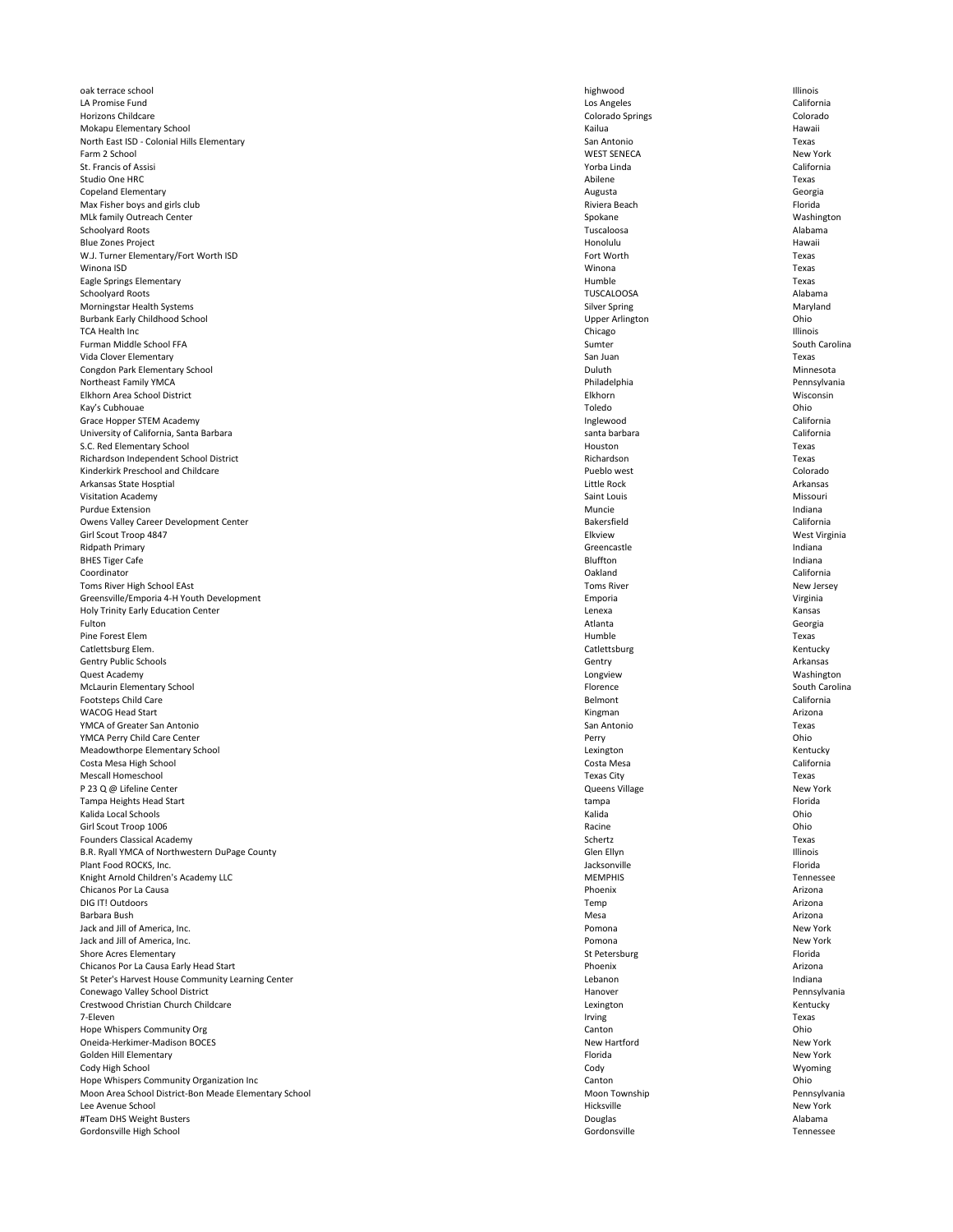Moore Intermediate School South Carolina and South Carolina South Carolina South Carolina Carver Elementary School South Carolina and South Carolina Carver Elementary School South Carolina Environmental Charter School Pittsburgh Pennsylvania Lee County Primary School Georgia Watertown Public Schools Watertown Massachusetts Mercer university and Sagamore Hills Elementary **Atlanta** Georgia Atlanta Ceorgia Cheviot Elementary Cincinnati Ohio Vail Valley Salvation Army Colorado Contract Colorado Colorado Lattof YMCA **Des Plaines** Provident and the United States of the Des Plaines Providence of the Illinois Anaheim Elem School District California Ritzman CLC Akron Ohio Generations Unlimited South Carolina and South Carolina Barnwell South Carolina South Carolina North Broward Prep School Florida Coconut Creek Florida Coconut Creek Florida Coconut Creek Florida St. Anthony of Padua Catholic School Texas W. McKinley Elementary **California** California HD Cooke Elementary Washington District of Columbia Charles Helmer's Garden/Lisa Ely Gardens California California California California Ballard Elementary School California Holcomb Elementary Fayetteville Arkansas Arizona middle school Riverside California Sherman Elementary School **Sherman Elementary School** California City language Immersion Charter **California** California **California** Los Angeles California XXX Dallas Texas Saint Joe garden and grow project **St. Joseph St. Joseph** St. Joseph Louisiana The Delta Initiative winnsboro Louisiana Doby Elementary school **Exercise Elementary school** Florida Edgartown Elementary School Massachusetts **Edgartown** Edgartown Edgartown Massachusetts Bains Lower Elementary **St. Francisville** Louisiana and St. Francisville Louisiana and St. Francisville Louisiana Reeds Spring Intermediate School Missouri and School and School Reeds Spring Reeds Spring Missouri Reeds Spring Missouri LeCroy Career Technical Center **CLANTON** Alabama Let Us Learn, Inc **New Albany** Indiana Clemson University South Carolina and South Carolina Cambridge Cambridge Cambridge Cambridge Cambridge Cambridge Cambridge Cambridge Cambridge Cambridge Cambridge Cambridge Cambridge Cambridge Cambridge Cambridge Cambridge Miss and the Michigan Michigan of the Michigan Michigan Michigan Michigan Michigan Michigan Michigan Harmony Public Schools **Example 19** Texas austin Texas GardenWorks for Kids Yucaipa California Zephyr Lane Elementary **California** California Bellingrath Middle School and a state of the Montgomery and Montgomery and Montgomery Alabama Millennial Tech Middle School San diego California Ivy Academy **Solution and South Accepts** South Solution Solution South Solution Solution Solution Solution Solution Tennessee Arizona State University **Contract Contract Contract Contract Conroe** Conroe Conroe Conroe Texas Clifton-Clyde Clyde Kansas Arborbrook Christian Academy **Matthews** Matthews North Carolina Yuma Union High School District #70 **Arizona** Arizona Arizona California State University, San Bernardino **San Bernardino** San Bernardino California Watson Primary School Garden **Arkansas** Arkansas and the Unit of the Muntsville Arkansas Arkansas and Huntsville First Steps North Carolina and Security Asheboro Asheboro Asheboro Asheboro North Carolina Jefferson High School Tamp Florida Mountain View Child Care Center **Colorado** Colorado **Colorado** Denver **Colorado** Denver Colorado Denver Colorado Little Harvard Academy Lakewood Colorado Desert Canyon Elementary **Scottsdale** Arizona Hudson Elementary Tempe Arizona Tucson Country Day School Tucson Arizona Hough Elementary PORTLAND Oregon Adventure Hills Surprise Arizona Millikan performing arts middle school Sherman Oaks California Oakview Elementary Centralia Washington BonDeCroft Elementary School Sparta Tennessee

| YMCA of Metropolitan Chicago                | Chicago              | Illinois      |
|---------------------------------------------|----------------------|---------------|
| Paul Laurence Dunbar Middle School          | Ft. Myers            | Florida       |
| Varner ES                                   | Powder Springs       | Georgia       |
| Gowan Science Academy                       | Yuma                 | Arizona       |
| Linda Childers Knapp Elementary             | Springdale           | Arkansas      |
| AHA                                         | Austin               | Texas         |
| Saint Joe Garden & Grow Project             | saint joseph         | Louisiana     |
| Springfield Park Elementary                 | Glen Allen           | Virginia      |
| Chenoweth Elementary School                 | Louisville           | Kentucky      |
| The Terra Academy                           | Vernal               | Utah          |
| Bethel Academy/Bethel AME Church of Ardmore | Ardmore              | Pennsylvania  |
| EHA                                         | Chula Vista          | California    |
| Thomas Holtzman Elementary                  | Harrisburg           | Pennsylvania  |
| <b>BlueSTEM AgriLearning Center</b>         | El Reno              | Oklahoma      |
| Old Schoolhouse Community Garden            | Hillside             | Illinois      |
| <b>FOCUS Hispanic Center</b>                | <b>Newark</b>        | New Jersey    |
| Soille San Diego Hebrew Day School          | San Diego            | California    |
| Virginia Department of Education            | Richmond             | Virginia      |
| Ala State Dept of Education                 | Montgomery           | Alabama       |
| Murray Middle School                        | Stuart               | Florida       |
| Montessori Academy of Virginia              | Suffolk              | Virginia      |
| Richmond Hill Middle School                 | <b>Richmond Hill</b> | Georgia       |
| <b>Early Learning Center</b>                | Atlanta              | Georgia       |
| <b>Buddy Taylor Middle School</b>           | Palm Coast           | Florida       |
| ROBERT RENICK EDUCATION CENTER              | <b>MIAMI GARDENS</b> | Florida       |
| Idlehurst                                   | Somersworth          | New Hampshire |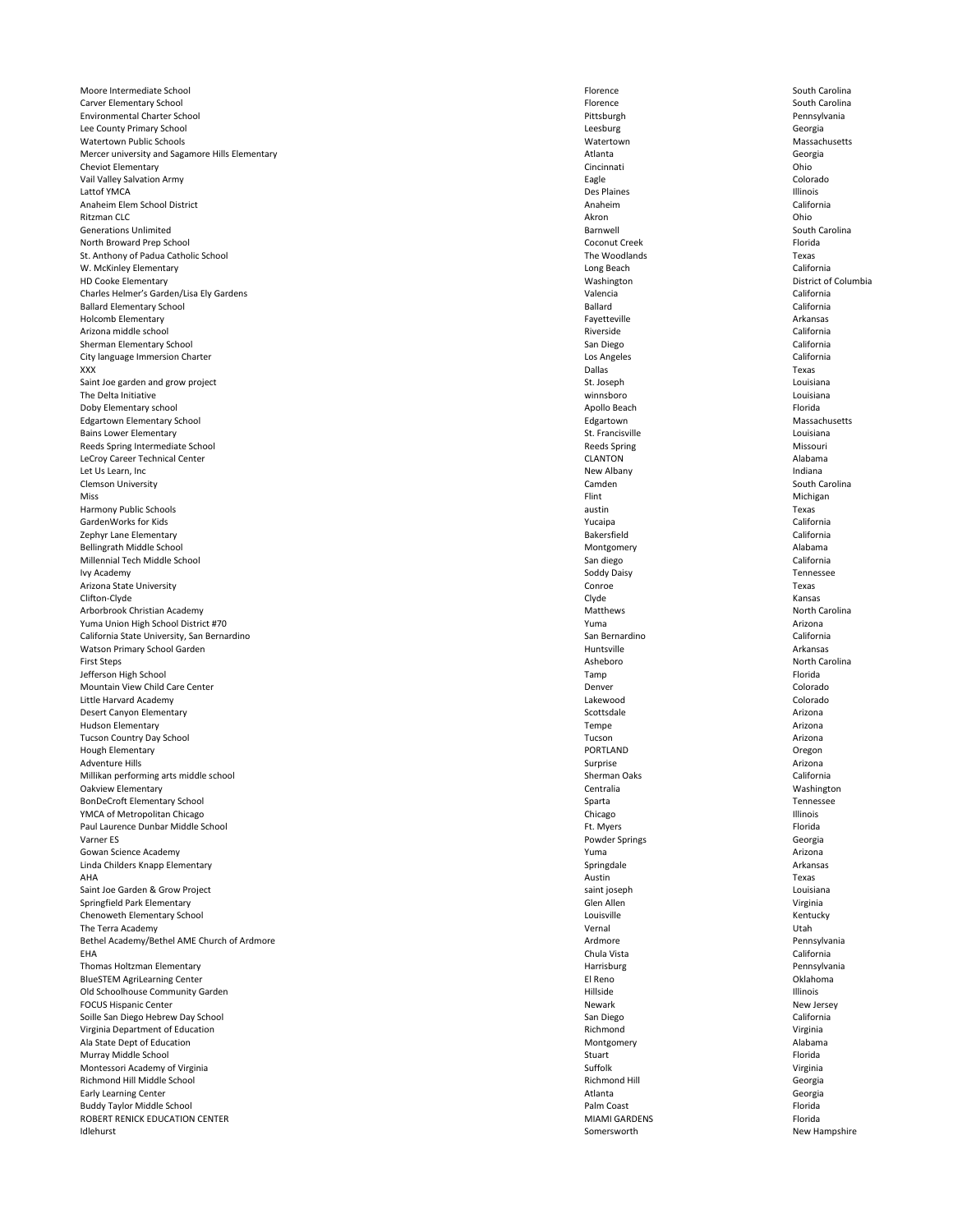HRCAP Head Start **National State of the Contract of the Contract of Contract Contract of Contract Contract Originia** Northgate Library Chattanooga Tennessee Bayside High School New York New York Nuckols Farm Elementary School Virginia and School Changes and School Henrico Changes and School Virginia north andover public schools Massachusetts north andover and a massachusetts north andover Sunset Hills Elementary **Surprise** Arizona zephyr Lane Elementary **California** California Florida Southern College **Lakeland** Florida Electric College Reserves the Lakeland Florida Electric College Reserves the Reserves of the Reserves the Reserves the Reserves the Reserves the Reserves the Reserves the Reserve Evergreen Middle School Everett Washington Wild Blooms Nature School Boise Idaho Sunset Hills Elementary **Surprise** Arizona Bridge Prep Academy of Tampa Florida Tampa Tampa Tampa Tampa Tampa Tampa Tampa Florida Merrydale Elementary **Baton Rouge Louisiana** Louisiana and the Baton Rouge Research Rouge Louisiana Cedar Creek Elementary **Austin** Texas Emma C. Attales Middle School New Jersey New Jersey New Jersey New Jersey New Jersey New Jersey New Jersey Idlehurst Elementary School Somersworth New Jersey Virginia Beach Friends School Virginia Beach Virginia Garden Gourmets Baldwin Park California Echo Valley Elementary Salinas California Trilok School Brooklyn New York SCAD Community Garden & Back40 Farm Initiative Georgia SAVANNAH SAVANNAH Georgia Sassarini Elementary Sonoma California Northwest Institute for Contemporary Learning and a structure of the Chicago Chicago Chicago Chicago Illinois Mountainside High School **Contract Contract Contract Contract Contract Contract Contract Contract Contract Contract Contract Contract Contract Contract Contract Contract Contract Contract Contract Contract Contract Contrac** Sojouner Truth Montessori **Natural Solumbia** and Mashington Mashington District of Columbia John P. Thomas Elementary South Carolina and South Carolina Columbia South Carolina Prodigy Academy Advance Learning Center **Sanford** Florida Center Sanford Sanford Florida Private Dar es Salaam California The Donoho School Oxford Alabama Wayne County Public Library **North Carolina** Goldsboro **Collection** Goldsboro **North Carolina John F. Kennedy Jr.** New York West Adams High School Los Angeles California Bert Corna High Pacoima California Arleta High Arleta California Dorsey High Los Angeles California Theodore Roosevelt High California Kellogg Elementary **Pomona** California Vernon City Elementary **California** California Katherine Johnson STEM Academy **California** California John Marshall Middle School Pomona California Roosevelt Elementary **California** California California California California California California Hawaiian Elementary Wilmington California Ellen Ochoa Learning Center **Ellen Ochoa Learning Center** California Our Lady of Refuge **Long Beach** California Burcham Elementary **Elementary** California Northwest Institute for Contemporary Learning and a structure of the Chicago Chicago Chicago Chicago Illinois St. Benedict Catholic School **Atchison** Kansas Atchison Atchison Atchison Atchison Atchison Kansas Atchison Kansas FAMU- Development Reserach School Tallahassee Florida Markham Middle School **California** California Wilmington Park Elementary **California** California William Northrup Elementary **Alhambra** California William McKinley Elementary **Elementary** California Whittier Elementary Long Beach California Webster Elementary Long Beach California Twain Elementary Long Beach California Round Rock ISD-Round Rock ISD DAEP Texas Signal Hill Elementary California

| Prisk Elementary                                           | Long Beach            | California |
|------------------------------------------------------------|-----------------------|------------|
| Patrick Henry K-8                                          | Long Beach            | California |
| <b>NEW Academy</b>                                         | Canoga Park           | California |
| Muir Middle School                                         | Los Angeles           | California |
| Monterey Highlands Elementary                              | <b>Monterey Park</b>  | California |
| Montague Charter Academy                                   | Pacoima               | California |
| <b>Mckinley Elementary</b>                                 | Long Beach            | California |
| Longfellow Elementary                                      | Long Beach            | California |
| Hollenbeck Middle School                                   | Los Angeles           | California |
| <b>Herrera Elementary</b>                                  | Long Beach            | California |
| Hart Street Elementary                                     | Canoga Park           | California |
| <b>Hale Charter</b>                                        | <b>Woodland Hills</b> | California |
| Garfield Elementary                                        | Long Beach            | California |
| <b>Fremont Elementary</b>                                  | Alhambra              | California |
| Figueroa St. Elementary                                    | Los Angeles           | California |
| Figueroa St. Elementary                                    | Los Angeles           | California |
| Cubberley K-8                                              | Long Beach            | California |
| Coughlin Elementary                                        | Pacoima               | California |
| <b>Colin Powell Elementary</b>                             | Long Beach            | California |
| Challengers Boys & Girls Club                              | Los Angeles           | California |
| Boys and Girls Club (Freeman E. Fairfield/Westside Center) | Long Beach            | California |
| <b>Bethune Middle School</b>                               | Los Angeles           | California |
| Annalee Elementary                                         | Carson                | California |
| Alvarado Elementary                                        | Signal Hill           | California |
| 99th Street Elementary                                     | Los Angeles           | California |
| 96th Street Elementary                                     | Los Angeles           | California |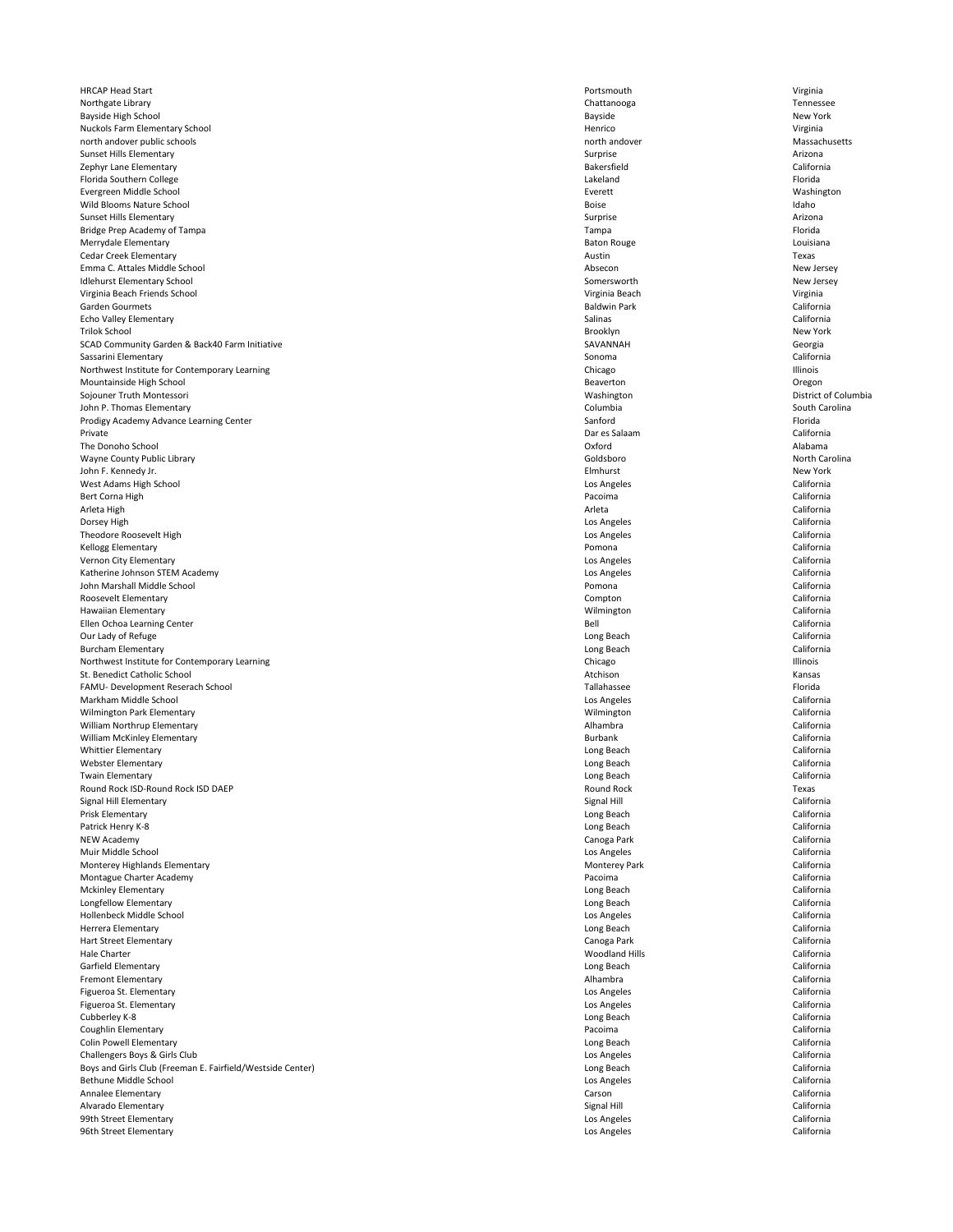Foshay Learning Center **Los Angeles** California Roosevelt High **Los Angeles** California Wilson High Los Angeles California Roybal High **Los Angeles** California Crenshaw High School California California The Accerated School **California** California Santee Education Complex California Manual Arts High Los Angeles California Lincoln High Los Angeles California Edison Middle School Los Angeles California The Accelerated Schools **Exercise California** Los Angeles Los Angeles California Santee Education Complex California Obama Global Prep Academy Los Angeles California Northpoint School **Note and Acidemic California** California Manual Arts High School California Lincoln Church Los Angeles California Kelso Elementary **Inglewood** California Ilam Ramon Day School **California** California Morris K. Hamasaki Elementary Los Angeles California St. Elmo's Village **Los Angeles** California St. Anthony Parish **Long Beach** California Malabar Street Elementary Los Angeles California Lincoln High Los Angeles California King Elementary **Long Beach** California ICEF Vista Academy 4471 Inglewood Blvd, Los Angeles California Broad Avenue Elementary 24815 Broad Ave, Wilmington California Bertrand Elementary 7021 Bertrand Ave, Reseda California American Heart Association California Hempstead High School Texas Waynewood Elementary **Alexandria** Virginia **Alexandria** Alexandria **Alexandria** Virginia Community Treehouse Center Detroit **Michigan** Michigan Community Treehouse Center Detroit **Detroit** Detroit **Detroit** Desert Heights Charter School Glendale Arizona Tazewell County Health Dept and Tremont and Tremont and Tremont and Tremont and Tremont and Tremont and Tremont Illinois Floyd Elementary School Virginia West Chatham Elementary School **Georgia** Georgia St. Mary School North Carolina (1999) and School Goldsboro Analysis of the Carolina St. Mary School North Carolina Grace House Preschool North Carolina (Grace House Preschool North Carolina North Carolina North Carolina North Carolina North Carolina (Grace House Preschool North Carolina North Carolina North Carolina North Carolina Nort Thonotosassa Elementary School **Elementary School** Florida American Heart Association **California** California Kamalani Academy Wahiawā Hawaii Sam Rayburn ISD is a common control of the control of the control of the control of the control of the control of the control of the control of the control of the control of the control of the control of the control of the Holy Family School South Pasadena California Gardnerville Elementary School Nevada Crestwood Street STEAM/LAUSD California California Crowley Elementary **California** California CYPRESS CREEK ELEMENTARY SCHOOL **External of the set of the set of the set of the set of the set of the set of the set of the set of the set of the set of the set of the set of the set of the set of the set of the set of t** Walter Christopher Sch **Chicago** Chicago Chicago Chicago Chicago Chicago Chicago Chicago Chicago Chicago Chicago Chicago Chicago Chicago Chicago Chicago Chicago Chicago Chicago Chicago Chicago Chicago Chicago Chicago Chica Ph.D. candidate **Atlanta** Georgia Georgia Los Robles Ronald McNair Academy **East Palo Alto** California Healthy Learning Academy **Gainesville** Florida **Gainesville** Gainesville **Florida** Northlake Elementary Dallas Texas Northlake Elementary Dallas Texas Creating Healthy Schools & Communities in Clinton & Essex Counties **Elizabethtown** Elizabethtown New York Mattamuskeet Elementary School **Exercise 2008** Swanquarter Swanquarter Swanquarter North Carolina Lumpkin Co Farm Bureau dahlonega Georgia Corpus Christi ISD Corpus Christi Texas FIRST SDA CHURCH OF RIVIERA BEACH Kamp Dyzkoverie **Example 2008** Note that the RIVIERA BEACH Florida

| CJ Prescott School                          | Norwood             | Massachusetts  |
|---------------------------------------------|---------------------|----------------|
| Seedleaf                                    | Lexington           | Kentucky       |
| East Palmyra Christian School               | Palmyra             | New York       |
| Klondike Mountain Health Retreat            | Republic            | Washington     |
| <b>Banoak Elementary School</b>             | Vale                | North Carolina |
| Saint Michaels Lutheran School              | Fort Myers          | Florida        |
| Hoover Schrum School District 157           | <b>Calumet City</b> | Illinois       |
| <b>Freedom Creat Elementary</b>             | Menifee             | California     |
| <b>RCAS</b>                                 | Rapid City          | South Dakota   |
| Nu Epsilon Omega of AKA                     | Columbus            | Mississippi    |
| <b>Floyd Elementary School</b>              | Floyd               | Virginia       |
| <b>Odyssey Charter School</b>               | Wilmington          | Delaware       |
| Late Bloomer Project LLC                    | Newark              | New Jersey     |
| Horizons Unlimited/Rowan-Salisbury Schools  | Salisbury           | North Carolina |
| <b>Stratford Middle School</b>              | Bloomingdale        | Illinois       |
| Springdale, OH Garden Club                  | Springdale          | Ohio           |
| YMCA of Southeastern NC                     | Wilmington          | North Carolina |
| <b>Trinity Elementary School</b>            | New Rochelle        | New York       |
| Roxbury Tenants of Harvard                  | <b>Boston</b>       | Massachusetts  |
| Christa McAuliffe Elementary                | Palm Bay            | Florida        |
| Wetumpka Middle School                      | Wetumpka            | Alabama        |
| Mount Vernon Community School               | Alexandria          | Virginia       |
| <b>STAR Academy</b>                         | Hackett             | Arkansas       |
| San Antonio Youth Leaderhip and Development | San Antonio         | Texas          |
| <b>Grand Blanc High School</b>              | <b>Grand Blanc</b>  | Michigan       |
| Socorro Head Start                          | Socorro             | New Mexico     |

| wood       |  |  |
|------------|--|--|
| ngton      |  |  |
| nyra       |  |  |
| ublic      |  |  |
|            |  |  |
| Myers      |  |  |
| met City   |  |  |
| iifee      |  |  |
| id City    |  |  |
| ımbus      |  |  |
| d          |  |  |
| nington    |  |  |
| ark        |  |  |
| bury       |  |  |
| mingdale   |  |  |
| ngdale     |  |  |
| nington    |  |  |
| / Rochelle |  |  |
| ton        |  |  |
| n Bay      |  |  |
| umpka      |  |  |
| andria     |  |  |
| kett       |  |  |
| Antonio    |  |  |
| าd Blanc   |  |  |
| erro.      |  |  |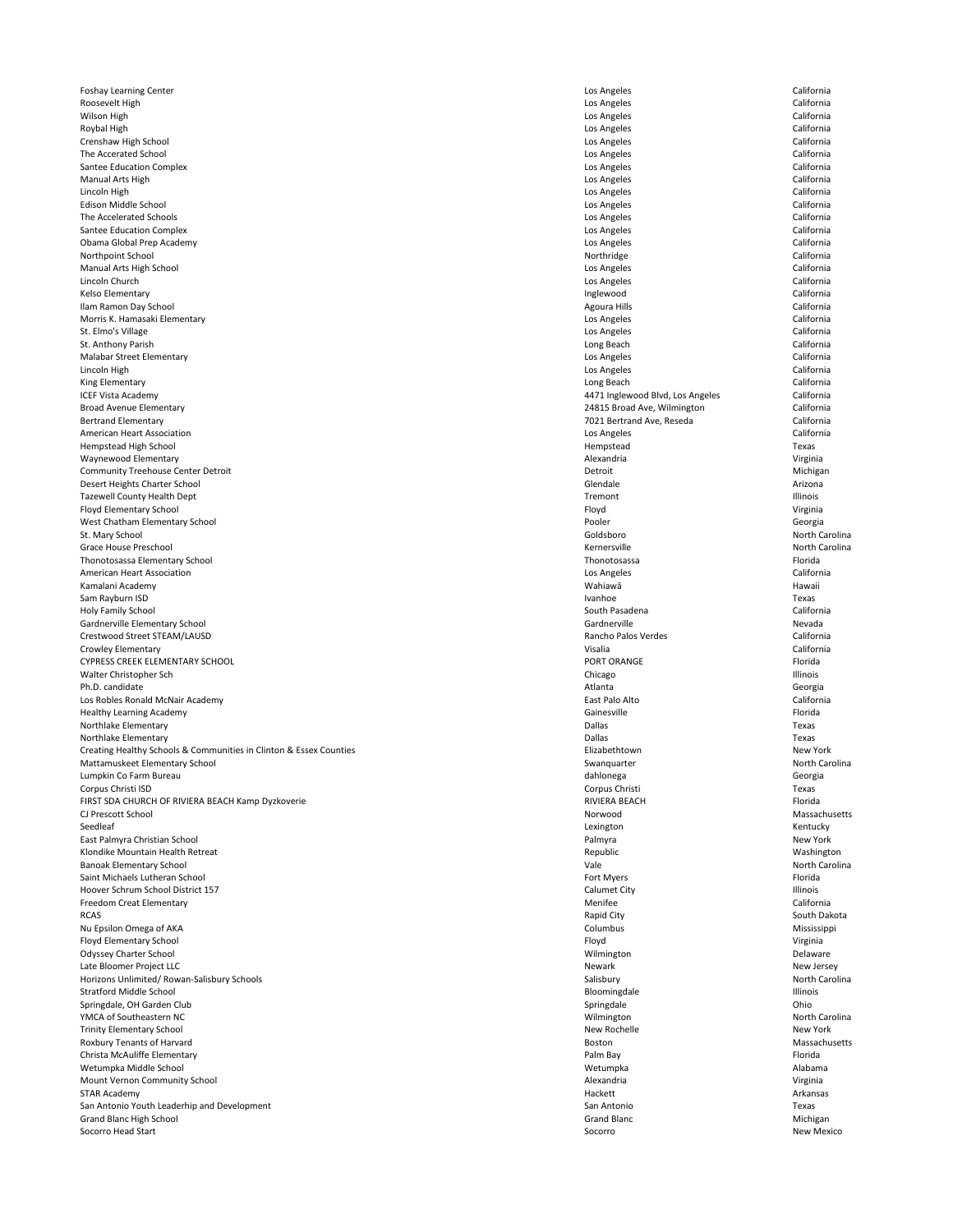Hilltop Elementary New York New York D'Vorre & Hal Ober Elementary School Nevada Nevada The Goddard School **Exercise Construction Construction** Round Lake Round Lake Round Lake Illinois Kalanianaole El & Inter School **El Australiana** Hawaii **Papaikou** Papaikou **Papaikou** Hawaii Papaikou Hawaii Papaikou Hawaii public health department Virgin Islands New York Edge Queens New York Tennessee College of Applied Technology Crossville Tennessee Fremont Middle School **Exercise School** Fremont, Fremont, Fremont, Fremont, Premont, Premont, Premont, Premont, Premont, Premont, Premont, Premont, Premont, Premont, Premont, Premont, Premont, Premont, Premont, Premont, Pr Create A Change Now **Nevada** Nevada Nevada Nevada Nevada Nevada Nevada Nevada Nevada Nevada Nevada Nevada Nevada Fowler High School **Example 20** California Sullivan Elementary School Missouri and Sullivan Elementary School Missouri Forest Elementary School Williamsville New York Perry High School Perry Ohio Penn State University - Abington College **Abington** Pennsylvania teacher Vista California Donald Payne Sr. Tech New Jersey New Jersey New Jersey New Jersey New Jersey New Jersey New Jersey New Jersey Bishop McNamara High School Namara High School Namara High School Namara Kankakee Namara High School Namara High School Namara High School Namara High School Namara High School Namara High School Namara High School Namara Pensar Academy Phoenix Arizona Lavaland ES New Mexico New Mexico New Mexico New Mexico New Mexico New Mexico McCann Technical School **Massachusetts** and the Massachusetts of the Massachusetts of the Massachusetts of the Massachusetts of the Massachusetts of the Massachusetts of the Massachusetts of the Massachusetts of the Massac ISU Extension and Outreach - Woodbury County Iowa Sioux City Sioux City Sioux City Sioux City Iowa Texas A&M AgriLife Extension Dallas Texas Brewer Island Elementary School **Elementary School** California Oak View Elementary **Georgia** Georgia Lillie's Hospitaltiy Chattanooga Tennessee Murray Manor Elementary La Mesa California Cloverland Elementary **California** California South Norfolk Community Gardens Virginia Chesapeake Chesapeake Chesapeake Virginia South Norfolk Community Gardens Virginia Chesapeake Chesapeake Chesapeake Virginia Northern Lights Community School Ninnesota **Minnesota** Minnesota OHM BOCES-Bridges Program New York McWhorter Elementary **Mesquite** Texas Youngstown City School District **National City School District** Chio Connecticut Transition Academy **Deep River** Connecticut **Deep River** Connecticut Socorro Health Council New Mexico New Mexico New Mexico Socorro Socorro New Mexico Osage Hills School **Exercise Contract Contract Contract Contract Contract Contract Contract Contract Contract Contract Contract Contract Contract Contract Contract Contract Contract Contract Contract Contract Contract Cont** Osage Hills School **Exercise Contract Contract Contract Contract Contract Contract Contract Contract Contract Contract Contract Contract Contract Contract Contract Contract Contract Contract Contract Contract Contract Cont** Manzano Day School New Mexico New Mexico ALBUQUERQUE ALBUQUERQUE New Mexico Glenn L. Martin Elementary **Santa Ana** California California Ware County Head Start Georgia Area Cooperative Educational Services North Haven Connecticut North Haven North Haven Connecticut Youth Empowerment Zone/THE CEO MIND Foundation **Baton Rouge Contract Contract CEO MIND** Foundation **Baton Rouge** Louisiana Cranberry Elementary **North port** Florida and The Term of The Second 2011 of the Second 2012 of the Second 2012 of the Second 2013 of the Second 2013 of the Second 2013 of the Second 2013 of the Second 2013 of the Second 2 Beavers Gardens **Santa Rosa** California Community Action of Southern Indiana Head Start and the Community Action of Southern Indiana Pink Elementary **Filter and the Contract Example 2** Frisco **Filter and the Contract Texas** Texas Vista Innovation and Design Academy **State California** California Berg-Lahser Community Association Michigan and Michigan Detroit Detroit Detroit Nichigan Linnwood Early Childhood Development Center **Lafayette** Lafayette Lafayette Lafayette Lafayette Lafayette Lafayette LITHWA Co-Op Saint Robert Missouri Jardine Elementary School **Exercise School** Kansas Susan LaVorgna Elementary School Temecula California LaVoulle Group **Atlanta** Georgia John T Hartman Kansas City Missouri Toledo Day Nursery Toledo Ohio ABC Medical New York New York New York New York New York New York New York New York New York Lincoln Elementary Plainfield Illinois

| LaRue County Middle School                | Hogenville            | Kentucky      |
|-------------------------------------------|-----------------------|---------------|
| Highland Pines School Tuscola ISD         | Caro                  | Michigan      |
| <b>Colson Elementary</b>                  | Seffner               | Florida       |
| Medora High School                        | Medora                | Indiana       |
| Bowman Elementary School                  | Anchorage             | Alaska        |
| Hanover School District 28                | colorado springs      | Colorado      |
| wheatley elementary                       | apopka                | Florida       |
| center street elementary                  | el segundo            | California    |
| Carpe Diem Private Preschool - Cedar Park | Cedar Park            | Texas         |
| L.E.A.D. Academy                          | Pace                  | Florida       |
| Grass Lake High School                    | Grass Lake            | Michigan      |
| Fort Courage Child Care                   | Missoula              | Montana       |
| PS 150                                    | Brookyln              | New York      |
| South Plainfield High School              | South Palinfield      | New Jersey    |
| <b>GROWLING GARDEN</b>                    | Pocatello             | Idaho         |
| Ole Health                                | Napa                  | California    |
| Lincoln Elementary                        | Purcellville          | Virginia      |
| Heritage Academy                          | Jerome                | Idaho         |
| Faxon Elementary                          | Kansas City           | Missouri      |
| DuPont Middle School                      | <b>Belle</b>          | West Virginia |
| <b>Kids Konnection</b>                    | Fort Atkinson         | Wisconsin     |
| Detroit ISD                               | Detroit               | Texas         |
| Cottage of Knowledge                      | <b>Brinkley</b>       | Arkansas      |
| PS 11 Purvis Behan School                 | Brooklyn              | New York      |
| Corpus Christi Catholic School            | <b>Temple Terrace</b> | Florida       |
| Zuri's Circle                             | Peoria                | Arizona       |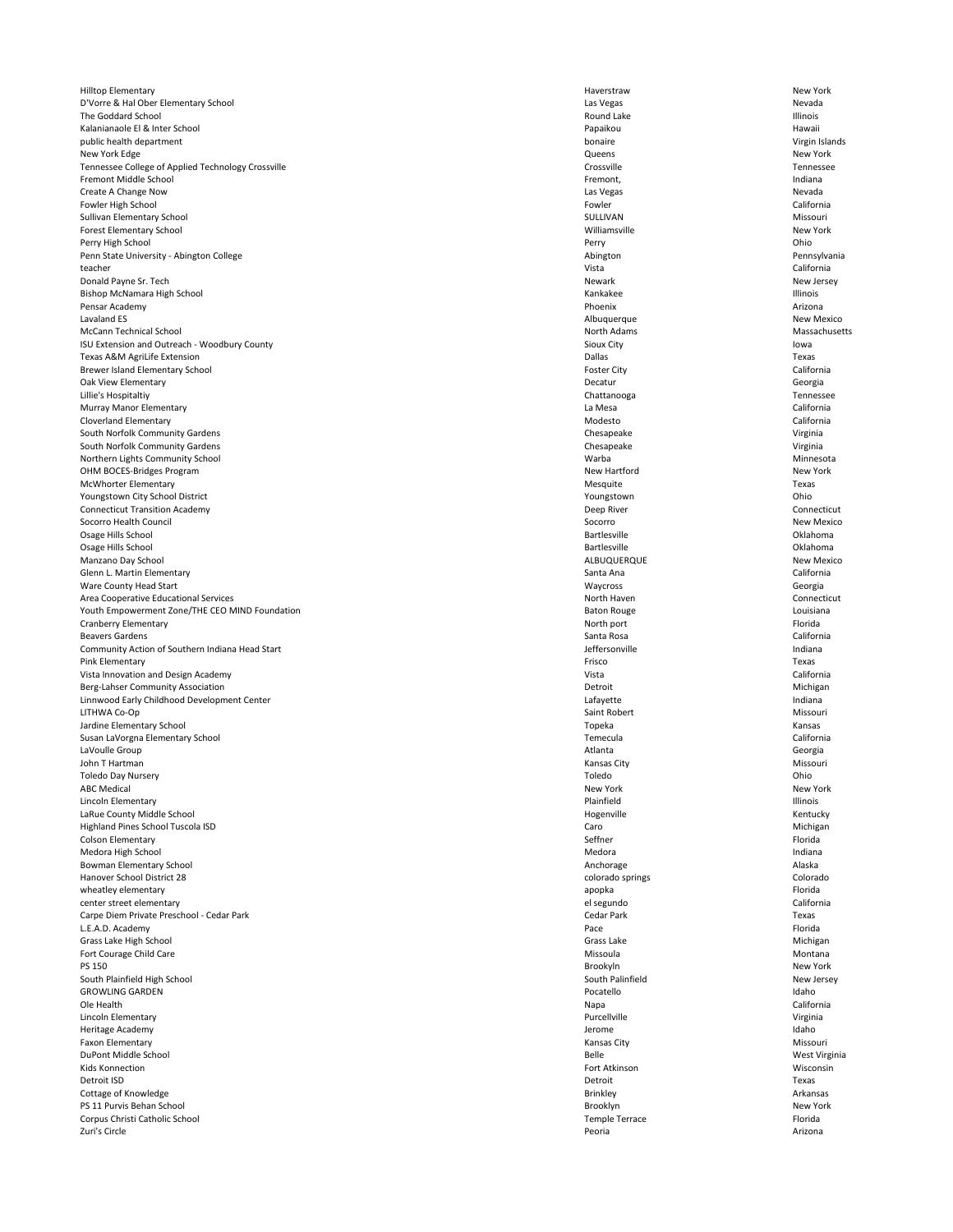Dundee Elementary School Omaha Nebraska Reed Academy **Springfield** Springfield Springfield Springfield Missouri Symonds School Keene New Hampshire Maine South High School and Maine South High School and Maine South High School and Maine South High School and Maine South High School and Maine South High School and Maine School and Maine School and Maine School and Mai Long Beach island Grade School New Jersey New Jersey Prairie Park Elementary Garden Club LAWRENCE Kansas willowrunacres.com ypsilanti Michigan willowrunacres.com ypsilanti Michigan Prairie Queen Public School Oklahoma City Oklahoma PS/IS 187 Hudson Cliffs School New York New York New York New York New York New York New York Susan Odell Taylor School New York Mrs. Sullivan Illinois Bright Beginnings Learning Center; Garden Project **Michigan** Morrice Michigan Morrice Michigan South Piedmont Community College **Monroe** and Monroe and Monroe and Monroe North Carolina Ridgeview High School Orange Park Florida Forest Grove Elementary **Sterling Step and Step and Step and Step and Step and Step and Step and Step and Step and Step and Step and Step and Step and Step and Step and Step and Step and Step and Step and Step and Step and** League City Elementary **Example 20** Texas East Side Elementary **Edinburgh** Indiana Nutter Fort Intermediate West Virginia E.P.I.C. Learning Services and the subset of the state of the Montgomery and Montgomery Alabama E.P.I.C. montgomery Alabama Pensacola School of Liberal Arts **Pensacola** Pensacola **Pensacola** Pensacola Pensacola **Pensacola** Florida Vicksburg Community Garden Nississippi Discovery Point #30 Florida Rosehill Elementary School **Elementary School** Lenexa **Kansas** Kansas Kansas Kansas Kansas Kansas Kansas Kansas Kansas Kansas Kansas Kansas Kansas Kansas Kansas Kansas Kansas Kansas Kansas Kansas Kansas Kansas Kansas Kansa The Dreamers School **Georgia** Georgia **Georgia** Buford Buford **Georgia Georgia** Georgia Cambridge High School Michigan Michigan Cambridge High School Michigan Pine Ridge HS **Share Exercise According the Contract Contract Contract Contract Contract Contract Contract Contract Contract Contract Contract Contract Contract Contract Contract Contract Contract Contract Contract Contrac** Volusia County Schools Deleon Springs Florida Advance The Kingdom **Aliquippa** Pennsylvania Cheyenne River Food Sovereingty Initiative South Dakota Eagle Butte South Dakota Eagle Butte South Dakota Fresh Local Food Collaborative **AURORA Indiana** Indiana **Indiana AURORA Indiana** Kewaskum School District Nisconsin Nisconsin Nisconsin Nisconsin Nisconsin Nisconsin Nisconsin Nisconsin Nisconsin Cross of Chrsit Preschool/Kindergarten Colorado Colorado Colorado Friends of Milwaukee's Downtown Forest **Milwaukee** Milwaukee Milwaukee Milwaukee Wisconsin James Elementary Kansas City Missouri Dr. C.C. Violette Elemenatry **California** California Kansas City Public Schools Missouri West Whitesburg Elementary **Kentucky** Kentucky Boys & Girls Club of Southwestern Oregon **Coos Coos Bay** Coos Bay Coos Bay Coos Bay Coos Bay Coos Bay Coos Bay Coos Bay Coos Bay Coos Bay Coos Bay Coos Bay Coos Bay Coos Bay Coos Bay Coos Bay Coos Bay Coos Bay Coos Bay Coo Rock Bridge Elementary **Columbia** Columbia Columbia Columbia Columbia Columbia Nissouri Franklin County Schools Alabama and Alabama and Alabama and Alabama and Alabama and Alabama and Alabama and Alabama Washington Head Start Center **Music Center Accord Accord Control** Mt. Vernon, Mt. Vernon, Mushington Blessed Sacrament School **Exercise California** Los Angeles **Los Angeles** California Mark Twain Elementary School **Exercise School** Duncan **Duncan** Duncan Duncan Oklahoma St. Mary's Villa Campus **Elmhurst Twp** Pennsylvania The Commodore John Rodgers School and The Commodore John Rodgers School and The Commodore John Rodgers School Anaryland Classical Preparatory School Spring Hill Florida Discovery Woods School Brainerd Minnesota Boiling Springs Intermediate School South Carolina and South Carolina Springs South Carolina South Carolina Mercer university-Tift College of Education Georgia Channel College of Education Atlanta Georgia Little Hawks Preschool Pyesville Maryland Homesteads for Hope New York New Hope Academy **Concord** California jbma birmingham Alabama BioTECH@RichmondHeights 9-12 Miami Florida Canby Learning Tree **Canby Canby** Canby Canby Canby Canby Canby Canby Canby Canby Canby Cregon

| Heritage High School                            | Conyers                 | Georgia        |
|-------------------------------------------------|-------------------------|----------------|
| <b>Fulton County Schools</b>                    | <b>Union City</b>       | Georgia        |
| Jefferson Middle School                         | Oceanside               | California     |
| Marbles Farm                                    | <b>Heber City</b>       | Utah           |
| Riviera Elementary School                       | Redondo Beach           | California     |
| Wingz of Lyfe                                   | <b>Bowie</b>            | Maryland       |
| <b>Natural Science Education Center</b>         | <b>Grand Prairie</b>    | Texas          |
| El Sereno Middle School/EnrichLA                | <b>LOS ANGELES</b>      | California     |
| <b>Crest Memorial School</b>                    | Wildwood Crest          | New Jersey     |
| Openlands                                       | Chicago                 | Illinois       |
| <b>Haveiharvest Gardens</b>                     | Normal                  | Alabama        |
| <b>Impact Charter School</b>                    | <b>Baker</b>            | Louisiana      |
| Panther Run Elementary School                   | Wellington              | Florida        |
| King Middle School (Environmental STEAM Magnet) | Los Angeles             | California     |
| Lisd lufkin                                     | Lufkin                  | Texas          |
| The Montessori School                           | kalamazoo               | Michigan       |
| Windham Exempted Village Schools                | <b>WILLOUGHBY HILLS</b> | Ohio           |
| Lea's Earth Touch of NC                         | Winston-Salem           | North Carolina |
| <b>Metrowest YMCA</b>                           | Hopkinton               | Massachusetts  |
| K12 Tennessee Academy                           | Etowah                  | Tennessee      |
| <b>Forest View Elementary</b>                   | Durham                  | North Carolina |
| Devonshire Elementary                           | Charlotte               | North Carolina |
| Dewey FFA                                       | Dewey                   | Oklahoma       |
| YWCA of Kalamazoo                               | Kalamazoo               | Michigan       |
| Youth Centers for Change, Inc                   | Atlanta                 | Georgia        |
| Saint Leo the Great School                      | Lincroft                | New Jersey     |

| yers          |
|---------------|
| on City       |
| anside        |
| er City       |
| ondo Beach    |
| ⁄ie           |
| nd Prairie    |
| ANGELES       |
| lwood Crest   |
| ago           |
| mal           |
| er            |
| lington       |
| Angeles       |
| in            |
| mazoo         |
| LOUGHBY HILLS |
| ston-Salem    |
| kinton        |
| wah           |
| ham           |
| rlotte        |
| ey/           |
| mazoo         |
| nta           |
| rnft.         |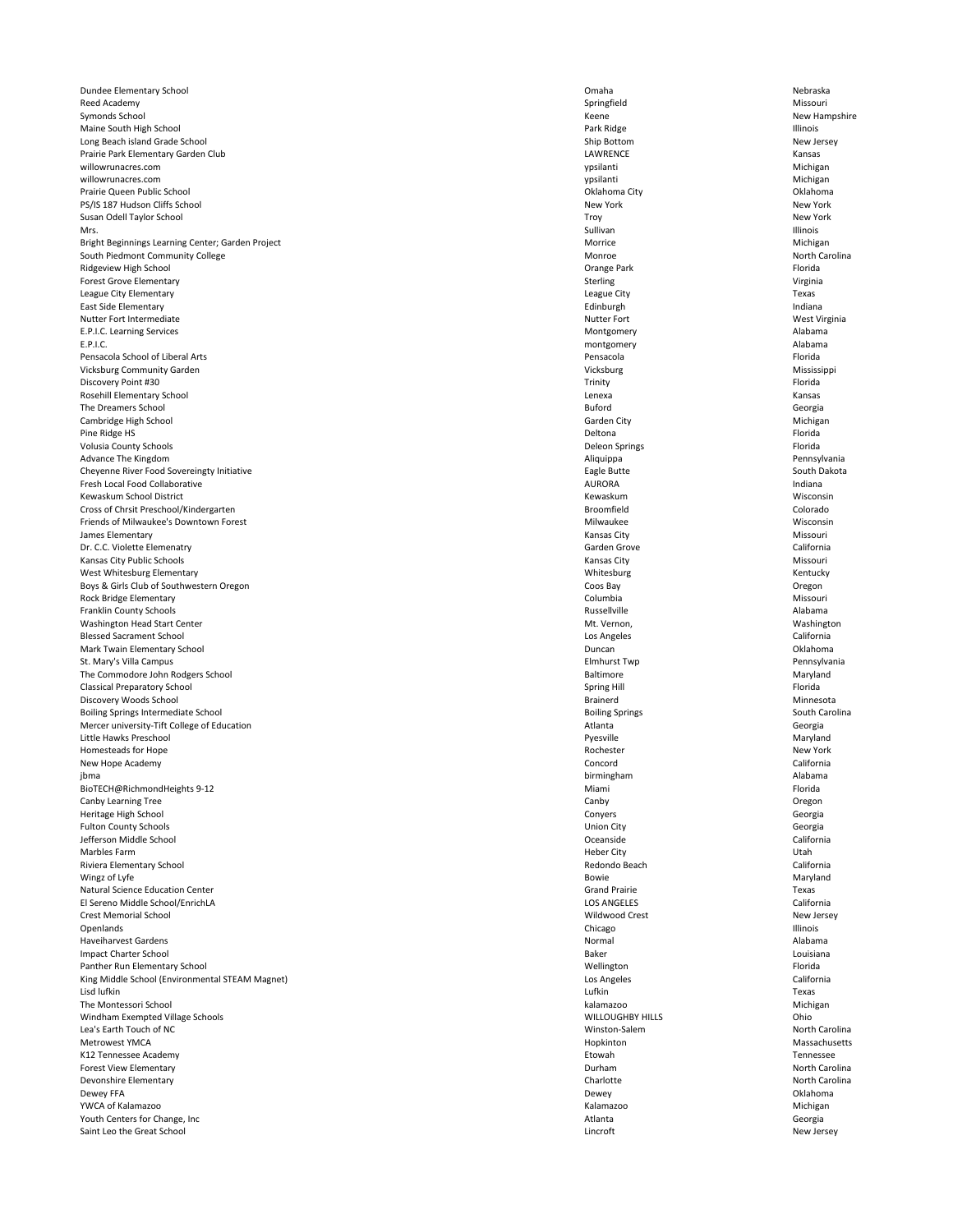Arminta Street Early Education Center **North Accord California** North Hollywood North Hollywood California University of Maine at Farmington Maine **Farmington** Farmington Farmington Farmington Maine Ballard Wilton New York Wagoner Public Schools Wagoner Oklahoma Cranberry elementary school **Example 2018** North Port **North Port** Florida Blessed Sacrament School Washington District of Columbia St. Theresa School **Exercise School** Pennsylvania Village of Lake in the Hills **Exercise 2020** Lake in the Hills **Lake in the Hills** Lake in the Hills **Illinois** Coles County Community Garden and the Charleston Charleston Charleston Charleston Charleston Illinois Lake Elementary Oceanside California Anderson Elementary School and a structure of the structure of the Anderson Anderson and Anderson and Indiana Oradell Public School Oradell New Jersey P.S. 176 PTA Springfield Gardens New York Nurture & Nature Children's Center **New Hampshire** New Hampshire New Hampshire New Hampshire Austin Discovery School austin Texas University of Kentucky **Reserves and Serversity of Kentucky** Lexington **Channel Communist Communist Channel Communist Communist Communist Communist Communist Communist Communist Communist Communist Communist Communist Comm** Bluebonnet Elementary - Title 1 Texas Verbal Diversity Elites **Exercise Contract Contract Contract Contract Contract Contract Contract Contract Contract Contract Contract Contract Contract Contract Contract Contract Contract Contract Contract Contract Contract** Main Street Preparatory Academy **According to the Contract Contract Contract Contract Contract Contract Contract Contract Contract Contract Contract Contract Contract Contract Contract Contract Contract Contract Contract C** Ouray School Ouray Colorado Eat South Montgomery Alabama Welborn Elementary **Kansas City** Kansas City **Kansas City** Kansas City Kansas City Kansas City Kansas City Kansas P.S.-M.S. 183 Far Rockaway New York Luther Jones Elementary School Corpus Christi Texas Dr. Rodriguez Elementary **Example 2008** Texas Sprayberry 2.0 GA PreK Georgia Georgia Communication of the Marietta Communication of the Georgia Teaching Food Safety LLC **Texas** Texas GROW La Crosse Wisconsin Metairie Academy for Advanced Studies and Studies and Studies and Studies and Studies and Studies and Studies and Studies and Studies and Studies and Studies and Studies and Studies and Studies and Studies and Studies and Liberty Elementary **Pompano Beach** Florida Flint River Academy **Georgia** Georgia Saint Thomas the Apostle School New Jersey New Jersey New Jersey New Jersey New Jersey New Jersey New Jersey New Jersey Waterville Junior/Senior High School New York School Garden Advocates **Edmonds** Washington edmonds edmonds Washington Woods Services Langhorne Pennsylvania Seeds Of Promise North Carolina Roanoke Rapids North Carolina Roanoke Rapids North Carolina Fountain Fort Carson High School **Exercise Colorado** Fountain **Fountain** Colorado Jessi's House Rochester New York LA's BEST Examples California Fountain Fort Carson High School **Colorado** Colorado **Fountain** Colorado **Fountain** Colorado Pacific Elementary **Sacramento** California Clear Dot Charter School Columbia Columbia South Carolina Pembroke Pines Charter -East Florida Carlin Springs Elementary alexandria Virginia Mason Elementary **San Diego** California Columbus City Schools **Columbus** Columbus City Schools **Columbus** Columbus Columbus City Schools **Columbus** Chio American Heart **Exercise Columbus** Columbus Columbus Columbus Columbus Columbus Columbus Columbus Columbus Columbus Walking Mountains Science Center **Avon** Colorado **Colorado Colorado Colorado Colorado Colorado Colorado Colorado Colorado Colorado Colorado Colorado Colorado Colorado Colorado Colorado Colorad** Northern Lehigh Middle School **Exercise 2018** Slatington Slatington Slatington Pennsylvania University of California Master Gardener Volunteer Program Number 2008 and 2008 and 2008 and 2008 and 2008 and 2008 and 2008 and 2008 and 2008 and 2008 and 2008 and 2008 and 2008 and 2008 and 2008 and 2008 and 2008 and 200 Central Intermediate School and Communication of the Central Intermediate School Chanoma Augustus F. Hawkins High School **California** California Mr New Providence New Providence New Providence Parmley E.S.. Willis Texas Bay County School **Example 20** Florida **Panama City Panama City Panama City Panama City Panama City Panama City** San Marcos Community Garden & Intergenerational Garden San Marcos San Marcos California Ilead lancaster charter school Lancaster California

| <b>Ferncliff Nature School</b>                         | Little Rock             | Arkansas        |
|--------------------------------------------------------|-------------------------|-----------------|
| Yayoe                                                  | Los Angeles             | California      |
| St. Clare of Assisi                                    | Ellisville              | Missouri        |
| 4H/Agrilife                                            | Bastrop                 | Texas           |
| Warren County YMCA Early Learning Center               | Warren                  | Pennsylvania    |
| Tree of Life International Charter School              | Anderson                | California      |
| <b>YMCA</b>                                            | Warren                  | Pennsylvania    |
| Divine Redeemer Catholic School                        | Hanahan                 | South Carolina  |
| North College Hill School District                     | Cincinnati              | Ohio            |
| <b>Grantfork Elementary</b>                            | Highland                | <b>Illinois</b> |
| Crown Point High School                                | Crown Point             | Indiana         |
| Florida Atlantic University                            | <b>Boca Raton</b>       | Florida         |
| Pine Ridge Middle School Parent-Teacher Organization   | <b>Naples</b>           | Florida         |
| <b>Timberlin Creek Elementary</b>                      | Saint Augustine         | Florida         |
| <b>Community Garden Project</b>                        | <b>HUTCHINSON</b>       | Minnesota       |
| Horizon Elementary                                     | Plymouth                | Wisconsin       |
| Eleanor Roosevelt Middle School                        | Dubuque                 | lowa            |
| Pleasant Valley Elementary School                      | Harrisonburg            | Virginia        |
| PS/IS 187 Hudson Cliffs                                | Manhattan               | New York        |
| Manatee Elementary School                              | <b>Naples</b>           | Florida         |
| Henry Ford Macomb School and Community Wellness        | <b>Clinton Township</b> | Michigan        |
| East Orange STEM Academy                               | East Orange             | New Jersey      |
| Lewisburg Middle School                                | Lewisburg               | Kentucky        |
| San Diego Unified School District - Encanto Elementary | San Diego               | California      |
| <b>Madison Consolidated Schools</b>                    | Madison                 | Indiana         |
| The Little Lighthouse Child Care                       | <b>Ellicott City</b>    | Maryland        |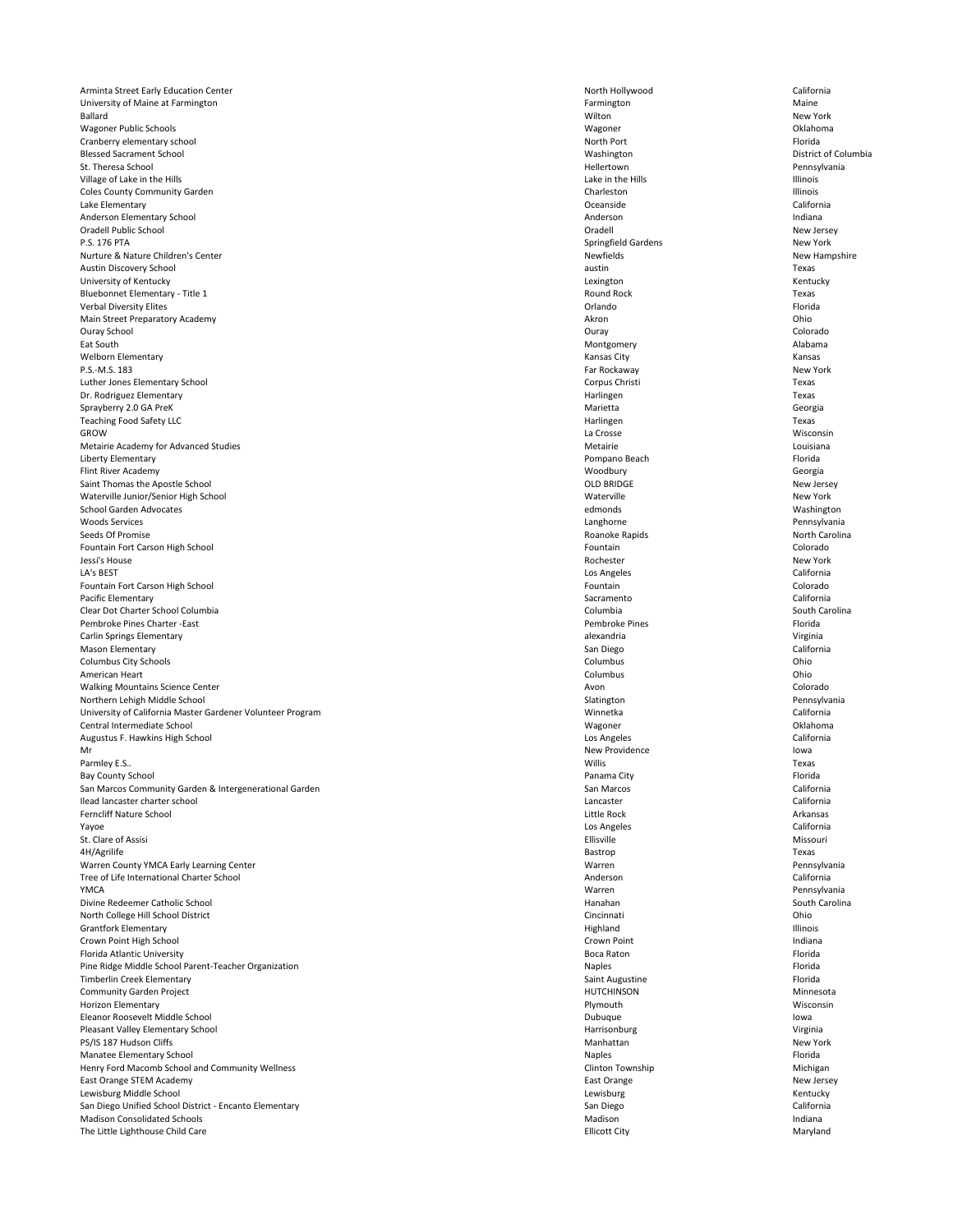pleasant grove middle school and the california california california california Carrollton Classical Academy Carrollton Texas Adventures to Dreams Enrichment California Reynolds Elementary Toledo Ohio Lumpkin County Schools Dahlonega Georgia North Newton Elementary **Newton** Newton Newton Newton Newton Newton Newton North Carolina Jacob's Well Elementary Wimberley Texas Houston Food Bank Texas Bowman Elementary School and a state of the state of the Alaska Alaska Anchorage Alaska Alaska Alaska Alaska Sts Peter and Paul Regional Catholic School, Lexington, KY **Lexington** Kentucky Rentucky Rentucky Ben Franklin Elementary School and a state of the state of the state of the United States of the United States of the United States of the United States of the United States of the United States of the United States of the Blevins Middle School **Example 20** Colorado **Fort Collins** Colorado **Fort Collins** Colorado Serrano Middle School **Exercise California** California and Serrano Middle School California ACT Program-Long Beach Unified School District **Long Act and Act and Act and Act and Act and Act and Act and Act and Act and Act and Act and Act and Act and Act and Act and Act and Act and Act and Act and Act and Act and A** Leonardo DaVinci EK-8 California Rib Lake Elementary School Wisconsin Number of the Constant of the Constant of the Constant of the Constant of the Constant of the Constant of the Constant of the Constant of the Constant of the Constant of the Constant of Ticonderoga High School Ticonderoga New York LAUSD/Head Start Program Reseda California Trail Ridge Middle School **Colorado** Colorado Colorado Colorado Colorado Colorado Colorado Colorado Colorado Colorado Growing Together Garden at Sonshine Daycare **Bucyrus** Ohio Stephen J Gerace Elementary School New Jersey New Jersey New Jersey Pequannock New Jersey Albury Head Start **Albury Head Start Albury Houston** Texas Albury Head Start **Albury Head Start Albury Houston** Texas Albury Head Start **Albury Head Start Albury Houston** Texas Albury Head Start **Albury Head Start Albury Houson** Texas River Charter Middle School **Exercise School** and School and School Napa California Miami Union Academy **North Miami** Florida and The Term of The Term of The North Miami Florida and The Term of The Term of The Term of The Term of The Term of The Term of The Term of The Term of The Term of The Term of The Eleanor Rush Intermediate Cinnaminson New Jersey Charlotte Mecklenburg Charlotte North Carolina Quest Middle School Peoria Illinois Bridlemile Elementary School **Elementary School** Cregon Galesville Elementary School Nisconsin<br>
Salesville Nucca Mesa Elementary School Nisconsin<br>
Salesville Mucca Mesa Elementary School California Yucca Mesa Elementary School YUCCA VALLEY California Crestview Elementary **Richmond Crestview Elementary Virginia** Peakview Walsenburg Colorado **Pan American International High School School Elmhurst New York New York New York** New York Belle Valley Elementary Erie Pennsylvania St. Thomas the Apostle Catholic School **Elkhart** and Elkhart **Indiana** Elkhart **Indiana** Walton Middle School **Exercise School** Provides and Security DeFuniak Spring Provides and Security Provides and Security Provides and DeFuniak Spring Provides and Security Provides and Security Provides and Security Provid Slattery Educational Research Center for Child Development at Florida Atlantic University **Boca Raton** Boca Raton Florida Mesilla Park Healing Arts New Mexico New Mexico New Mexico New Mexico New Mexico Little fireflies academy **Indiana** Indiana Indiana Indiana Indiana Indiana Indiana Indiana Indiana Indiana Indiana JCC Rainbow Day Camp Milwaukee Milwaukee Milwaukee Milwaukee Milwaukee Milwaukee Milwaukee Milwaukee Milwaukee Milwaukee Milwaukee Milwaukee Milwaukee Milwaukee Milwaukee Milwaukee Milwaukee Milwaukee Milwaukee Milwaukee M Teller Wildlife Refuge Corvallis Montana Big Picture Elementary **Fresno** California University of Maryland Baltimore Maryland Saltimore and the Maryland Baltimore and Baltimore Maryland Maryland Biltmore Prep Academy Phoenix Arizona Bethel AME Church of Ardmore **Arthur Pennsylvania** and the Second Ardmore Ardmore Ardmore Pennsylvania G-Star School of the Arts Florida and Springs Florida and Springs Florida and Springs Florida and Springs Florida and Springs Florida and Springs Florida and Springs Florida and Springs Florida and Springs Florida and Spri Northern Waters Environmental School Wisconsin Northern Waters Environmental School Wisconsin Chloe Clark School Garden **Washington** Washington **Dupont** Dupont **Dupont** Washington **Washington** Lawrence High School - LIFE Program Lawrence Massachusetts Little Rock School District Arkansas Aquatic Society of Omaha INC **Nebraska** Nebraska Inc. The Society of Omaha Nebraska Inc. In the Nebraska Inc. Inc. Nebraska Groves Academy **St Louis Park Minnesota** St Louis Park St Louis Park Minnesota Spirit Mountain School California Iva Meairs Elementary Westminster California Red Hill Christian School Red Hill Pennsylvania Wharton Dual Language Academy **Texas** Texas StarkFresh Canton Ohio Tomorrow River School District Amherst Wisconsin South Lake Elementary **Supervisors and South Lake Elementary** Oklahoma city **Oklahoma city** Oklahoma city Oklahoma city Salmon School garden Project and the same of the same of the same of the Salmon Salmon Idaho Cornell Cooperative Extension Cayuga Cou and the state of the state of the state of the state of the State of the State of the State of the State of the State of the State of the State of the State of the State of the Stat Grosse Pointe Garden Club **Grosse Pointe Garden Club** Michigan Michigan Grosse Pointe Farms **Grosse Pointe Farms** Cultivate the City LLC **Example 2018** Cultivate the City LLC District of Columbia Richmond Intermediate School **Exercise 2018** St. Charles St. Charles St. Charles Illinois Associazione Kronos New York **ACERRA** italy New York Hawk Ridge **North Carolina** Charlotte **Charlotte** Charlotte **North Carolina** R. M. Miano Elementary **California** California St Gregory the Great **San Diego California** California Donald Payne Sr. Tech Newark New Jersey American Heart Association and the Second Arkansas and Arkansas and Arkansas and Little Rock and Arkansas and Arkansas Hillcrest Elementary School Oak Harbor Washington LaSalle Elementary **Baton Rouge Louisiana** Louisiana Louisiana Louisiana Louisiana CHRISTUS SHREVEPORT-BOSSIER HEALTH SYSTEM **SHREVEPORT** SHREVEPORT SHREVEPORT **SHREVEPORT** oak terrace school highwood Illinois MITCH Charter School **Exercise Contract Contract Contract Contract Contract Contract Contract Contract Contract Contract Contract Contract Contract Contract Contract Contract Contract Contract Contract Contract Contract Co** 18 FSS/FSYYS Shima No Ko SAC **Alaska** Alaska AB APO-AP **Alaska** Kadena AB APO-AP Alaska Georgia Gwinnett College and Georgia College and Georgia College and Georgia College and Georgia College and Georgia Cloverbank Elementary School New York **Elementary School** Hamburg New York **Hamburg** New York **Hamburg** New York New Beginnings Child Care **North Carolina North Carolina Tarboro** Tarboro **North Carolina** Miller Elementary Bakersfield California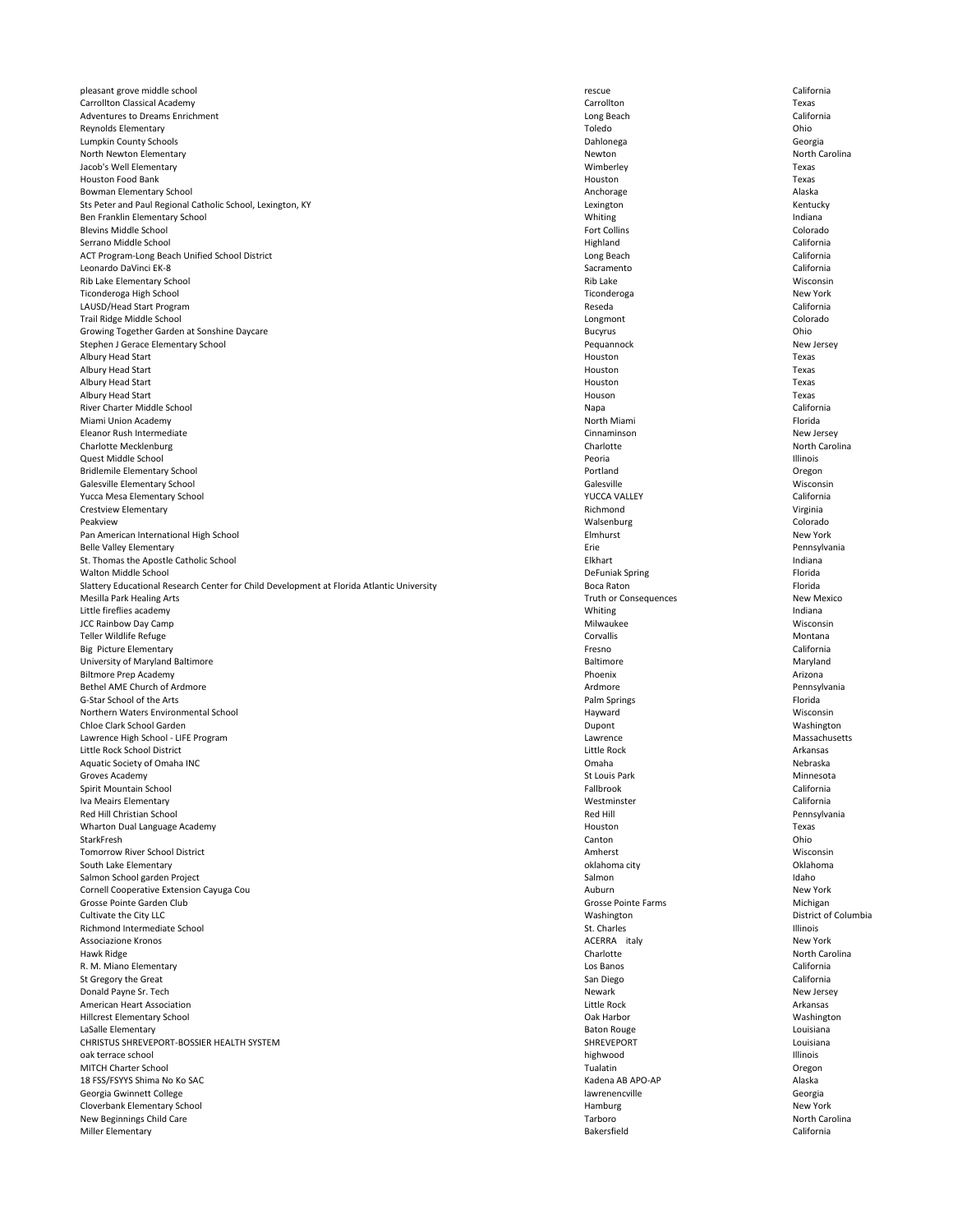North Miami Middle School **Exercise School** Plorida **North Miami** North Miami **Florida** Walton Middle School DeFuniak Springs Florida ECLC Franklin Co. B.D.D. Columbus Ohio Middle Gate Elementary **Newtown** Connecticut UNION DAY WEDDINGTON North Carolina Montessori Community School Honolulu Hawaii Jonas Salk Elementary School PTA - Garden Project **San Diego** San Diego San Diego California Mirror Lake Elementary School Villa Rica Georgia PS 276 LOUIS MARSHALL BROOKLYN New York E. K. Key Elementary **Sulphur** Louisiana and the substitution of the Sulphur Sulphur Louisiana and the substitution of the substitution of the substitution of the substitution of the substitution of the substitution of the Our Savior New American School and Church **New York** Centereach Centereach **Centereach** New York Twin Pines Elementary School New York **New York and School School Brentwood** Brentwood New York New York Cornell Cooperative Extension New York **Cornell Cooperative Extension** Riverhead New York CCE Eat Smart NY LI **Riverhead** New York Riverhead Riverhead Riverhead New York Crown Point High School Crown Point Indiana Calcasieu Parish Schools Sulphur Louisiana Valley Inquiry Charter School **Charter School** Cregon Creater and Salem Creater and Salem Creater and Salem Creater and Salem Creater and Salem Creater and Salem Creater and Salem Creater and Salem Creater and Salem Create McGarity Elementary **Elementary** Georgia D.I.G. Farm New York New York New York Reedley College **Reedley College** California School Four which is a set of the set of the set of the set of the set of the set of the New Jersey New Jersey Idlehurst Elementary School New Hampshire Somersworth Somersworth New Hampshire Murphey Candler Elementary School **Candler Candidates and Canadian Canadian Canadian Canadian Canadian Canadian Canadian Canadian Canadian Canadian Canadian Canadian Canadian Canadian Canadian Canadian Canadian Canadian Ca** Marengo High School Dixon Mills Alabama Jim Mack Odom Elementary **Moultrie** Georgia ACSM Sarasota Florida Brookwood Forest Elementary **Music Alabama** Mountain Brook **Music Alabama** Mountain Brook Alabama Eagles Landing Middle School boca raton Florida FCN Del Valle Texas Chicago Youth Centers **Chicago Illinois** Chicago Chicago Chicago Chicago Chicago Illinois Harrington Elementary **Example 2018** Texas **Plano** Plano **Plano** Plano Kaleidoscope Child Development Dallas Texas Surfside Elementary **Surfside Elementary Surfside Elementary** Satellite Beach Florida Luezinger High School (Larch Village) Lawndale California Everett Learning Opportunity Center **Maryon Controllers and Controllers** Maryville Maryville Tennessee J.A. Wendt Elementary School Cathlamet Washington Wagoner public schools Wagoner Oklahoma BridgePrep Academy of Palm Beach Florida **BridgePrep Academy of Palm Beach** Florida blue creek elementary school and a series of the Carolina Jacksonville and a series of the North Carolina American Heart Association Texas Butteville Elementary School Edgewood California Holly Springs Community Center Preschool **Exercise 2008** Pickens Pickens South Carolina Northeast Alabama Community College **Rainsville** Alabama Rainsville **Rainsville** Alabama Rainsville Alabama Rainsville BAKER ELEMENTARY Georgia PHCC Victorville California The Academy at Lincoln North Carolina and Science of the Carolina Greensboro North Carolina School Four which is a set of the set of the set of the set of the set of the set of the set of the New Jersey Roads To Success New York New York New York New York New York New York New York New York New York New York New York Miami Sunset Senior High School **Exercise Senior High School** Florida Wright Elementary **Fig. 2008** For the extension of the Seach Florida **Fig. 2008** Ft Walton Beach Florida Shuman Children's Garden/Parent University The Contract of the Contract of the Contract of Tybee Island Georgia AHA Dallas Texas A Kid's World Loganville Georgia Worthington Sutter Park preschool and the control of the Chinese Powell and Powell and Powell control of the Chinese Chinese Chinese Chinese Chinese Chinese Chinese Chinese Chinese Chinese Chinese Chinese Chinese Chinese C Meadow Heights R-II School District Missouri and the Missouri patton and the Missouri patton Missouri patton Missouri high tech elementary chula vista chula vista California LifeLong Medical Care **California** California

|                    | Florida       |
|--------------------|---------------|
| Lewisburg          | West Virginia |
| Lincoln            | Nebraska      |
| Somersworth        | New Hampshire |
| test               | Texas         |
| Davie              | Florida       |
| <b>Boulder</b>     | Colorado      |
| test               | Nevada        |
| test               | Tennessee     |
| Indio              | California    |
| Honolulu           | Hawaii        |
| Waynesville        | Missouri      |
| Port Orange        | Florida       |
| <b>FORT WAYNE</b>  | Indiana       |
| Round Hill         | Virginia      |
| Richmond           | Virginia      |
| <b>Dallas</b>      | Texas         |
| Oak Hill           | Florida       |
| Peabody            | Massachusetts |
| <b>New Orleans</b> | Louisiana     |
| Lithonia           | Georgia       |
| Jackson            | Kentucky      |
| <b>CENTERTON</b>   | Arkansas      |
| Ben Lomond         | California    |
| Jackson            | Mississippi   |
| Riviera Beach      | Florida       |
|                    | Riviera Beach |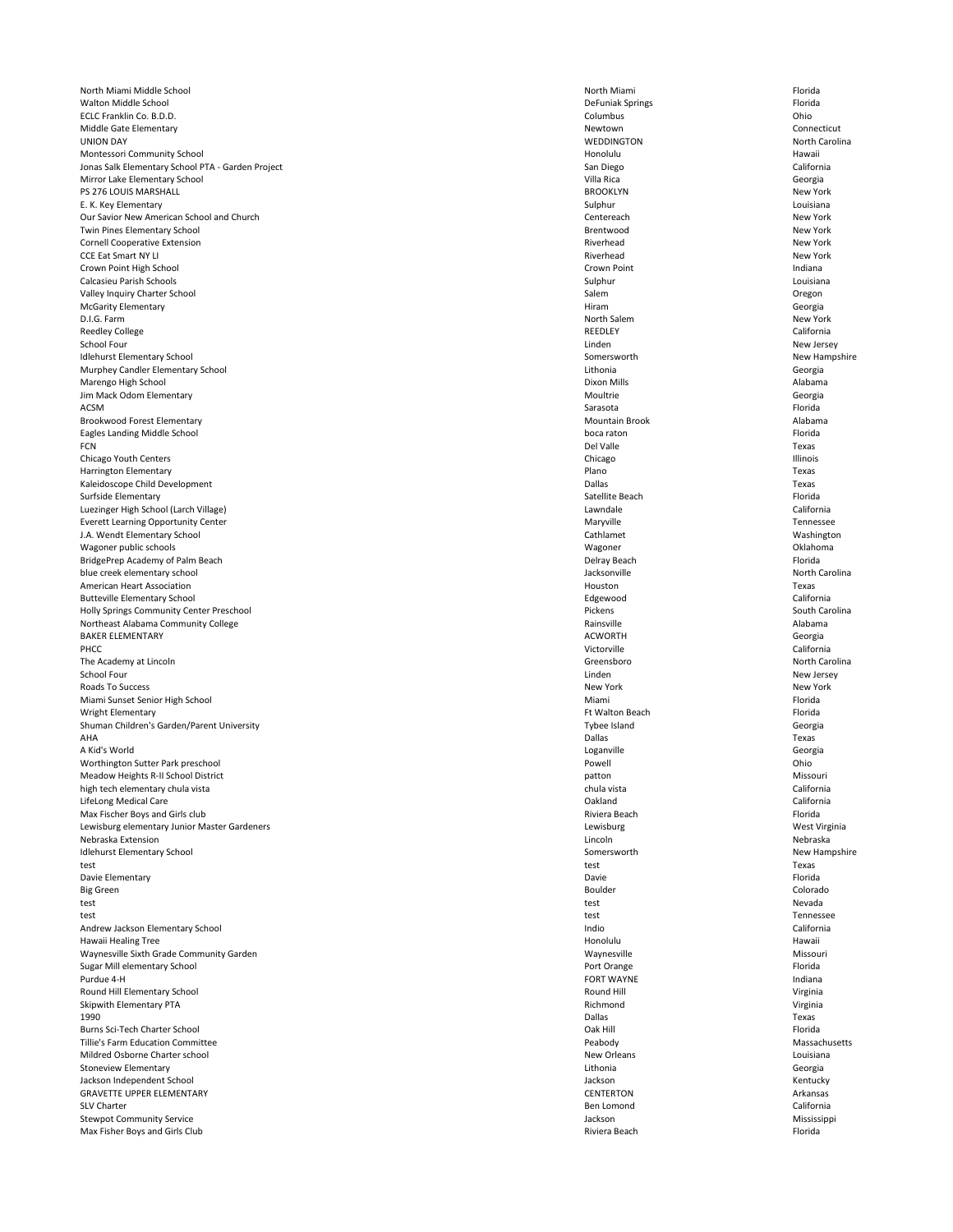Whittier Elementary School/ LBUSD California Wee Planning Planners JMG **Dallas** Texas test test Texas Environmental Charter School Pittburgh Pennsylvania 1979 Lake Charles Louisiana NEVHC Sylmar California Summit County Health Department Utah Southern Boone Co. R1 **Ashland** Missouri Missouri Missouri Ashland Missouri Ashland Missouri Ashland Missouri Ashland Missouri Ashland Missouri Ashland Missouri Ashland Missouri Ashland Missouri Ashland Missouri Ashland Mi Miles Exploratory Learning Center **Arizona** Arizona and Arizona and Arizona and Arizona and Arizona and Arizona and Arizona and Arizona and Arizona and Arizona and Arizona and Arizona and Arizona and Arizona and Arizona an Middlesex County Vocational and Technical Schools **East Brunswick** East Brunswick New Jersey St. Thomas the Apostle School New Jersey Lincoln County Health and Human Services **Newport** 2012 **Community Community Community Community Community Community Community Community Community Community Community Community Community Community Community Community Commu** Oak Terrace School Highwood Illinois Park View HS Sterling Sterling Sterling Sterling Sterling Sterling Sterling Sterling Sterling Sterling Sterling Sterling Sterling Sterling Sterling Sterling Sterling Sterling Sterling Sterling Sterling Sterling Sterling St Marquez Charter School Pacific Palisades California Roosevelt Elementary School New Jersey New Jersey (New Jersey New Jersey New Jersey New Jersey New Jersey New Jersey AtlantiCare **Egg Harbor Township** Egg Harbor Township New Jersey Prairie view Elementry **Eden Prairie** Channesota **Eden Prairie** Eden Prairie **Minnesota** McVicar Farm **Marshall** Texas Alberta Health Services Grande Prairie Texas Summit CountyMaster Gardeners **Akron** Ohio Penasco Elementary **New Mexico** New Mexico Jared's Heart Of Success Inc Atlanta Georgia Successful Single Moms Memphis Tennessee Successful Single Moms Memphis Tennessee Hardin Valley Elementary Tennessee Zion Day Care Pasadena California Archer Elementary **Greensboro Greensboro Greensboro Greensboro North Carolina** Jefferson Elementary School New Ulm Minnesota FANS of Play **State Canonsburg Canonsburg Canonsburg Pennsylvania** Waynesville Community Garden Missouri Nissouri Nissouri Nissouri Nissouri Nissouri Nissouri Nissouri Nissouri Ballard Memorial High School Kentucky Carolina Voyager Charter School South Carolina Charleston Charleston South Carolina Chapin Baptist Child Develoment Center Chapin South Carolina Chapin South Carolina Chapin South Carolina Chapin South Carolina Aunt Marcia's love-n-Care **Fort School Controllering and School Controllering Controllering Controllering Controllering Controllering Florida Florida Provide Florida Provide Florida Provide Florida Provide Florida Provide** St. Charles Parish Sheriff's Office Louisiana Louisiana Luling Louisiana Luling Louisiana St. Charles Parish Sheriff's Office Louisiana Louisiana Luling Louisiana Luling Louisiana Burns Sci-Tech Charter School Florida Chelsea Heights Elementary School New Jersey New Jersey Guilford Elementary School Greensboro North Carolina Maryland Credentialing Program Naryland County Naryland Howard County Naryland Maryland Rosaryville Elementary School Maryland Wee Planning Planners JMG Texas Wee Planning Planners JMG Texas Myrtle Tate ES Nevada Castaneda Elementary **Brownsville** Texas Don Brewer Elementary **Elementary** Florida Reed Academ/WHN Neighborhood Garden Missouri and Springfield Springfield Springfield Missouri St. George's Episcopal Church Texas City Texas City Texas City Texas City Texas City Texas City Texas City Texas Yoakum ISD Yoakum Texas Bruce Vento Elementary & Saint Paul Public Schools and Schools and Schools and Schools Minneapolis Minnesota Minnesota Olympic View Elementary Chula Vista California Brooks Global Studies Elementary **Greensboro** Greensboro **Greensboro** North Carolina Stetson Elementary School **Elementary School** Colorado Springs Colorado Springs Colorado Springs Colorado Springs Colorado Springs Colorado Springs Colorado Springs Colorado Springs Colorado Springs Colorado Springs Colora Little Mountain Neighbourhood House Vancouver Washington North Miami Middle School **Exercise School** Plorida and North Miami Research of the School Plorida Vaughn Next Century Learning Center California California California California

| <b>Impact Charter School</b>                           | <b>Bakee</b>     | Louisiana         |
|--------------------------------------------------------|------------------|-------------------|
| <b>Hughbanks Elementary</b>                            | Rialto           | California        |
| RISE2SHINE                                             | <b>CALLAO</b>    | Virginia          |
| Oriole Park School                                     | Chicago          | <b>Illinois</b>   |
| New life and Victory church                            | Chicago          | Illinois          |
| escuela Aquiles Serdan                                 | Ciudad de México | <b>New Mexico</b> |
| <b>Goynes Elementary</b>                               | North Las Vegas  | Nevada            |
| Dr younan                                              | monroe           | New Jersey        |
| Colusa Indian Community - Hand-in-Hand Learning Center | Colusa           | California        |
| Kiser Middle School                                    | Greensboro       | North Carolina    |
| Wayne Preparatory Academy                              | Goldsboro        | North Carolina    |
| <b>Gwinnett Clean &amp; Beautiful</b>                  | Lawrenceville    | Georgia           |
| <b>Changing Tides Family Services</b>                  | Eureka           | California        |
| P231k                                                  | Brooklyn         | New York          |
| Our Community Kitchen                                  | Stillwater       | Minnesota         |
| Richardson Elementary                                  | Cuyahoga Falls   | Ohio              |
| Mercer University-Tift College of Education            | Atlanta          | Georgia           |
| Keys to Be the Change                                  | <b>KEY WEST</b>  | Florida           |
| Hawkins Middle School                                  | Forest           | Mississippi       |
| Mount Diablo Elementary School                         | Clayton          | California        |
| blue creek elementary school                           | Jacksonville     | North Carolina    |
| Clara Barton Elementary                                | Long Beach       | California        |
| Wichita and Affliated Tribes                           | Anadarko         | Oklahoma          |
| <b>Summit County Health Department</b>                 | Park City        | Utah              |
| <b>NEVHC</b>                                           | San Fernando     | California        |
| Del Rey School                                         | San Lorenzo      | California        |
|                                                        |                  |                   |

| cee             |  |
|-----------------|--|
| lto             |  |
| LLAO            |  |
| cago            |  |
| cago            |  |
| dad de México   |  |
| rth Las Vegas   |  |
| nroe            |  |
| usa             |  |
| ensboro:        |  |
| dsboro          |  |
| vrenceville     |  |
| eka             |  |
| oklyn           |  |
| lwater          |  |
| ahoga Falls     |  |
| anta            |  |
| WEST            |  |
| est             |  |
| yton            |  |
| ksonville       |  |
| ng Beach        |  |
| adarko          |  |
| k City          |  |
| <b>Fernando</b> |  |
| ı Lorenzo       |  |